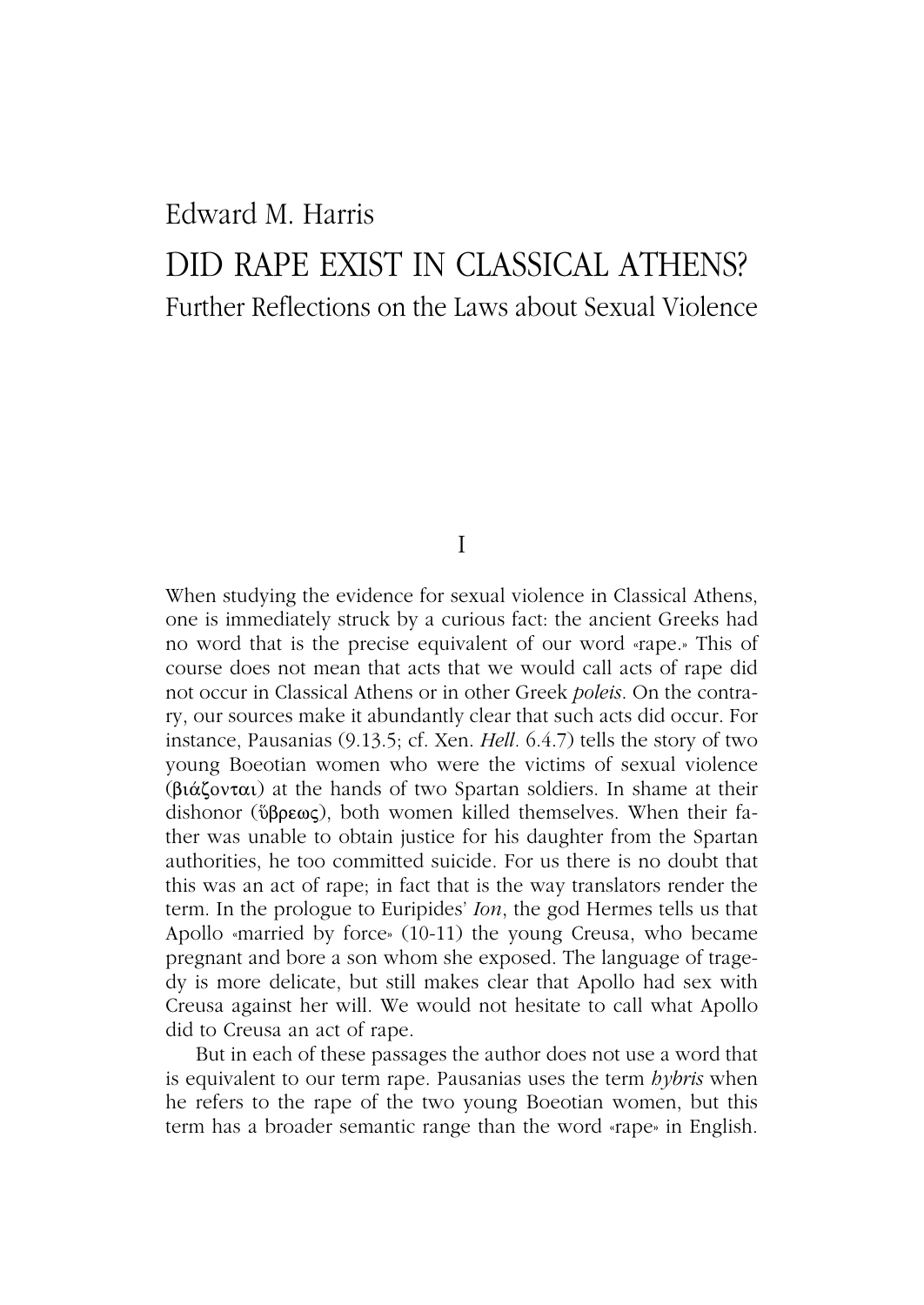For instance, when Meidias harassed Demosthenes and finally punched him in the head at the festival of Dionysus in 348, Demosthenes charged him with the crime of *hybris* (Dem. 21.13-19). When Harmodius' sister was selected to serve as a basket-bearer at a religious festival, but Hipparchus took away this honor, Thucydides (6.57.3) says that the tyrant treated her brother Harmodius with *hybris*. In Sophocles' *Antigone* (309, 482), Creon calls Antigone's refusal to obey his order not to bury Polynices an act of *hybris*. Herodotus (2.32.3) relates that the sons of the leaders among the Nasamones once crossed the desert and went farther than anyone had before. The historian calls these young men *hybristai*, men who commit acts of *hybris*. The word *hybris* therefore had a very wide range of meaning. It sometimes refers to an act of rape, but it can also refer to any act that «damages the sexual honour or reputation of a person or a family, such as the seduction of a wife (Lys. 1.4, 16, 25)»  $^1$ . And the word noun *bia* («force» or «violence») and the verb *biazein* («to force» or «to use violence») can refer to any action where someone uses violence or threatens to use it.

If the Athenians and other Greeks did not have a single term for an act of sexual violence, can we assume that they had one single attitude toward all acts of sexual violence? We have a single term «rape» because we do not think one can make any distinction between different kinds of sexual violence. In our eyes the act of forcing someone to have sex against his or her will or without his or her consent is a serious crime that is punishable by severe penalties  $2$ . Even though the legal definition of rape in the United States in particular has been modified in the past thirty years, absence of consent on the part of the victim has always been one of the constant features in the definition of the crime <sup>3</sup>. Even in the Middle Ages, Brac-

<sup>1</sup> See, for instance, Cohen (1991), p. 177: «Violence or coercion are not necessary components of *hybris* in ordinary language …». Doblhofer (1994), pp. 5-7, notes that there is no exact equivalent for the German word *Vergewaltigung* in Greek or Latin, but does not explore the implications of this fact.

<sup>2</sup> For the definition of rape in modern criminal codes in the United States, see the Appendix to this article.

<sup>3</sup> Take, for instance, the objection of Brownmiller (1975), pp. 428-429, to the view of Sir Matthew Hale that a man cannot rape his own wife. Hale thought that «A husband cannot be guilty of rape upon his wife for by their mutual matrimonial consent and contract the wife hath given up herself in this kind to her husband, which she can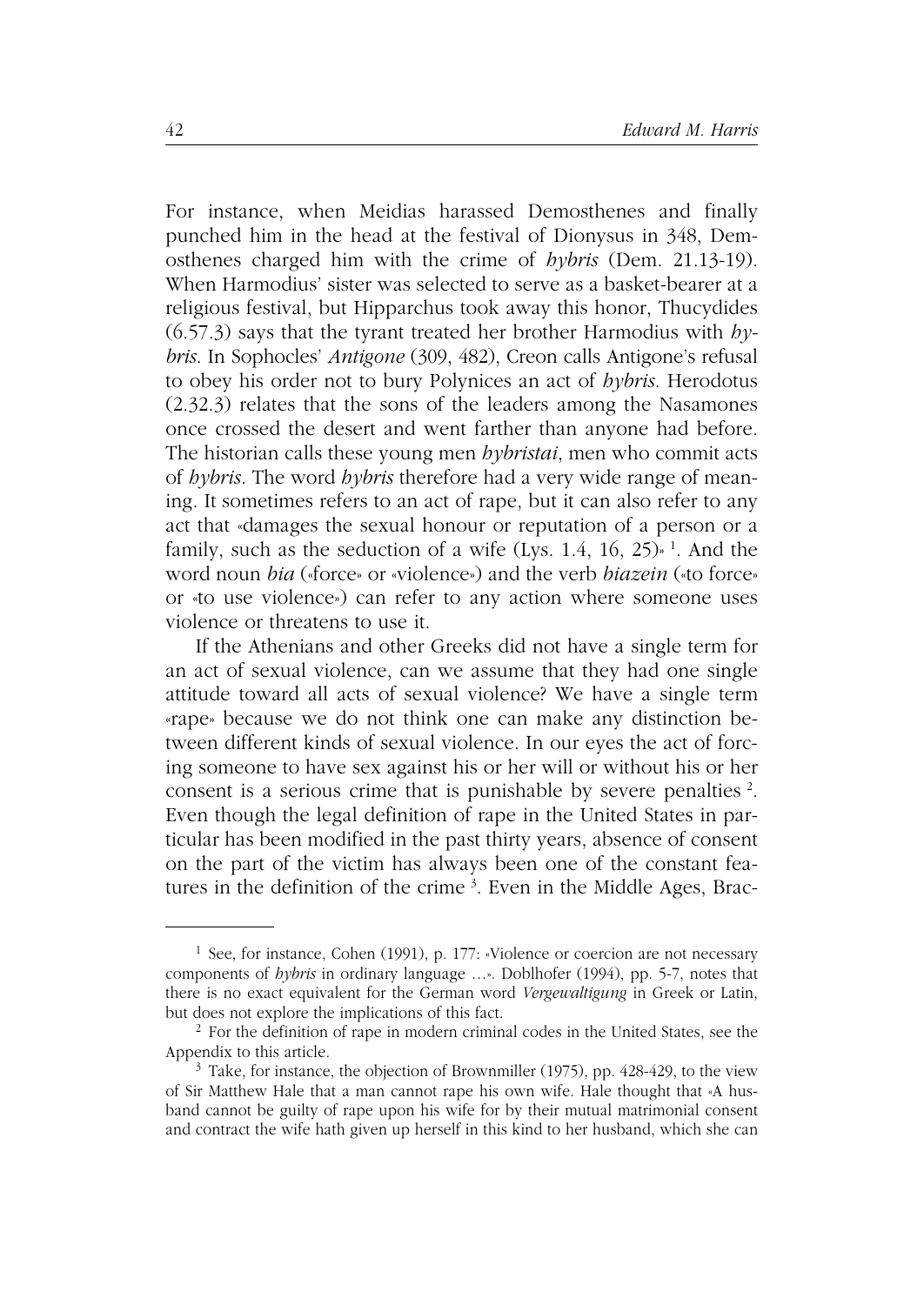ton assumed that rape was an offense where a man has sexual relations with a woman against her will <sup>4</sup>. As we will see, however, the Greeks referred to some acts of sexual violence as *hybris*, a serious crime, but viewed other acts of sexual violence more leniently. This would suggest that the Greeks did not have a single standard for evaluating acts of sexual violence. Instead of grouping all kinds of sexual violence into one category and giving it one single label («rape»), the Athenians and other Greeks made distinctions among such acts that we do not make. Therefore when one uses the word «rape» when analyzing the ancient sources, one may be imposing an anachronistic concept on the evidence, a concept that may prove to be an obstacle to our understanding of ancient attitudes.

Not surprisingly, attempts to answer the question «What was *the* attitude to rape in Classical Athens?» have produced some very strange results. In an otherwise valuable study of women in New Comedy, Fantham shows that she is well aware that the laws of Athens punished rape, but claims that ancient audiences «seem to have found rape a human error, when mitigated by darkness, drink, and youthful desire» <sup>5</sup> . Scafuro notes that «the rapists of New Comedy frequently plead in their defense that they did not intend their deed; they acted out of love, or drunkenness or youthful impetuosity». She compares these arguments to those found in forensic oratory where according to her «speakers use various arguments such as intoxication to prove the absence of intention». She reaches the paradoxical conclusion that in New Comedy «The rape is thus an admitted fact,

not retract». Brownmiller argues that «consent is better arrived at each time for if women are to be what we believe we are – equal partners – then intercourse must be construed as an act of desire and not as a wifely duty, enforced by the permissible treat of bodily harm or of economic sanctions». Despite their differences, both writers implicitly agree that the absence of consent is a major element in the definition of rape. Where they disagree is about the nature of consent. Lape (2001), p. 84, therefore exaggerates when she claims that «definitions of rape vary widely in ordinary discourse, dictionary entries, and statutory designations».

<sup>&</sup>lt;sup>4</sup> This is implicit in Bracton's list of possible defenses against a charge of rape: «... that he had her as his concubine and *amica* before the day and the year mentioned in the appeal … of that he had her and defiled her with her consent and not against her will, and that if she now appeals it is in hatred of another woman whom he has as his concubine, or whom he has married, or that it is at the instigation of one of her kinsmen» (Thorne [1968], II, p. 417, quoted in Brownmiller [1975], p. 18).

<sup>5</sup> Fantham (1975), pp. 54-55.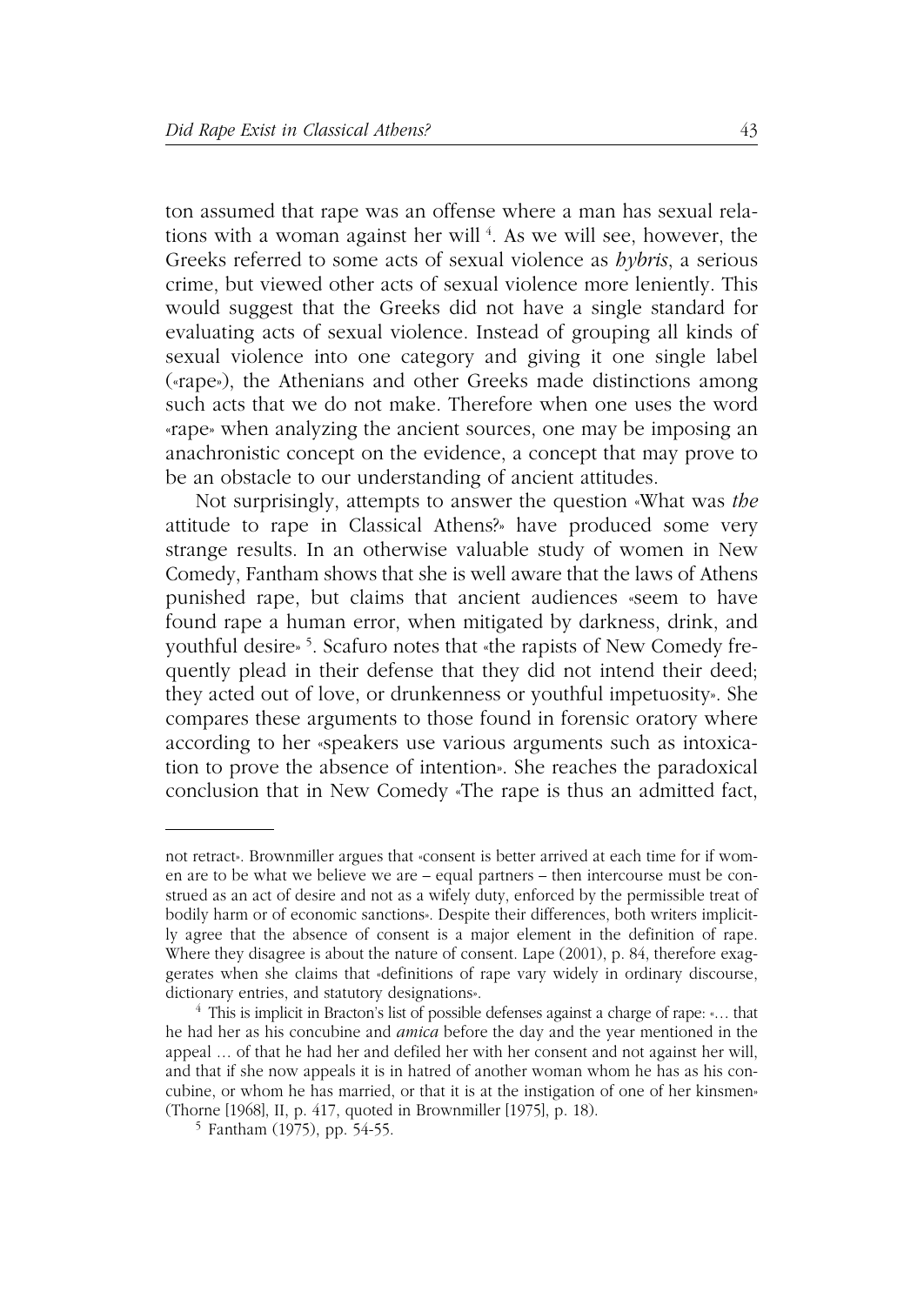but the young man is not a "rapist"» <sup>6</sup> . Rosivach too knows that there were laws against sexual assault and recognizes that «Rape, it should be stressed, is never commended or even approved in New Comedy, and it is sometimes even criticized. It is unacceptable, anti-social behavior». Yet he hastens to add that «the plays also regularly make the point that the rapist's rational capacities were diminished by drink and/or youthful passion and the seductive effects of the night». So while ancient audiences hated rape, they loved the rapist: «… if the act of rape is to be censured, the agent is less so, especially since no one ever asks why he allowed himself to get drunk in the first place». The playwrights therefore seem to have sent a rather contradictory message about rape to their audiences: New Comedy «even while censuring the fact of rape, nonetheless welcomes the rapist into every happy ending and inevitably sends a message to its audience that self-serving violence of the powerful against the vulnerable, especially violence of male against female, is permissible despite any public protestations to the contrary» <sup>7</sup> . In a study of rape in Menander Lape takes a similar approach and claims that «The nocturnal setting» of the rape «usually lends the act the cover of anonymity» and notes that wine and passion often supply the motive for the assault <sup>8</sup> . «This conventional stylization», she argues, «is calculated specifically to decriminalize rape. The anonymity of the act obscures the social identities of the victim and assailant while the rapist's diminished capacity supplies a crucial explanatory factor leading to the conventional wisdom that New Comic rapists cannot be held accountable for their actions because they act without thinking». She thus arrives at the conclusion that «New Comedy divests rape of a social context». It strips «coerced sexual intercourse of the features that could make it actionable as *hybris* in Athenian law» <sup>9</sup> .

<sup>6</sup> Scafuro (1997), pp. 246-254.

<sup>7</sup> Rosivach (1998), pp. 39-42.

<sup>8</sup> Lape (2001), p. 93.

<sup>9</sup> Lape (2001), p. 94. How rape is stripped of a «social context» is not clearly explained by Lape. One might point out that both the aggressor and the victim in New Comedy are members of society when the offense occurs and thus subject to all the norms of their society, and this does not change afterwards. To «divest rape of a social context» one would have to place the action on a desert island, in a location removed from any human society. Certainly the characters that threaten to go to court in the plays of Plautus and Terence do not consider that these factors divest sexual violence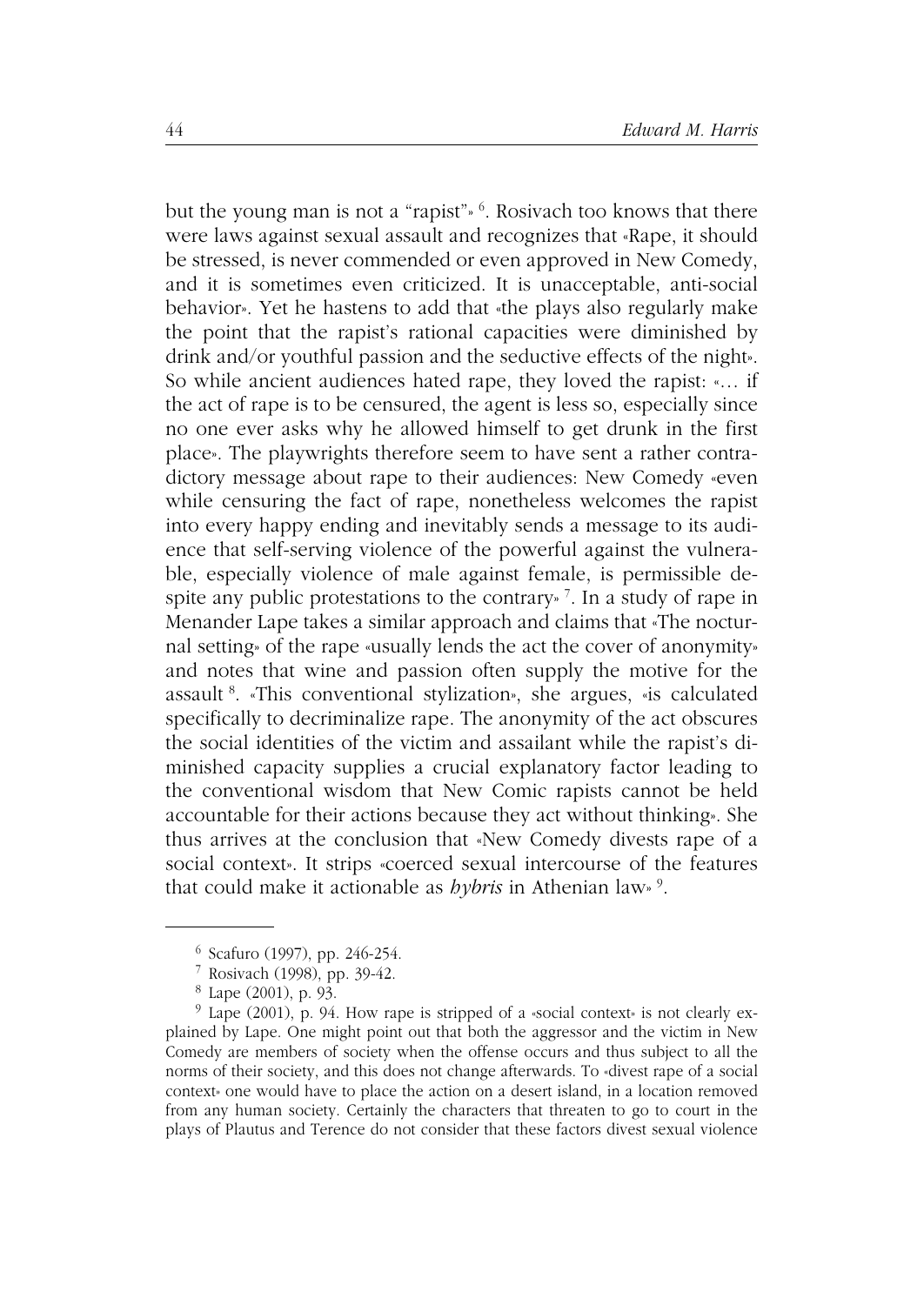There are two main objections to these attempts to explain away the treatment of sexual violence in New Comedy. It is true that in several plays the young men attempt to obtain pardon by saying that they were drunk or carried away by passion. But in other plays this excuse is not given. In Menander's *Samia* (38-49) Moschion tells how upon returning from the fields one day, he came upon some women celebrating the Adonia. He stayed to watch, and besides their noise made it impossible to sleep. Moschion tactfully skips over the details of what happened next and says only that the girl became pregnant. Since he blames himself, the girl was obviously not at fault (47-51). Here there is no indication that Moschion was drinking; in fact, he was returning from work in the fields. In Menander's *Georgos* (30) an old woman named Philinna reminds Myrrhine how a young man has wronged her daughter. Nothing in the remaining fragments of the play would allow us to decide whether the young man was drunk at the time or not. And in Terence's *Eunuchus* Chaerea disguises himself as a eunuch and enters the house of Thais, who has him look after Pamphila. When he is alone with Pamphila, he makes love to her despite her protests. Chaerea is quite sober as he carries out his plot, and he achieves his aim by careful planning. Though he later claims his motive was love and not insult, there is no question of «diminished capacity» in his case 10.

But were drunkenness, youthful enthusiasm, and passion really considered to be legitimate excuses in Athenian law and society? In the *Politics* (2.9.1274b) Aristotle mentions a law of Pittacus imposing a larger fine on men who commit an offense when drunk. He noticed that men who are drunk are more prone to commit outrage ( $\delta \beta \rho i \xi \epsilon \nu$ ) than men who are sober. In the *Nicomachean Ethics* (3.5.1113b) the philosopher observes that several legislators inflict double penalties on offenders who are drunk. Their reasoning is that the offender

of a legal context. In general, I do not find convincing Lape's attempt to interpret the rape-plot in New Comedy in terms of democratic ideology. As Euphiletus says (Lys. 1.1), the penalties for *moicheia* are not peculiar to Athens, but found in all constitutions, both in democracies and oligarchies. There is no reason to doubt his statement: the law code of Gortyn, hardly a democratic community, contains several provisions on rape and seduction that are similar to those found in Athenian law. See Harris (1990).

<sup>10</sup> Rosivach (1998), p. 46, realizes that the *Eunuchus* poses problems for his analysis of rape in New Comedy.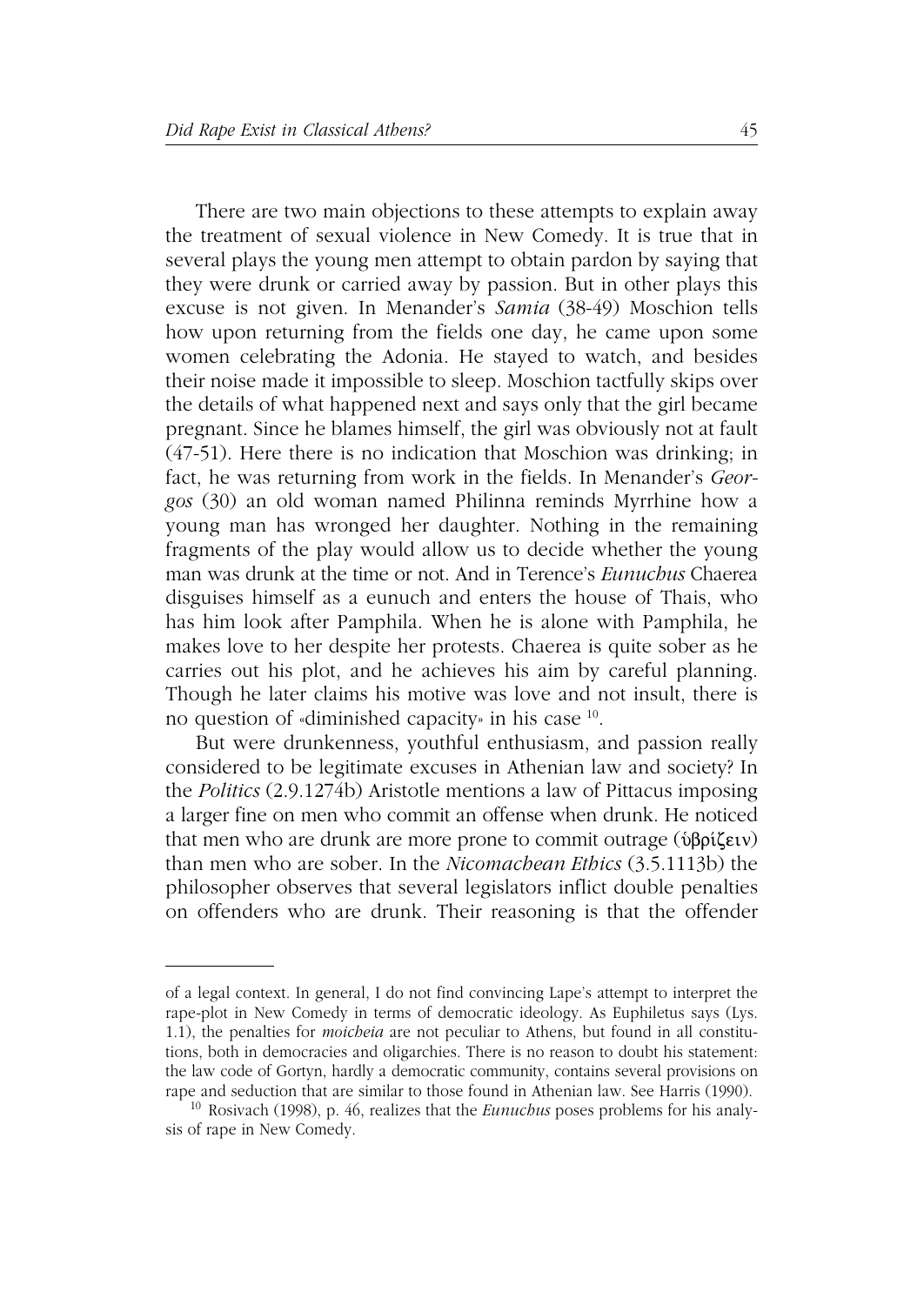could have avoided getting drunk. If his drunkenness causes him to do something in ignorance, he has only himself to blame for his own ignorance. Far from considering drunkenness an excuse, these legislators held that people who committed crimes when intoxicated should still be held responsible for their actions.

Two cases described by Demosthenes in *Against Meidias* reveal that the Athenian courts did not consider drunkenness, darkness, and passion as legitimate excuses. In one case, a man named Ctesicles was carrying a whip while marching in a religious procession (Dem. 21.180-181). While drunk, he struck someone who happened to be a personal enemy. Demosthenes reports that «he appeared to strike with intent to insult and not because of the wine. On the contrary, he appeared to commit the offense of treating free men like slaves and used the procession and his drunken state as an excuse». Since the court judged that his intent was to insult his enemy, the court condemned him to death, and he was executed. In the other case, a man hit one of the Thesmothetai, an important official, who was defending the freedom of a female musician (Dem. 21.36). The assailant «had three excuses: drunkenness, passion, and ignorance because the action took place in darkness and at night» (Dem. 21.38) 11. The Thesmothete did not prosecute the assailant, but agreed to settle the case out of court for a sum of money (Dem. 21.39). But even though the case did not go to trial, Demosthenes implies that it could have. Indeed, if the man was actually innocent and confident that these excuses would secure his acquittal, why did he agree to pay his victim a sum of money? This is not the way innocent men act. Drunkenness, passion, and ignorance clearly did not exculpate his conduct and as a result he found it necessary to reach a settlement so as to avoid an inevitable conviction in court 12.

<sup>&</sup>lt;sup>11</sup> The darkness in this case only made the assailant unaware of the status of the person whom he struck, not the nature of his offense. His ignorance of his victim's official position would have made it difficult to prosecute him for striking a magistrate (Dem. 21.32-33), but would not have protected him from a private action for assault and battery (*dike aeikeias*) or a public action for outrage (*graphe hybreos*).

<sup>12</sup> Scafuro (1997), p. 249, claims that «Demosthenes represents the private settlements» of the cases mentioned in this section «as flagrant breaches of the court system» and «insinuates that bribery was involved». I see nothing in Demosthenes' language that suggests this, and there was certainly nothing illegal about these out-of-court settlements – see Harris (1999). Scafuro cites these two cases to show «The absence of the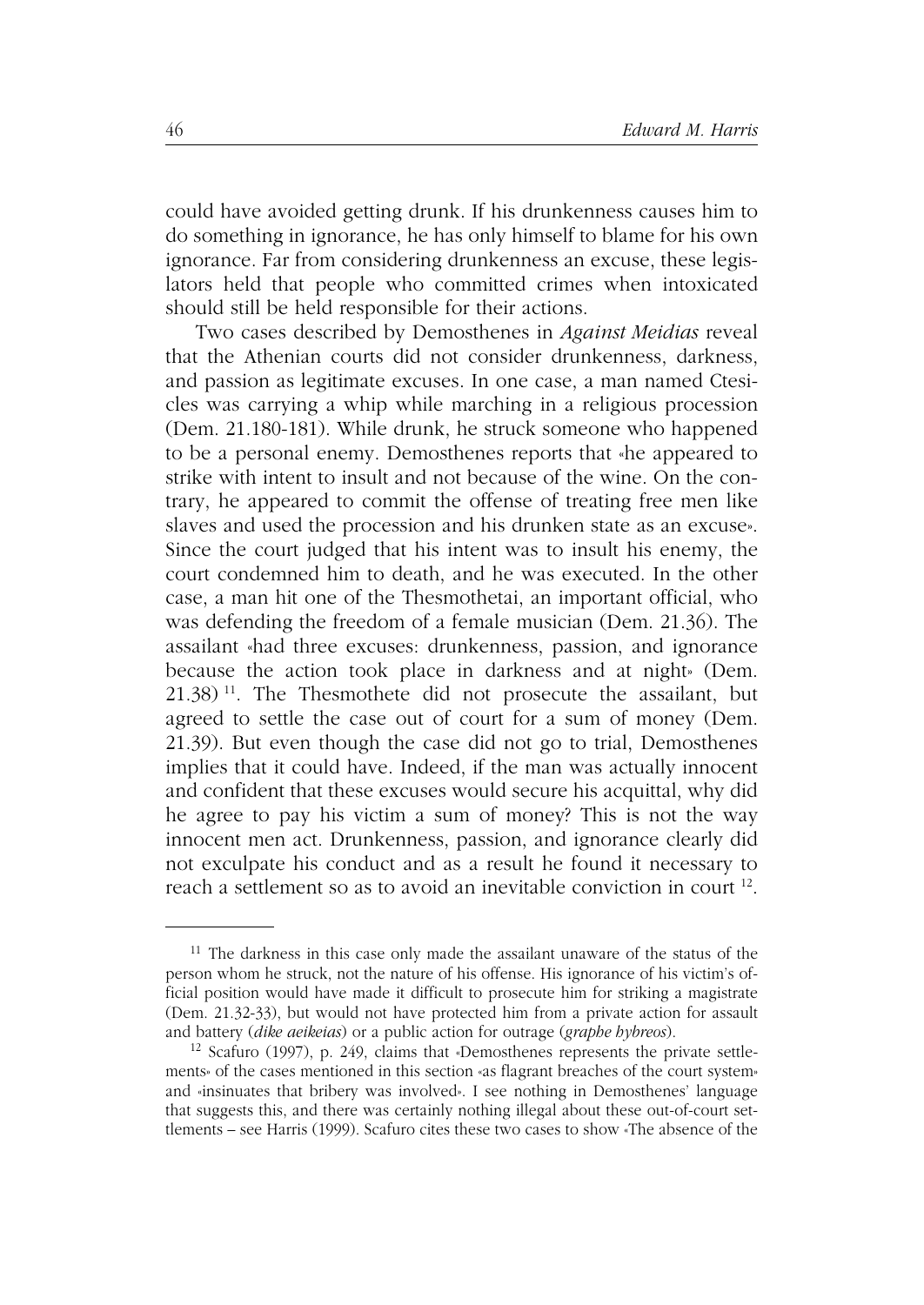In the speech *Against Conon*, the plaintiff Ariston, who claims to be the victim of drunken violence, goes so far as to argue that there is no excuse whatsoever for committing outrage (*hybris*). If a young man commits outrage, his age may justify mitigating his penalty, but it is not a reason to acquit him of his crime (Dem. 54.21). And if drunkenness were an exculpatory factor, an accuser who was attempting to prove that a defendant was guilty certainly would not say that his opponent was drunk when he committed his offense. Yet Ariston makes a point of mentioning that his assailants had been drinking and the Conon's son was acting drunk (Dem. 54.7), and so does the speaker in Lysias' speech *Against Simon* (Lys. 3.12, 18, 19). In these speeches the accuser appears to mention the defendant's drunkenness in support of their charges, not in extenuation of his conduct. In Aristophanes' *Wasps* when Philocleon gets drunk and starts beating people up, one of his victims does not think his intoxication renders him innocent (Ar. *Vesp*. 1299-1300). Instead he goes ahead and summons him on a charge of *hybris* (1415-1418). His son Bdelycleon is so worried that his father will be convicted that he offers to reach an out-of court settlement (1418-1420). In Plautus's *Aulularia* (747-751), Euclio firmly rejects love and drunkenness as excuses: «If the law is such that you can use this kind of an excuse, let's go and rip gold jewelry from matrons openly and in broad daylight. If we should be caught, we would excuse our conduct by saying that we were drunk or did it out of love. Wine and love are much too inexpensive if drunken lovers have the right to do whatever they want without fear of punishment» 13. And when Xenophon is accused of beating soldiers during the March of the Ten Thousand and charged with *hybris*, he does not try to defend himself by claiming he was drunk at the time. Quite the opposite: through questioning one of his accusers, Xenophon proves that he was justified in striking him and not acting out of *hybris* by establishing that he was *not*

intention to insult might be claimed on the basis of a disturbed state of mind brought about by love, drunkenness, anger, and ignorance arising out of external factors such as the darkness of night» but does not note that in both cases these excuses did not exculpate the defendant.

 $^{13}$  For a similar statement that there is no excuse for committing *hybris* see Philippides, fr. 27 K-A (also noted by Scafuro [1997], p. 251) and Plautus, *Truculentus*, 829- 833.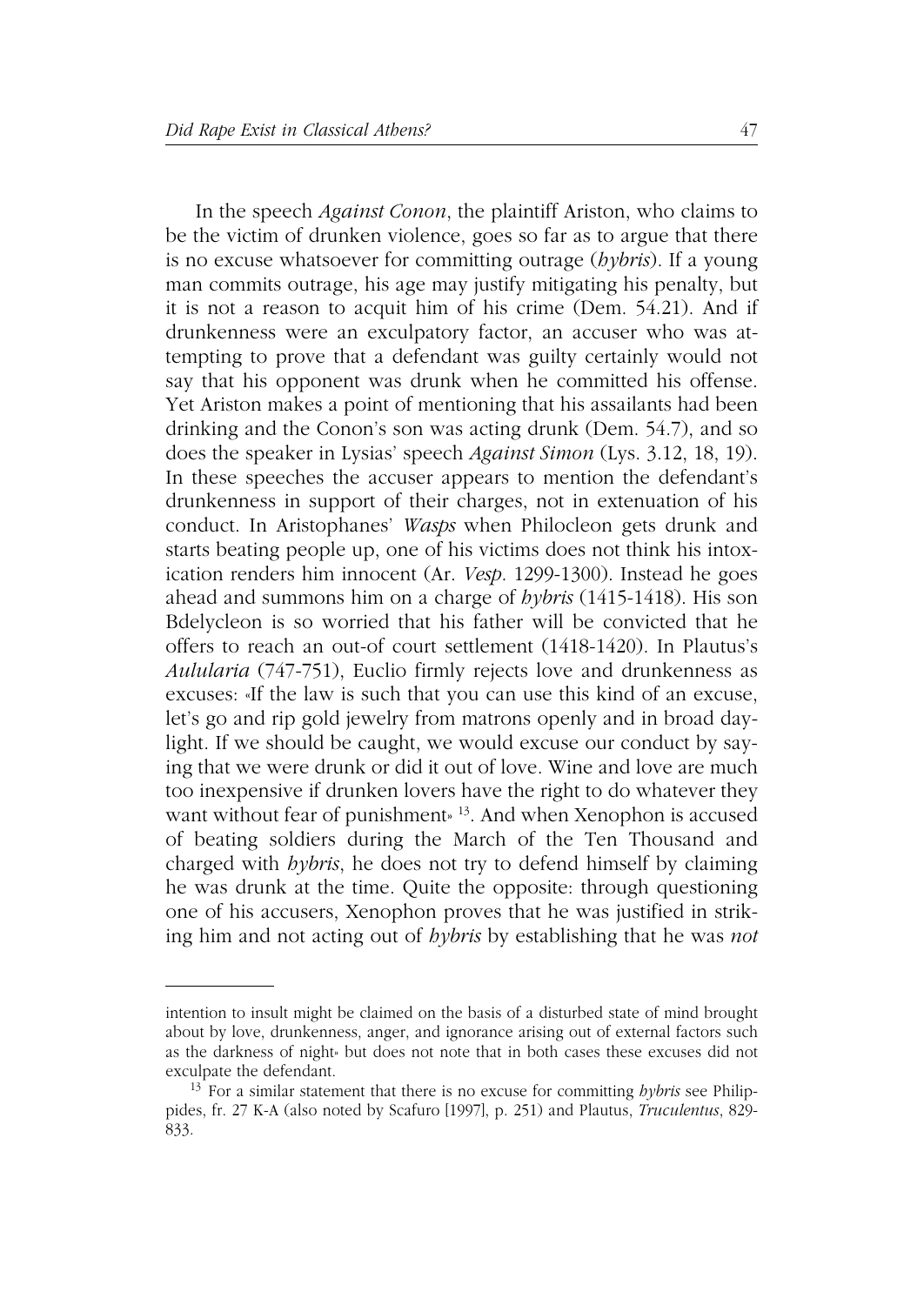intoxicated or in love (*Anabasis*, 5.8.1-5). So one cannot claim that drunkenness, youth, and passion were regarded as legitimate excuses in Athenian law and society. This way of explaining (or perhaps explaining away) the rapes in New Comedy does not work.

A second approach has been to claim that the rapes that occur in New Comedy were not really rapes. D. Cohen appears to have been the first to suggest this way of disposing of the evidence from Menander, Plautus, and Terence: «Rape of young unmarried, women at festivals plays a prominent role in the plots of several comedies of Menander, but it is often not clear whether the sexual transaction really was based upon force or it simply referred to as such in order to help preserve the reputation of the girl» 14. Sommerstein takes this idea one step further and suggests that the rape-plot represents «a real-life strategy for dealing with the embarrassing situation of a pregnant daughter». In his view what has *really* happened is that the young man has actually only seduced his inamorata, but to save her reputation everyone covers up the facts «by explaining that the young man was overpowered by passion into committing a rash act of violence but has repented and been forgiven by his victim». This was a clever strategy «for young people of either sex who wished to marry according to their inclinations rather than according to the interests of their elders» 15. But as Rosivach rightly observes, «there is absolutely no evidence in the texts to support the speculation that really consensual sex is referred to as rape to protect the reputation of the young women». True, women raised to be courtesans or prostitutes may have consensual sex with young men in New Comedy, but the women in these plays who are victims of rape «are all respectable, and respectable women do not willingly have sex outside of marriage» 16. Cohen commits the fallacy of treating New Comedy as if it were a historical source that reports actual events. Although the texts do not say that the women were *actually* seduced as opposed to rape, Cohen appears to think that there was some real event behind the text, which he knows *must have happened* based

 $14$  Cohen (1993), p. 148 n. 3. Cf. Brown (1993), p. 197, who however notes that no woman in New Comedy is ever said to have actually been a willing partner since this would have lowered her moral stature in the eyes of he audience.

<sup>15</sup> Sommerstein (1998), p. 112.

<sup>16</sup> Rosivach (1998), p. 14.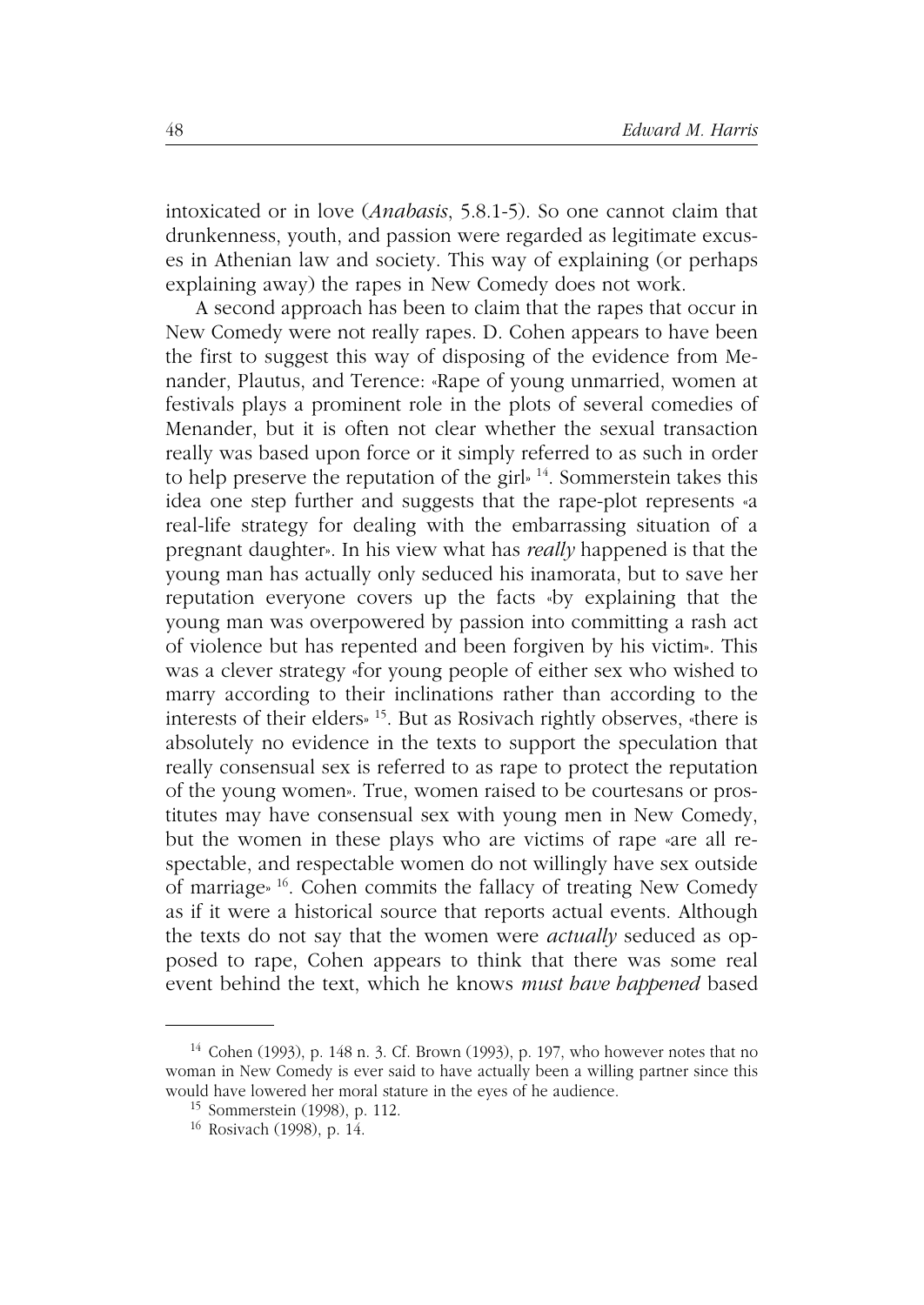on his assumptions about Athenian society – and despite the absence of any evidence whatsoever. There might have existed a strategy such as the one Sommerstein describes, but without any source stating it did exist, there is also the possibility that it might not have existed at all.

A third approach has been to remove the obstacle created by the evidence of New Comedy by arguing that the plays of Menander, Plautus, and Terence belong to a fictional world that bore little or no relationship to contemporary reality. Leisner-Jensen believes that the rape-plot is merely a matter of literary convention: «The conventional ingredients occurring in the rape-stories down to details, all of them undoubtedly based on reality, make it unlikely that this is a frequent or commonplace feature fetched from everyday life in Athens. The universe of comedy is conventional as that of all other literary genres» 17. Such a thing could never have happened in Classical Athens because Leisner-Jensen finds it much too horrible: «But how is it that a consummated rape could at all appear in Greek plays meant for a laughter-provoking pastime? A rape is a tragical and fatal experience to the victim and a serious criminal offence. Could it be different to the citizens of fourth-century Athens?» 18. The consequences of assuming that New Comedy might reflect reality are simply too staggering for this scholar: «I can hardly believe that a corresponding proportion of marriages in Athens should have been based on a consummated rape». As a result, they «cannot be explained and understood by reference to actual social and legal conditions in fourteenth-century [*sic*] Athens and Hellas». Pierce is less certain than Leisner-Jensen, but is still skeptical: «… rapists might well have married their victims in real life as well as in drama. But this is really no more than supposition. … Rape in these plays may, then, in the majority of cases, be just a means to an end, and as a comic convention or plot device it would have borne no relation to real life» 19.

There are several implicit assumptions in these views. First, Leisner-Jensen appears to think that the Athenians must have shared our views of sexual violence; since we find rape so offensive, the Athen-

<sup>17</sup> Leisner-Jensen (2002), p. 195.

<sup>&</sup>lt;sup>18</sup> Leisner-Jensen (2002), pp. 195-196.

<sup>19</sup> Pierce (1997), pp. 177-178.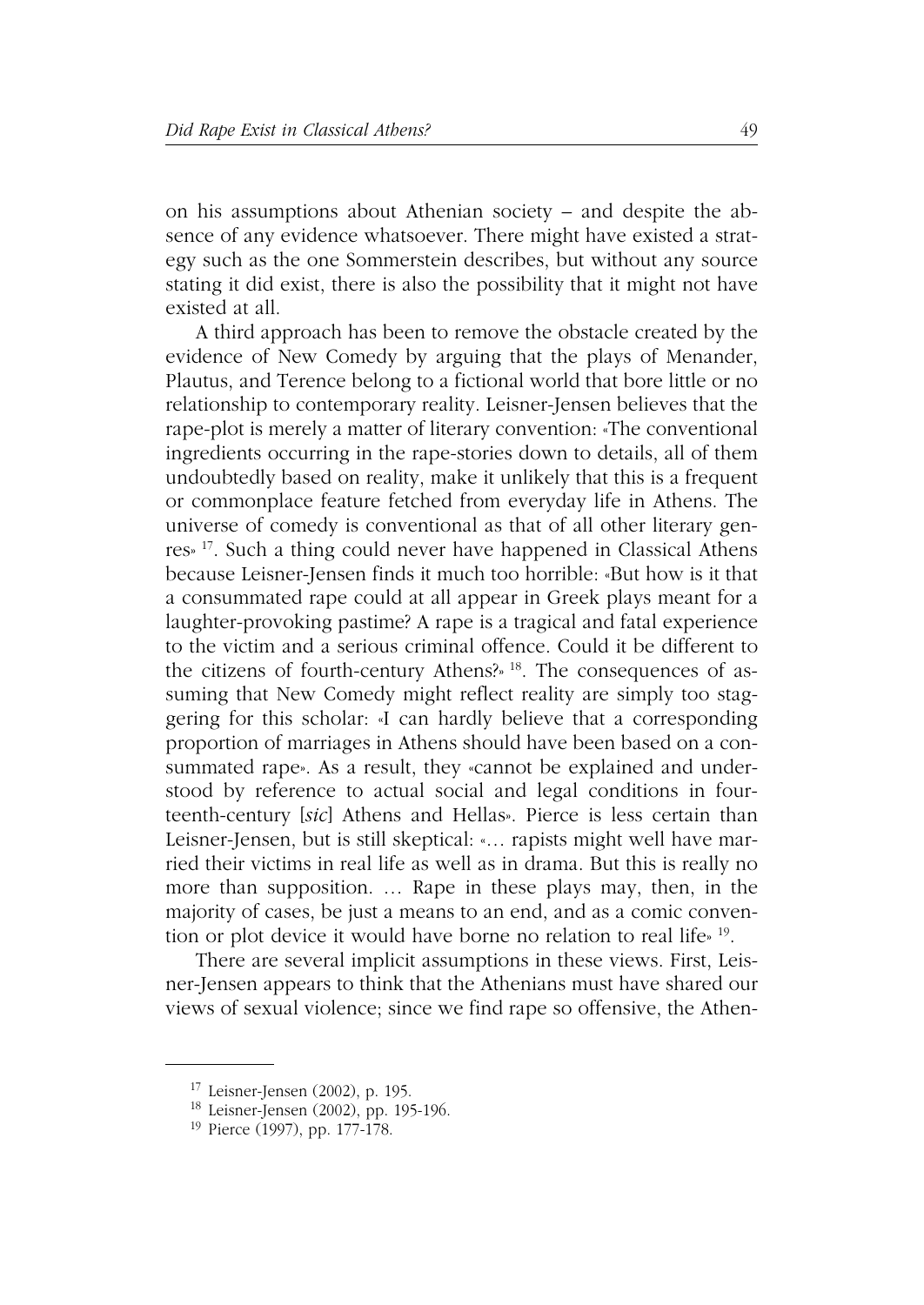ians must also have found it offensive. But there is no reason to make such an assumption: the Athenians held very different views from us about a wide range of topics such as war, slavery, and infanticide. Is it not also possible that they held a different view of sexual violence? Second, both scholars seem to assume that literary conventions may bear no relation at all to real life. This is true in the case of science fiction and other genres, but Menander was renowned in antiquity for his realism. His depiction of marriage practices, the rules about the *epikleros*, and other legal procedures is generally judged to be reliable; why would he have invented this kind of solution to the problem of sexual violence <sup>20</sup>?

But the strongest argument against the view that the rape-plot was just a matter of literary convention and corresponded to nothing in daily life is the comparative evidence found in several Central and South American countries. For instance, in Peru as recently as 1997 the penal code exonerated a rapist if he offered to marry the victim, and she accepted his offer. Similar laws were on the books in Costa Rica, Argentina, Brazil, Chile, Columbia, Ecuador, Guatemala, Honduras, Nicaragua, Panama, Paraguay, the Dominican Republic, and Venezuela. Violeta Bermúdez, director of Manuela Ramos, a leading women's rights group in Peru, estimated in 1997 that 25,000 women a year were being raped and that a large percentage of these cases were resolved by offers of marriage. Mrs. Bermúdez reported at the time that «in many poor and rural areas of Peru, relatives put pressure on rape victims to accept a rapist's offer, which the relatives believe will restore honor to the victim and her family» 21. If such a practice is well attested in modern societies, there is no reason to disbelieve sources attesting to its existence in Classical Athens.

A new approach is clearly needed if we are going to make progress in understanding ancient attitudes to sexual violence. The first step in this new approach should be to avoid modern and anachronistic concepts when analyzing the ancient evidence. Above

 $20$  See, for example, MacDowell (1982). Brown (1983) is not quite as confident as MacDowell about the possibility of using Menander as a reliable source for details of the law that are not attested elsewhere, but still believes that «His plays certainly provide important evidence on legal matters» although he was «sometimes indifferent to detail».

<sup>21</sup> «New York Times», March 12, 1997, A1 and A12.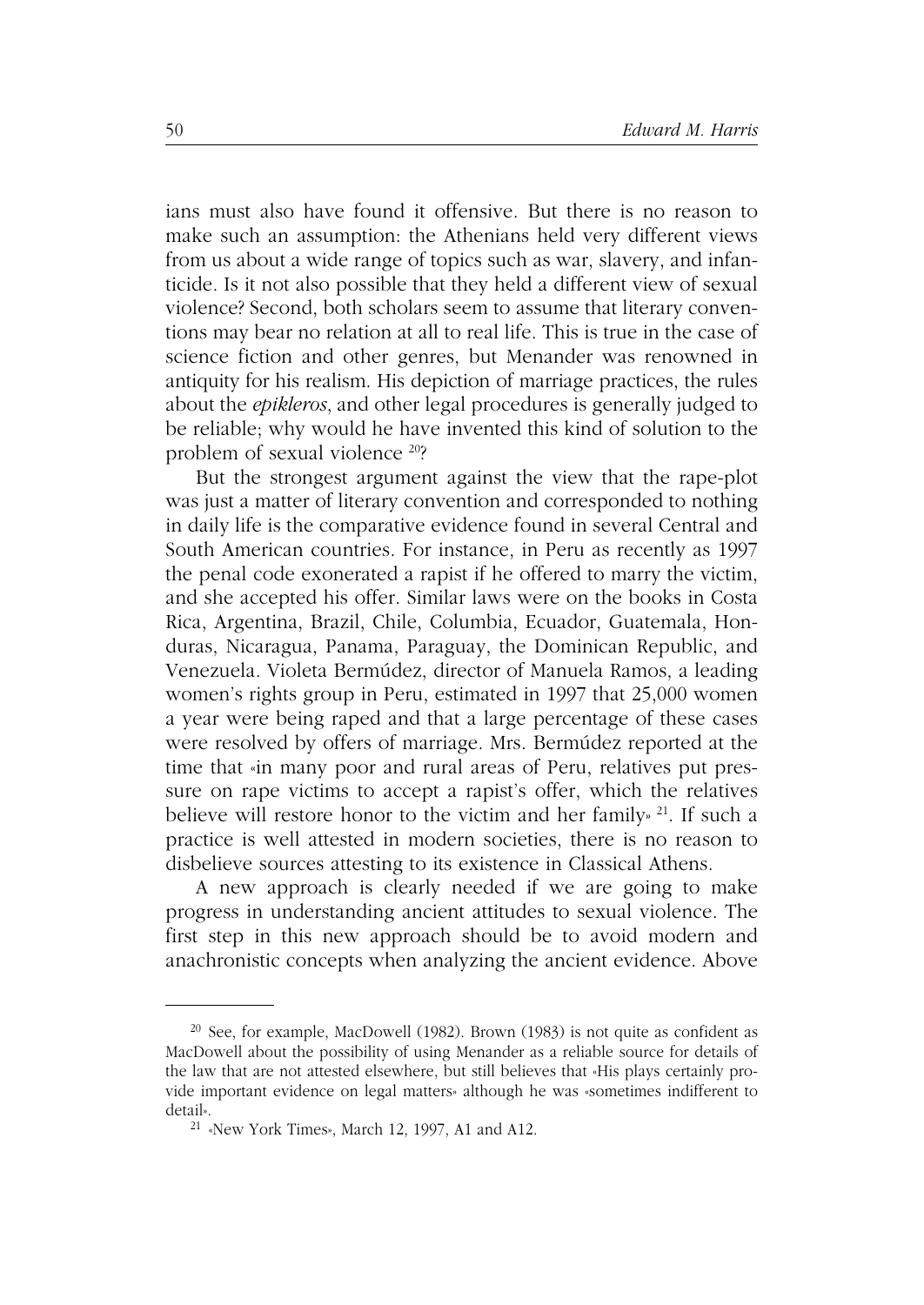all, we should stop using the word «rape» and looking for «the Athenian attitude toward rape» or «the Greek concept of rape». The Greeks did not have a word for «rape» and therefore the search for the Greek concept of rape is a quest to find something that did not exist. What we should examine are Greek attitudes toward sexual violence: why were some acts of sexual violence condemned and punished severely and why were other acts of sexual violence treated more leniently? The second step is to examine a broader range of evidence than previous scholars have studied. Fantham, Scafuro, and Rosivach look primarily at New Comedy with some attention to forensic oratory, but they do not examine myth, tragedy, history or Old Comedy 22. Cohen by contrast concentrates on forensic oratory, but avoids myth and New Comedy. Each literary genre tends to select and privilege certain aspects of social reality; a tendency to concentrate on one genre to the exclusion of others will therefore result in a distorted view of ancient attitudes. If we are going to understand Athenian and Greek attitudes to sexual violence, we should look at as many different kinds of evidence as possible, not arbitrarily select some evidence and ignore the rest. My survey of the evidence is not exhaustive, but I have tried to cover a wider range of sources than previous scholars have.

I will proceed by grouping the evidence into two categories. In Section II, I will examine cases where sexual violence against women is portrayed as wrong and/or subject to punishment. This punishment may be inflicted at the hands of her husband, father or other relative or by the legal authorities. In many of these cases sexual violence is denoted by the term *hybris* («outrage» or «aggravated insult»). I will begin with stories from myth and tragedy, then move to history, and finally examine a statement condemning sexual vio-

<sup>&</sup>lt;sup>22</sup> There is no extensive discussion of sexual violence against women in Foucault (1984), nor in the essays found in Halperin - Winkler - Zeitlin (1990), Larmour - Miller - Platter (1998), and Nussbaum - Sihvola (2002). Omitowoju (2002) discusses Menander's plays, but does not treat the plays of Terence and Plautus that are based on Menandrian originals. She devotes a few paragraphs (185-186) to Euripides' *Ion*, which, as she notes, contradicts her main thesis that Athenian authors did not pay attention to women's lack of consent in acts of sexual violence. Ideally a study of sexual violence in ancient Greece would include an analysis of its depiction in vase painting and sculpture. Arafat (1997) and Kilmer (1997) analyze some Late Archaic and early Classical vases, but a complete study still remains a *desideratum*.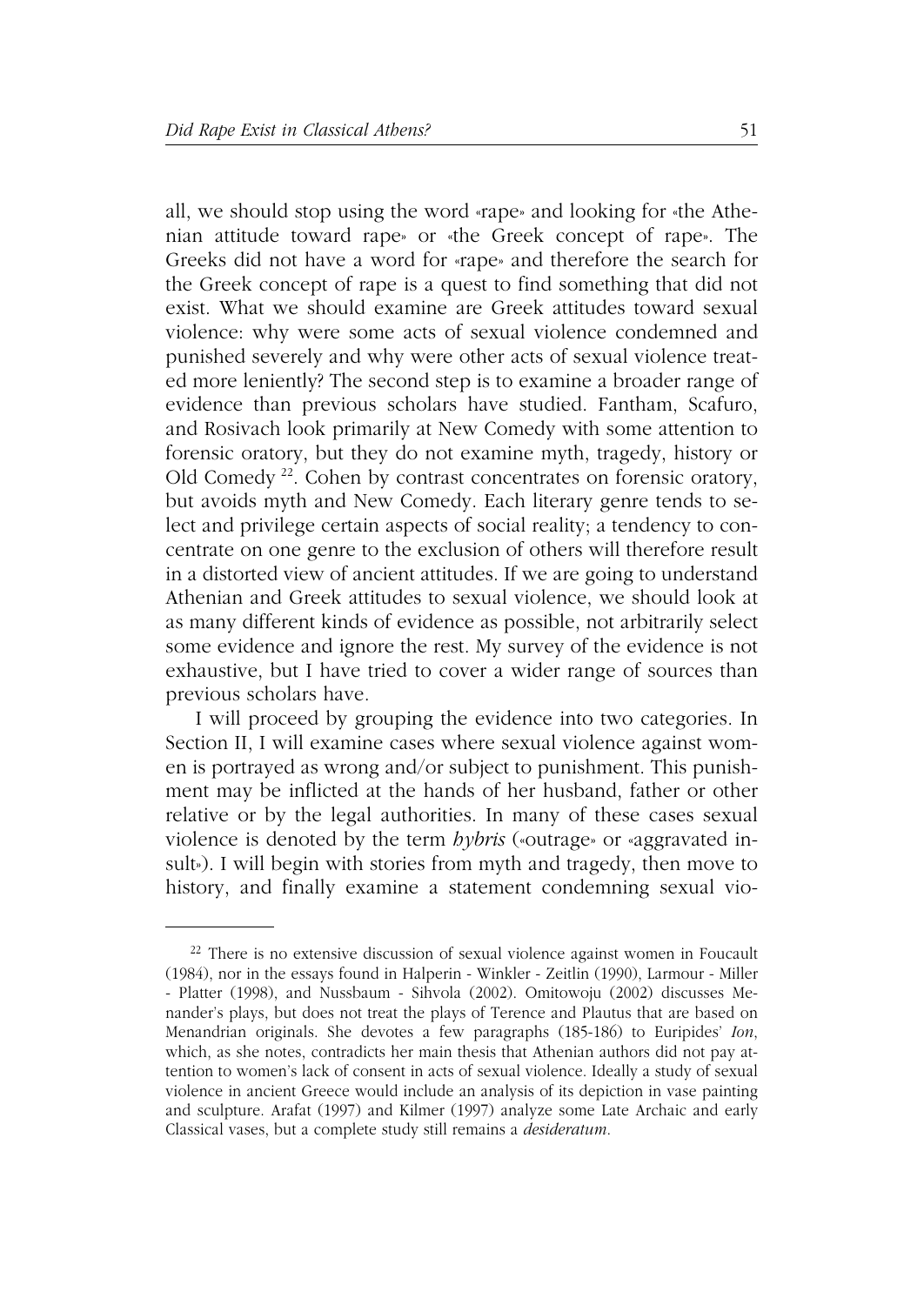lence in Menander's *Dyskolos*. In each example, it is important not only to study the narrative of events, but the way the author presents these events and the reasons why he considers the act of sexual violence wrong and deserving punishment. After having discovered the reasons why the Athenians found sexual violence a crime, we will be in a better position to understand the legal procedures that they created to prosecute this offense in certain circumstances. In Section III I will study cases where sexual violence against women is either condoned or treated leniently, starting with Euripides' *Ion* and other myths, next looking at New Comedy, then considering some other cases in different genres. Here we need to observe carefully how these cases differ from those in the group studied in Section II. Are there elements lacking in the second group present in the first? Is there a uniform attitude toward sexual violence or do attitudes toward it vary according to context?

### II

We begin with Attic tragedy 23. In Sophocles' *Women of Trachis* (555- 577) Deianeira recalls how she and her husband Heracles came to the river Evenus and asked the centaur Nessus to carry them across. Nessus took Deianeira first, but in midstream began to touch her with «vain hands» (565:  $\psi \alpha \hat{\nu} \epsilon_1$  ματαίαις χερσίν). Heracles, seeing what was happening from the river-bank, took his bow and killed

<sup>23</sup> In Aeschylus' *Suppliant Women*, the Danaids repeatedly state that they are unwilling to marry their cousins and call their attempt to force them into marriage an act of *hybris* (29-30, 81, 104, 426, 487, 528, 817-818, 845, 880, 881). However I have not included this play in my survey because the legal issue in the play is complicated by the fact that the Danaids are Egyptian and thus subject to an Egyptian law that gives their cousins rights over them (Aesch. *Suppl*. 387-391, 933, 984). For a discussion of the legal issue in the play see Friis Johansen - Whittle (1980), I, pp. 29-40. In the prologue to Euripides' *Trojan Women* (69-70) the goddess Athena complains about the *hybris* done to her and her temple when the Locrian Ajax dragged away Cassandra by force. But Athena punishes the Greeks not for the violence done to Cassandra *per se*, but for violating her temple and not respecting the rights of asylum – see Nilsson (1955-61), pp. 66-69, and Touchefeu in *LIMC* 1.1.336-337. The earliest example of punishment for attempted sexual violence is found in Odysseus' account of the underworld, where he describes how he saw Tityos being punished for dragging Leto (*Od*. 11.576-581).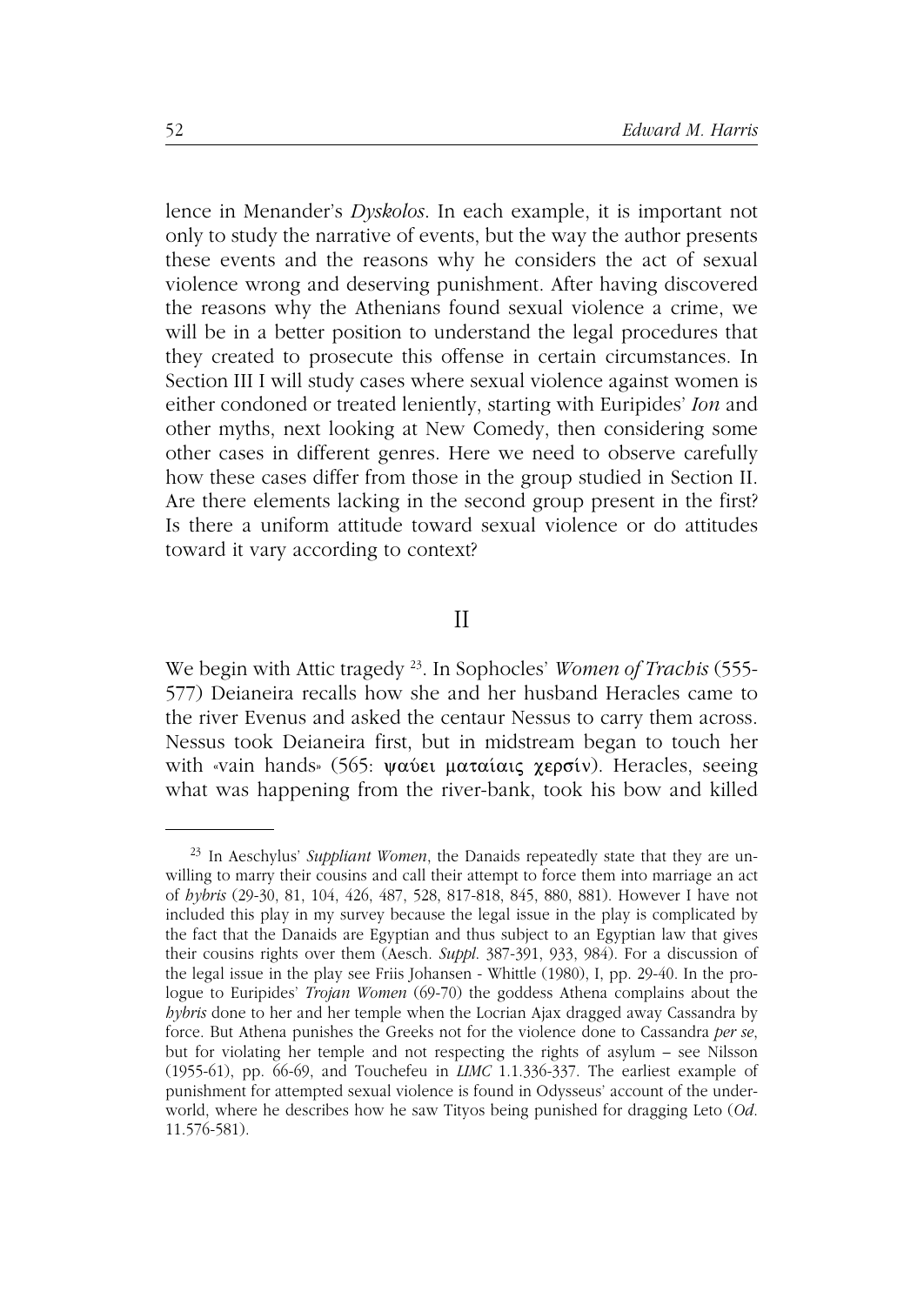Nessus with an arrow. Tragedy maintains a certain decorum about the description of Nessus' crime, but Diodorus (4.36.3-5) is more explicit: the historian says that Nessus felt desire for Deianeira and tried to use force against her ( $\beta$ ιάσασθαι). When she called out to her husband, Heracles killed the centaur with an arrow while he was having intercourse ( $\mu \in \alpha \xi$ )  $\mu \in \gamma$  ( $\mu \in \alpha$ )  $^{24}$ . No version of the myth says that Heracles had to atone for this murder in the way he did after the murder of Eurystheus. The hero's killing of Nessus is portrayed as a just punishment of an attempted rape.

In Euripides' *Hippolytus* there is an accusation of sexual violence, which turns out to be false, but Theseus' reaction to the charge is very revealing about his attitude toward the crime. After the nurse discloses to Hippolytus Phaedra's love for him, Phaedra decides to kill herself, but first extracts a promise from her step-son not to tell anyone about her passion. Before hanging herself, she writes a note and leaves it attached to her wrist accusing Hippolytus of having used force to enter her bed. When her husband Theseus returns and reads the note, he shouts:

> Hippolytus has dared to put his hand by force  $(\beta \alpha)$ To my marriage-bed, dishonoring  $(\alpha \tau \mu \alpha \sigma \alpha \zeta)$  the eye of Zeus. (Eur. *Hipp*. 885-886, tr. Kovacs)

Theseus says the action took place by force, but the way that he expresses himself is telling: the offense was against *his* marriage bed. In other words, Hippolytus' crime was not directed not so much at Phaedra as against his father. When Hippolytus enters and tries to defend himself, Theseus repeats his point: his son has brought shame on his marriage bed (943-944:  $\eta \sigma \chi$  vve  $\tau \alpha \mu \alpha$ ). His attack is not on Phaedra, but on his father's marriage to her. Even after Hippolytus attempts to prove his innocence and swears an oath denying his guilt, Theseus remains certain that his son «has dishonored his father» (1040: τὸν τέκοντ'ἀτιμάσας). Although Hippolytus is his own son, Theseus banishes him (1045-1054) and calls down a curse

<sup>24</sup> Cf. Apollodorus, 2.7.6; Hyginus, *Fabula*, 34. The killing of Nessus for his attempt on Deianeira was popular in vase painting – see *LIMC* 6.1.838-846. On several vases the painter indicates Deianeira's lack of consent by her gestures of protest or her appeal to Heracles for help.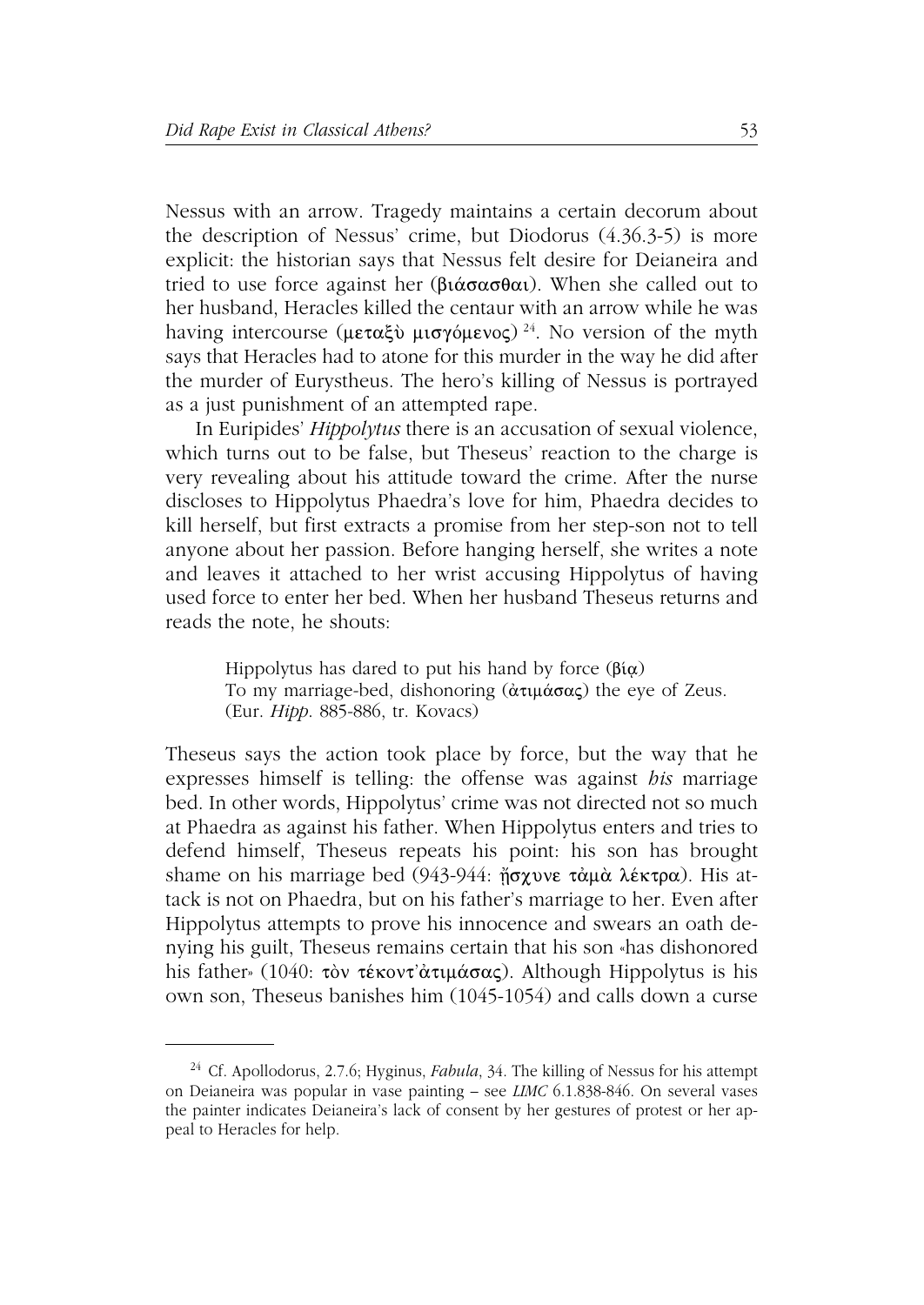on his head (887-890), which causes his death. While it is obvious that Hippolytus has been accused of sexual violence, Theseus always stresses the wrong that is done to him; he never approaches the crime from Phaedra's point of view or emphasizes her lack of consent.

An act of sexual violence leads to revenge and tragedy in Sophocles' *Tereus*. Only fragments remain from the play, but summaries of the tragedy in later sources make it possible to recover the basic features of the plot 25. Pandion, the king of Athens, married Zeuxippe and had two sons, Erectheus and Butes, and two daughters, Procne and Philomela. When Pandion needed help in his war against Labdacus, he called on Tereus, the king of Thrace, for help. After winning the war, Pandion gave his daughter Procne to Tereus in marriage (Apollodorus, 3.14.8). The versions of the story differ at this point, but Sophocles followed the version reported by Tzetzes 26. In this version Procne requested to see her sister so Tereus went to Athens to escort Philomela to Thrace. On their way back, Tereus used violence to deflower her and cut out her tongue to prevent her from reporting his crime to her sister. After joining her sister, Philomela wove a robe with figures depicting what had happened to her and showed it to Procne. To take revenge on Tereus, Procne killed their son Itys and served him as a meal to his father. When he discovered what she had done, he pursued both sisters, who had fled. To evade capture, they asked the gods to transform them into birds; Procne became a nightingale, Philomela a swallow. The sisters appear to have been criticized in Sophocles' play for taking their vengeance too far 27, but in Demosthenes' *Funeral Oration* (60.28) they are held up as an example, which the soldiers of the tribe Pandionis followed when they fought against Philip II at Chaeronea. Like Procne and Philomela, who punished Tereus for his *hybris* toward them, the men of Pandionis also showed courage when they

<sup>25</sup> For summaries in later sources and the fragments of Sophocles' *Tereus*, see Radt (1977), pp. 435-445.

<sup>26</sup> The summary found in *P.Oxy*. 3013 is probably the hypothesis of Sophocles' *Tereus* and is similar to the version found in Tzetzes. See Haslam (1975), p. 150 n. 3. Apollodorus (3.14.8) implies that Tereus deceived Philomela by telling her that Procne was dead, but Hyginus, *Fabula*, 45, reports that Tereus used force (*compressit*).

<sup>27</sup> See Stobaeus, 3.20.32 = Sophocles, *Tereus*, fr. 589 (Radt).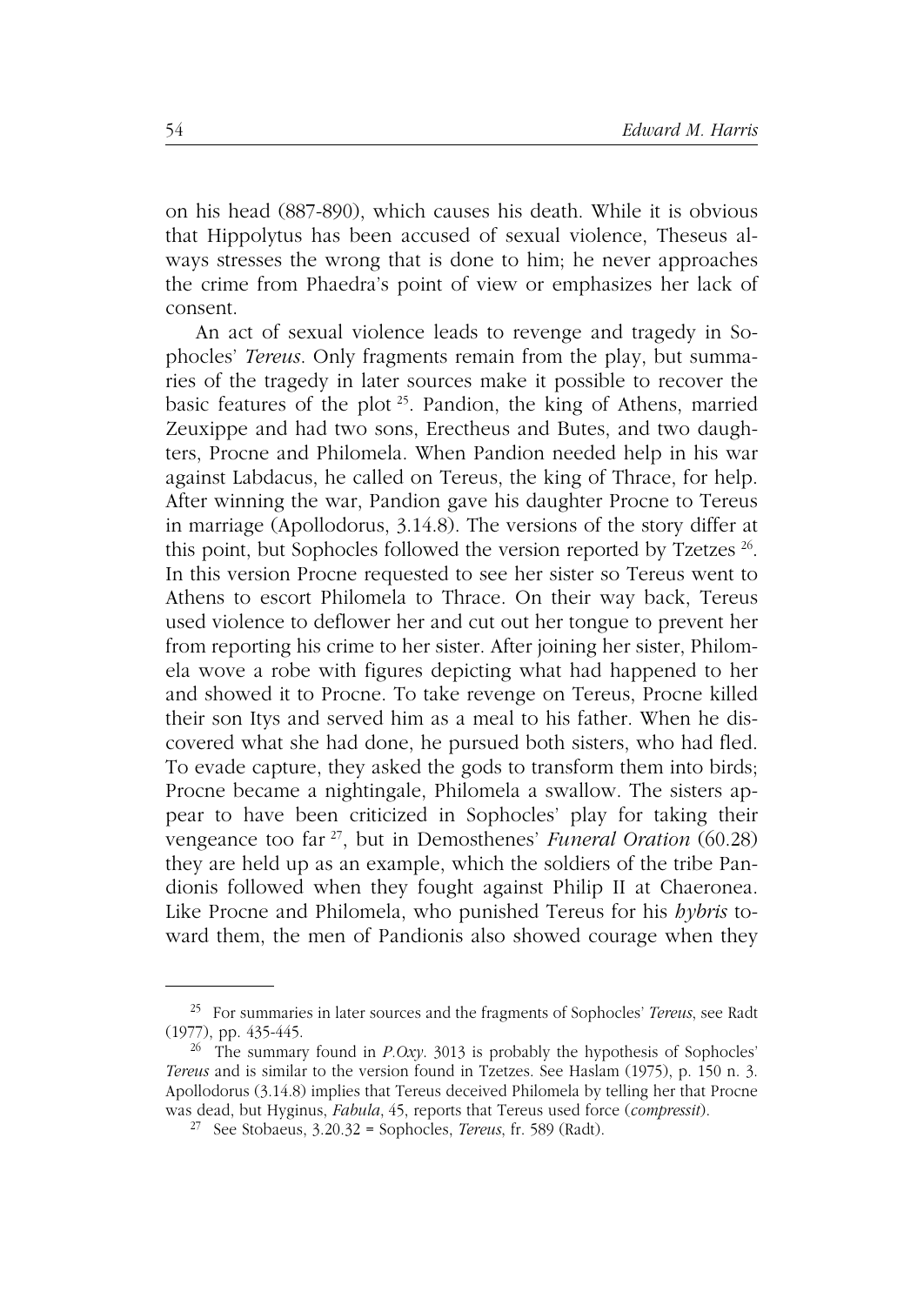saw all of Greece the victim of Macedonian *hybris*. Here again sexual violence is clearly condemned as *hybris* and merits serious punishment.

Turning to history, we find a series of abductions in the very first chapters of Herodotus' account of the *Persian War* (Hdt. 1.1-5) 28. According to Persian story-tellers, the Phoenicians once came to Argos on a trading voyage. On the fifth or sixth day after their arrival, the king's daughter Io came to the shore with many Argive women to go shopping. The Phoenicians rushed at them and took away Io and several other women. The Greeks retaliated by taking Europa, the daughter of the king of Tyre. According to Herodotus, «this evened the score». In the next round, the Greeks went to Colchis and abducted Medea, the daughter of the king. When the king sent a herald to demand her back, the Greeks replied that since they had received no justice for the abduction of Io, they would not make amends for Medea. In the third round, Alexander, the son of Priam, after hearing these stories, wished to abduct a woman from Greece, thinking that he would not be punished for it. After he took Helen, the Greeks sent messengers to ask for her back and for compensation for the abduction. They received the reply that since there was no compensation for Medea, there would be none for Helen. Not content with this answer, the Greeks raised an expedition and destroyed the power of Priam «on account of a single woman».

In his account of Egypt in Book 2, Herodotus (2.113-15) returns to the story of Paris and Helen 29. When Paris was sailing back to Troy from Sparta, he was blown off course and forced to land in Egypt at the mouth of the Nile. There some of his slaves deserted and sought refuge as suppliants in the temple of Heracles. Wishing to do some harm to their former master, they told the priests and Thonis, the official in charge of the area, about what happened to Helen and «the wrong committed against Menelaus» (2.113.3). Thonis sent a messenger to report the news of Paris' crime to King Proteus and how he had tricked the wife of his host and stolen his property.

<sup>&</sup>lt;sup>28</sup> Sexual violence in Herodotus is studied in a perceptive essay by Harrison (1997).

 $29$  Even though Herodotus appears to have drawn on local sources for his account of Egypt, it is generally agreed that the story of Helen is based on Greek myth and mirrors Greek attitudes. On the sources for Book II of Herodotus see Lloyd (1988), esp. pp. 33, 45.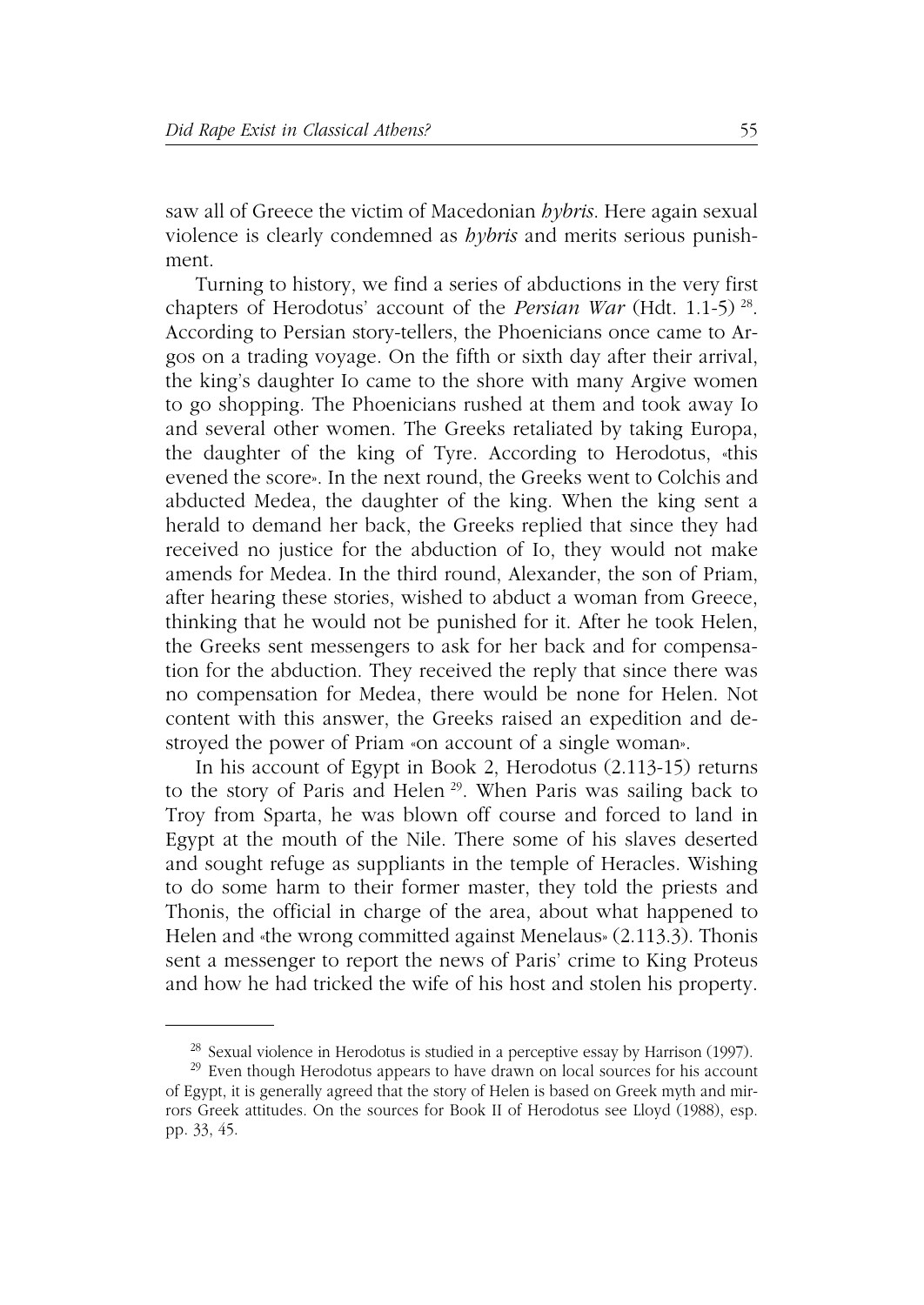Proteus ordered Thonis to seize Paris and to take him along with Helen and the stolen goods to his palace at Memphis. When he started to ask Paris how he took Helen, Paris tried to avoid answering, but his slaves told the king the truth. At this point Proteus expressed his shock at the way Paris treated his Spartan host, then declared he would keep Helen in Egypt until her husband came to get her.

Two features of these stories are significant for understanding Greek attitudes toward sexual violence. First, abduction by one group is seen as a legitimate response to an abduction committed by another group. In our eyes, no woman should be removed from her community against her will. The Geneva Convention protects women of all countries against rape and abduction by the enemies of their country, no matter how wrong the policies of their own country may be. The Greeks appear to have viewed the matter differently: when the Greeks respond to Io's capture by taking Europa, Herodotus does not condemn both sides equally, but regards the Greek action as justifiable revenge. The fact that Europa is innocent of wrongdoing is immaterial.

Second, Paris' abduction of Helen through deceit is not seen as an offense against her but as a violation of the guest-host relationship and a wrong done to Menelaus (Hdt. 2.115.4). Helen's own role in the abduction is a little vague. On the one hand, Paris is said to have abducted her (2.113.1:  $\&{\varphi}\pi\&{\alpha}\sigma\alpha\nu\tau\alpha$ ), which suggests her abduction was against her will, but he is also said to have aroused her emotions (we might translate  $\alpha$ ναπτερώσας at 2.115.4 as «set her heart a-flutter»), which seems to imply seduction. But Herodotus places her abduction on the same level as that of Io, who was clearly seized against her will. What counts for him is not her consent or lack of consent, but Paris' violation of Menelaus' rights as husband and host 30.

Moving from Egypt of the Pharaohs to Greece just before the Persian Wars, we encounter a story about sexual violence that concerns the Macedonians (Hdt. 5.18-21). Before the Persian Wars, Darius sent Persian envoys to ask for earth and water from the Macedonians, the

 $30$  Cf. Harrison (1997), p. 190: «... his crime, an infringement of the obligations of guest-friendship, is perceived as being committed against Menelaus rather than Helen herself».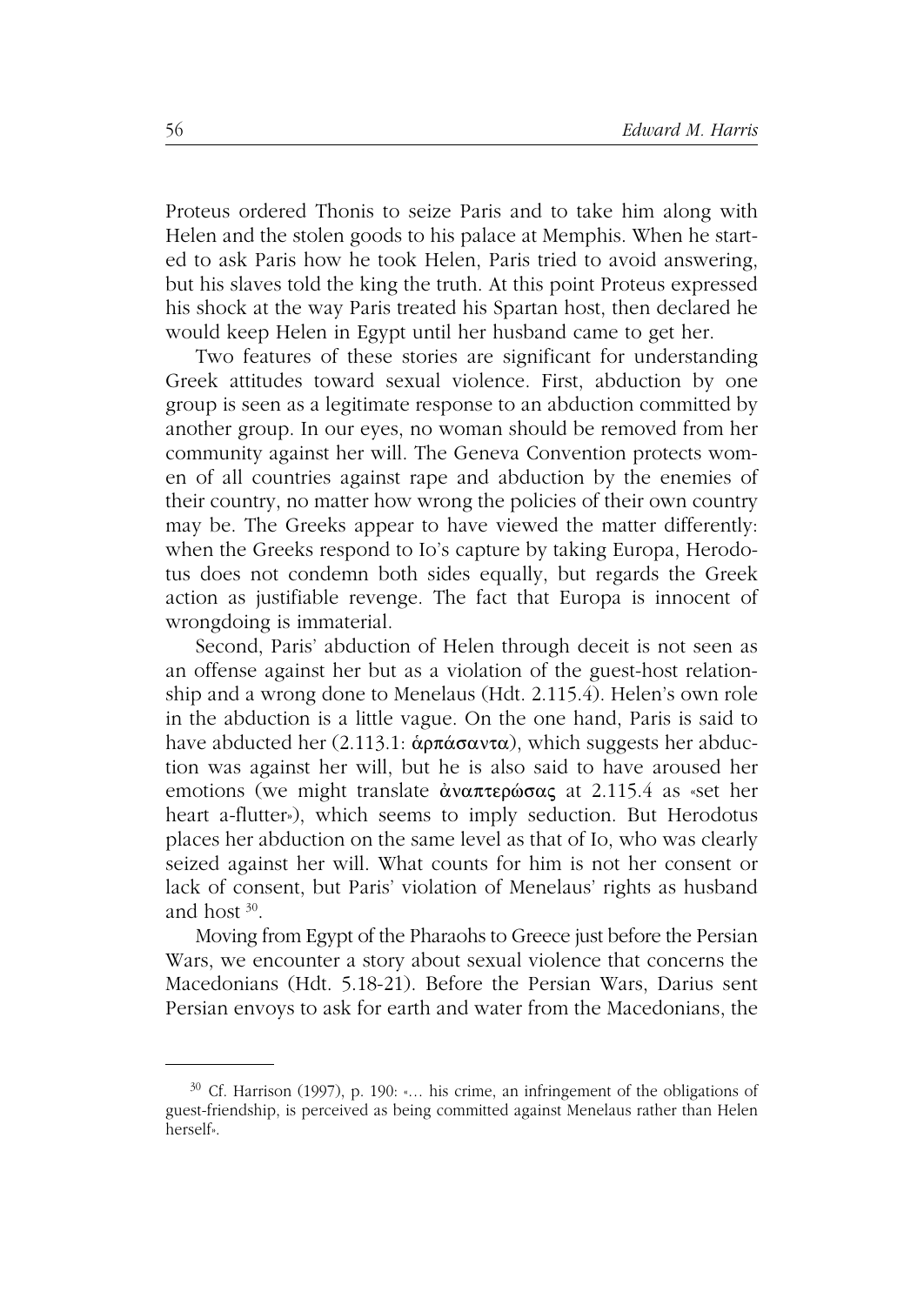tokens of political subjection. Amyntas, the king of Macedon, agreed and invited the envoys to dinner. They had a great deal to drink, then insisted that the Macedonians bring their wives to drink with them. When Amyntas says that this is not the Greek custom for women to join in drinking, the Persians insist. Here we should bear in mind that the only women who joined men at *symposia* were courtesans <sup>31</sup>; for the Persians to request that Macedonian women sit with them as they drank is to treat them as if they were prostitutes, an insult to their honor. To prevent trouble, Amyntas had the women sit opposite his guests, but the Persians complained that they should not have come at all if they were to remain at a distance. Under pressure Amyntas ordered them to sit next to their guests. The Persians, who were quite drunk, began to fondle their breasts and tried to kiss them (Herodotus is quite explicit on this point). Amyntas, though horrified, held his tongue, but his son Alexander could not bear the situation and asked his father to let him entertain the guests. Amyntas yielded to his son, and Alexander told the Persians they could go to bed with any of the women they wanted and ordered the women back to their quarters. He then dressed some young men in their clothes and when the Persians come to sleep with the women, the young men killed them.

The striking feature about this story is that Herodotus does not say whether the women were willing or not, even though it is hard to imagine they welcomed the fondling by the Persians. What Herodotus stresses is the reaction of Amyntas and Alexander. There is no indication that Alexander asked the women how they felt before he went ahead with his plot. As far as he was concerned, the Persians had insulted the women by insisting that they sit with them as they drank, then fondling them and trying to kiss them. For this insult to their honor, and his own, they deserved to die.

In his account of the battle of Leuctra Xenophon (*Hell.* 6.4.7) mentions the monument of two virgins who were said to have committed suicide because they had been «forced» (*i.e.* to have sex) by two Spartans. Pausanias (9.13.5) gives more details: a Boeotian named Scedasus lived near Leuctra and had two daughters, Molpia and Hippo. When these girls reached adolescence, two Spartans

<sup>31</sup> Isaeus, 3.14 with Wyse (1904/1979) *ad loc*.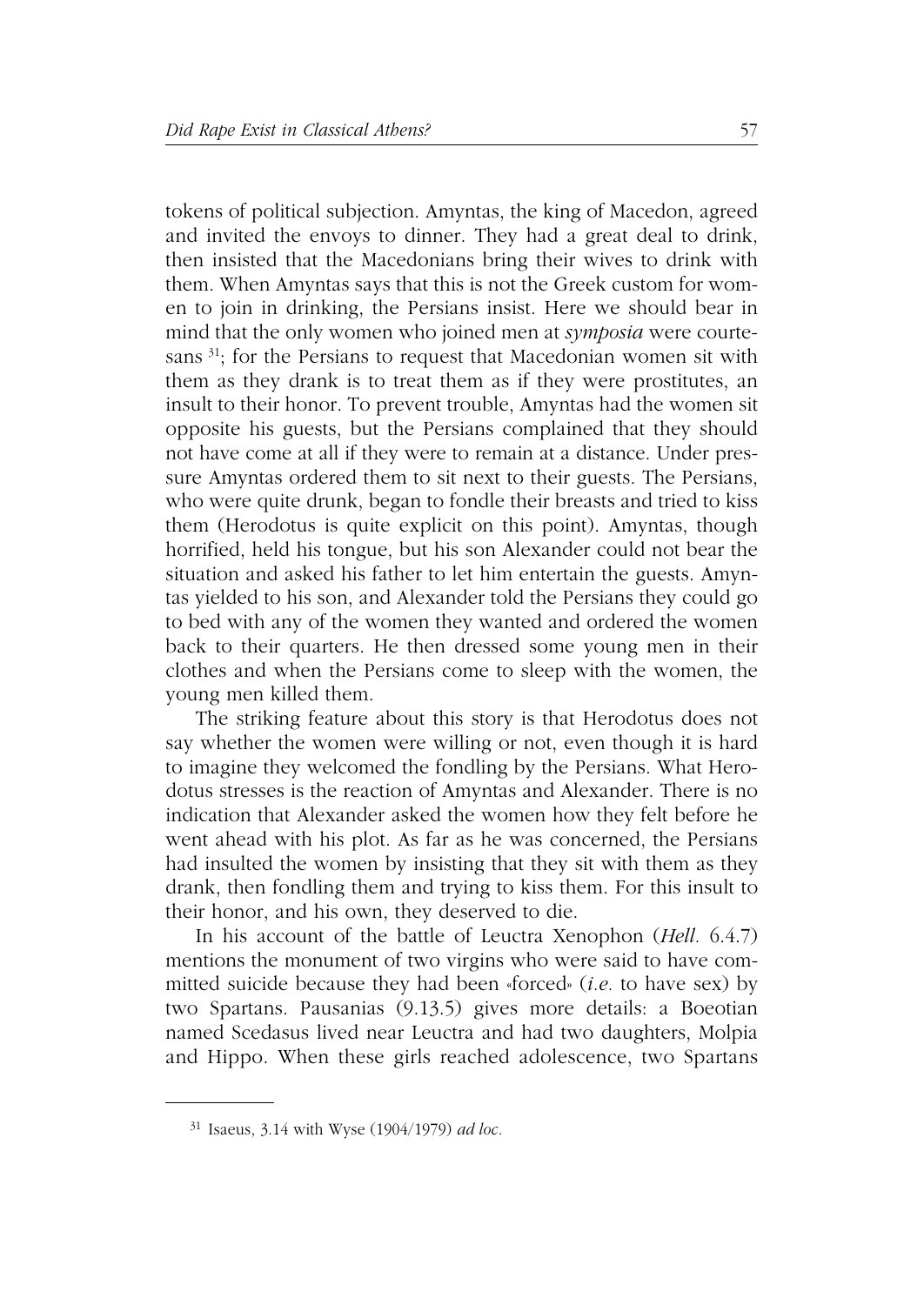Phrourarichidas and Parthenius «used force on them contrary to what is right ( $\beta i \alpha \zeta$ ovtai  $\pi \alpha \rho \alpha \theta \zeta \mu i \delta \alpha$ )». The girls could not bear the insult to their honor (ΰβρεως) and hanged themselves. When their father Scedasus went to Sparta and could not obtain justice for this crime, he too killed himself. The version given by Plutarch (*Pelop*. 20) is similar but he omits the names of the girls and adds that the father called down curses on the Spartans before killing himself before his daughters' tomb 32. Two points are worth noting here. First says that used force contrary to *themis*, «what is right» which would seem to suggest that in other cases it was not contrary to justice to use force against a woman. Second, the shame felt by the victims is shared by their father, how has not been able to protect women who are in his household. When he cannot avenge their suffering, he cannot bear the dishonor and also kills himself.

The tragedy of Scedasus' daughters was repeated on a massive scale during the raid of the Gauls on the Kallieans in 279/278 33. In Pausanias' account (10.22.2) of the raid, women threatened with rape killed themselves or die after being raped. The Gauls «butchered every human male of that entire race, the old men and the children at the breast; and the Gauls drank the blood and ate the flesh of those slaughtered babies that were fattest with milk. Any women and mature virgins with a spark of pride killed themselves as soon as the city fell; those who lived were subjected with wanton violence to every form of outrage (*hybris*) by men as remote from mercy as they were remote from love ( $\check{i}$ σον μὲν ἐλέου,  $\check{i}$ σον δὲ τὰς φύσεις καὶ ἔρωτος ἀπέχοντες). Women who came upon a Gaulish sword committed suicide with their own hands; it was not long before the others were to die by famishing hunger and sleeplessness, outraged in an endless succession by pitiless and barbarous men; they mated with the dying; they mated with those already dead» (tr.

 $32$  Diodorus (15.54) gives a slightly different version: he says that some Spartans also committed the same crime against the daughters of Leuctrus and does not mention the suicide of Scedasus.

<sup>33</sup> There is no reason to be skeptical of Pausanias' account of this atrocity. Excavations at Kallipolis have confirmed the destruction of the city in this period. See Habicht (1985), pp. 32-35, with the references cited there. For sexual violence against women taken in war see the evidence collected by Pritchett (1991), pp. 238-241.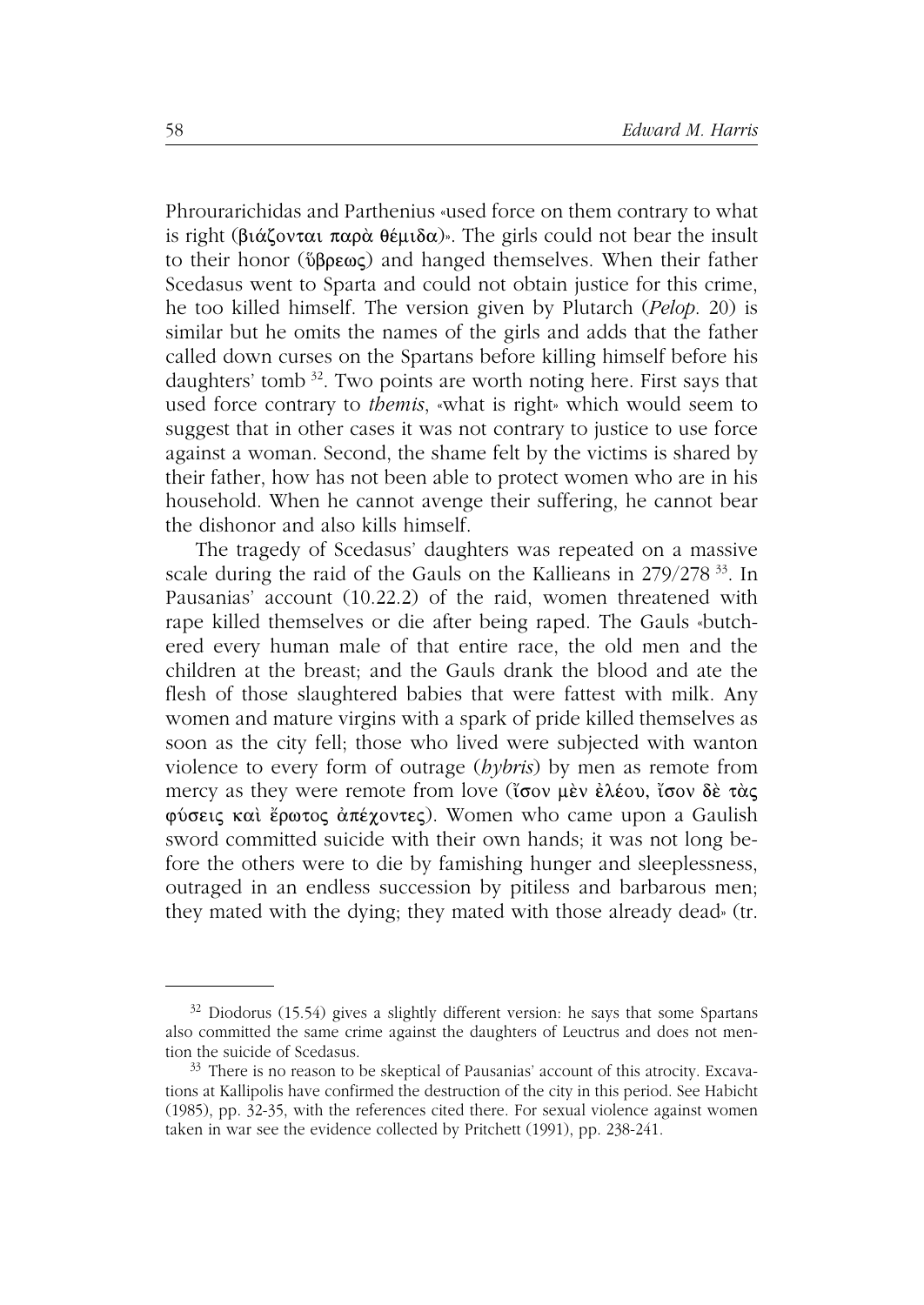Levi). The news of this atrocity was so alarming to the women in nearby towns that they joined their husbands in attacking the Gauls.

What is curious about Pausanias' account, however, is the way he describes the actions of the Gauls. He remarks that they were as removed from mercy as they were removed from love. The implication seems to be that their violence would not have been so awful if their motive had been love instead of humiliation. In other words, when Pausanias condemns the actions of the Gauls, he views it more from the point of view of the intention of the aggressor and does not focus on the absence of consent on the part of the victim. This is a point to which we will return.

When we turn to New Comedy we find that in the vast majority of cases where a young man commits sexual violence, he is treated leniently and allowed to marry the victim – if he is not married to her already. We will look at these in Section III. But in a passage from Menander's *Dyskolos* (289-298) we encounter a less indulgent attitude. Gorgias, a hard-working farmer, has seen Sostratus, a rich young man from the city, lurking around his father's farm and suspects that he may have designs on his daughter.

> Gorgias: You seem to be keen on some foul deed, intending to persuade a free-born virgin or watching for an opportunity to accomplish a deed that deserves many deaths.

As Brown has rightly noted, Gorgias suggests that Sostratus is planning to make love to the girl either by persuading her or by achieving his goal against her will 34. Yet though he considers the latter possibility a terrible crime, he considers both offenses more of a crime against himself than against the girl, an insult to his own honor as much as to hers.

> It is certainly not right for your leisure to cause trouble for us who never have any leisure. Keep in mind that a poor man, when wronged, is the most difficult thing in the world. At first he is pitiable, but then he considers

 $34$  Brown (1991).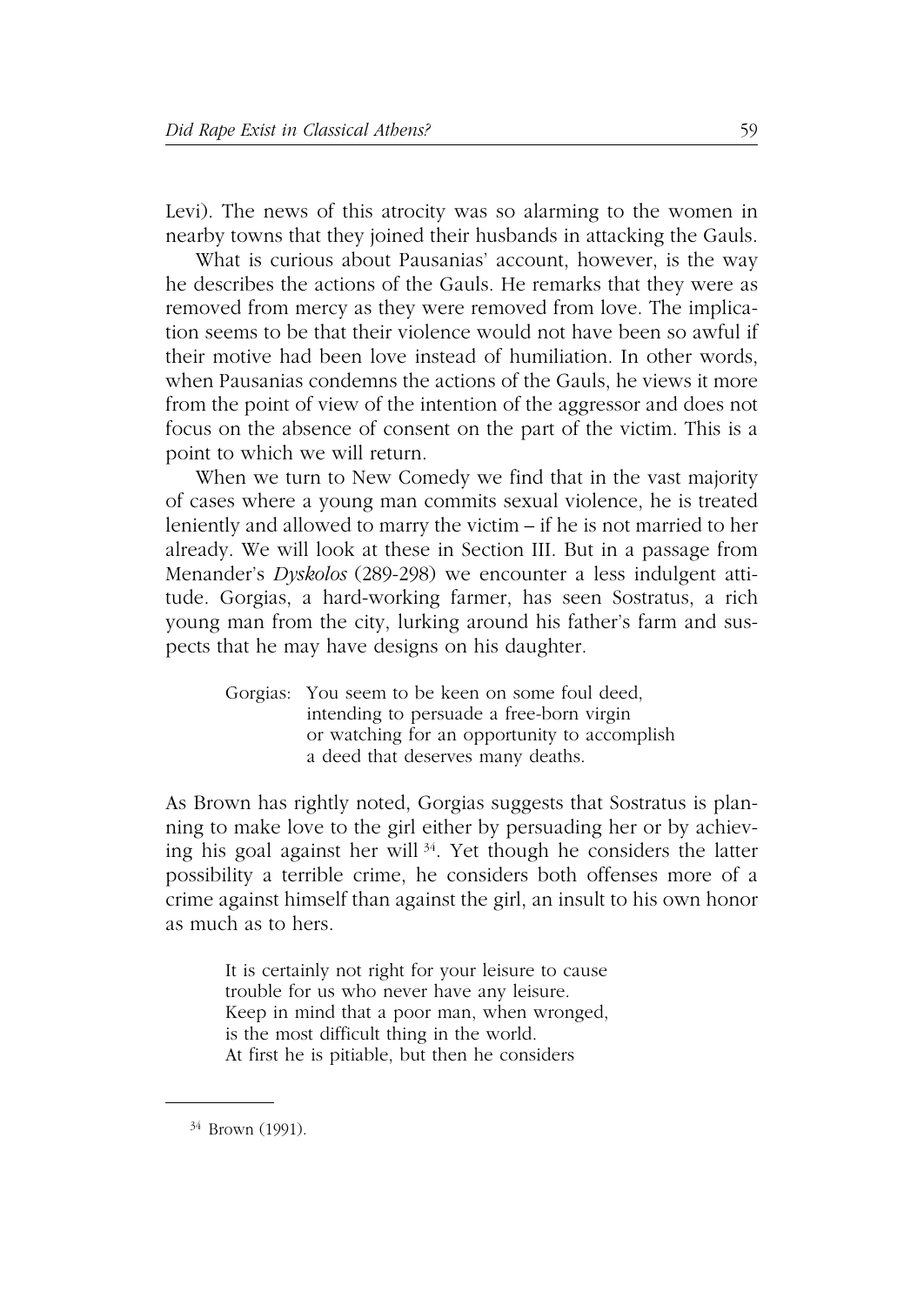everything that he has suffered not merely an injustice but an insult to his honor (*hybrin*).

It makes little difference to Gorgias how Sostratus succeeds in making love to his sister; either way the wrong is one that is done to him 35.

Several key themes emerge from this survey of passages depicting sexual violence. The main one is that the wrong is always done to the husband, father or other male relative. The offense is generally seen in terms damage done to their honor. Second, in several passages the emphasis is less on the absence of the woman's consent than on the intent of the aggressor. What seems to make his action wrong is not so much his use of force – whether Sostratus intends to use force or persuasion does not make much difference to Gorgias – as his motive for using force. Third, the main concern is with honor, not with the issue of consent. Sexual violence is not a unique crime, but one of many possible threats to the honor of men and the women under their control.

An understanding of Greek attitudes toward sexual violence helps us to explain certain salient features of the legal procedures that were employed to punish this crime. First to note is the absence of a specific statute outlawing rape *per se* or directed only at acts of sexual violence toward women. There were legal procedures that someone could employ against a person who had committed sexual violence, but their main aim was not to protect a woman's autonomy and her right to choose who her sexual partners would be. This makes sense in a society where women were under the control of their fathers before marriage and subject to the will of their husbands after marriage. When a woman was given to a man, it was her father who concluded the agreement with her husband and determined the nature of the union, either one based on a pledge (*engye*)

<sup>35</sup> A fragment of Menander (*Fabula Incerta*, 13-17, 23-25, 27-28) that is not attributed to a specific play also concerns sexual violence. A young man Chaireas claims that the daughter of Cleainetus has been pledged to him in marriage and says that Moschion has assaulted her and thus forced her into marriage. Although his claim is part of a ruse, it is significant that he says the wrong done by Moschion was done to him, not the girl. For the plot and analysis of the fragments see Gomme - Sandbach (1973), pp. 683-689.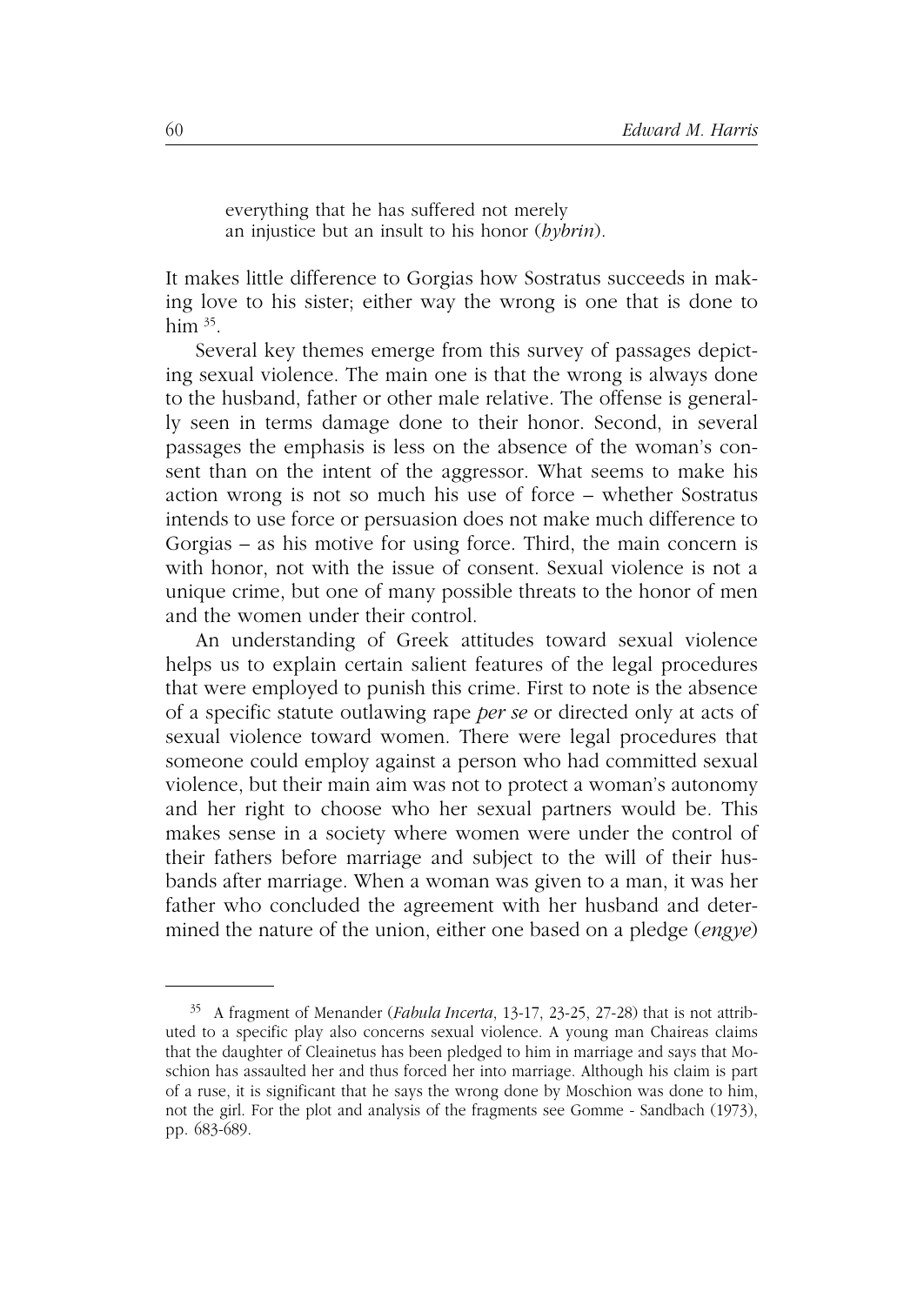or a form of concubinage (*pallake*), which in turn determined the status of her children (*gnesioi* or *nothoi*) 36. A marriage did not require a woman's consent to become valid. The father was also the one who set the amount of the dowry and handed it over to the husband; if there was a divorce, the father initiated the action to recover the dowry if it was not returned <sup>37</sup>. The father also appears to have had the power to terminate the marriage, and in some cases we read that husbands in their wills determined who would marry their widows 38. That is not to say that the Athenians did not think that a woman was incapable of giving or withholding her consent. The Athenians were quite capable of distinguishing between sexual acts where the woman gave her consent and where she did not. The woman who allowed herself to be seduced was punished by a certain loss of rights; no evidence suggests that the victims of sexual violence were subject to similar treatment 39. But protecting a woman against sexual violence was not the law's main concern. What was more important was protecting men's control over their wives, daughters and other female relatives <sup>40</sup>. For instance, when Euphile-

 $36$  On marriage as a legal act see Vérilhac - Vial (1998), pp. 229-265, with the conclusion at 265: «… le marriage grec n'a jamais été un acte par lequel deux conjoints s'unissaient l'un à l'autre sur un pied d'égalité. Un marriage impliquait nécessairement trois personnes: le marié, la mariée, et l'auteur de la dation. Non seulement la presence d'un tiers était indispensable, mais c'était lui qui avait le rôle principal et l'initiative dans l'acte juridique. Le role actif revenait aux deux hommes, le marié et le père de la mariée. Cette dernière, sauf exception rarissime, avait un rôle passif».

<sup>37</sup> On practices for the dowry see Vérilhac - Vial (1998), pp. 125-208.

<sup>38</sup> For the father's right to terminate his daughter's marriage (*aphaeresis*) see Dem. 41.4 with Cohn-Haft (1995). For men giving their wives to new husbands see Dem. 36.28-29.

<sup>&</sup>lt;sup>39</sup> For the punishment of women who allow themselves to be seduced see Aeschin. 1.183 and Dem. 59.86 with Fisher (2001), pp. 336-337, and Kapparis (1999), pp. 354-357. This evidence undermines the view of Omitowoju (2002) that Athenian law paid no attention to women's consent.

<sup>40</sup> Cf. Foxhall (1991), p. 299: «Rape, seduction, and *moikheia* are therefore not so much offenses against women or "the husband-wife relationship" as they are offenses against men's authority over their households and against their power to control the sexual activities of household members». Cf. Porter (1986), p. 217: «From Old Testament Jewish codes up to feudalism, rape was treated primarily as theft, as a property offense, but one perpetrated against *men*. The crime was principally that of stealing or abducting a woman from her rightful proprietors, normally her father or husband. Moreover, in the case of a maiden, rape destroyed her property value on the marriage market, and because defloration polluted, heaped shame on her family».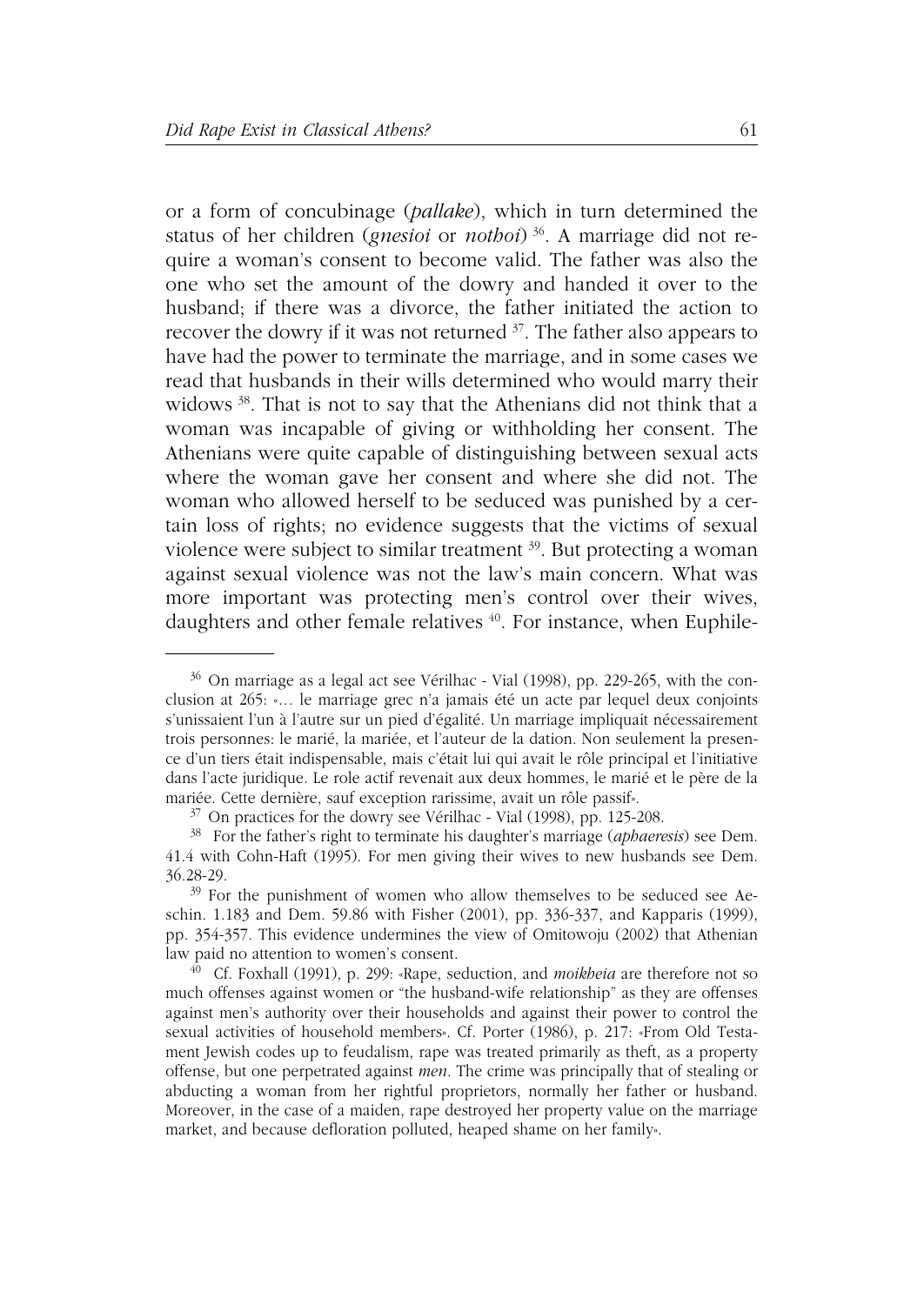tus compares men who have sex with other men's wives against their will with those who seduce them, he evaluates the two types of men not in terms of the effect they have on the woman but on her husband's control over his household (Lys. 1.32-36). A threat to this control could come either through force (sexual violence) or through persuasion (seduction). These two alternatives were not viewed as fundamentally different, but as two sides of a single threat.

This would explain why in the statute concerning just homicide or homicide according to the laws, nothing is said about the woman's absence of consent and no distinction is made between cases of sexual violence and acts of seduction <sup>41</sup>. The statute listed various situations where a man could not be convicted for homicide. It is therefore concerned with the cases where the law allowed a man to use lethal force or did not hold him responsible for murder if he caused death (Dem. 23.53; Ath. Pol. 57.3)<sup>42</sup>. If he were accused of homicide and alleged that the killing took place in one of the situations enumerated in the law, his case would go to the Delphinion, not the Areopagus. In other words, the law is about what men can or cannot do – its primary concern is not with what men can or cannot do to women. One of the situations covered by the law was the one where a man caught someone «with» or «on top of» or «in intercourse with» his wife, mother, sister, daughter or concubine (*pallake*) kept for the purpose of free children. By exempting him from conviction in this case, the law recognizes the man's right to use violence against those who challenge his authority over the women under his control. It is not aimed just at protecting his authority over his partner in an *engye* union, who would produce the *gnesioi* children who will inherit his property <sup>43</sup>. The law covers every woman that might live in his household including a concubine living with him and kept for the purpose of free children who will be *nothoi* and thus ineligible to receive a share of his estate. It obviously did not cover prosti-

<sup>41</sup> See Harris (1990).

 $42$  On the category of just homicide or homicide according to the laws, see Mac-Dowell (1963), pp. 70-81.

<sup>43</sup> *Pace* Cohen (1984) who thinks that the punishment of *moicheia* was aimed primarily at protecting the marriage bond and Doblhofer (1994), pp. 106-111, who believes that the penalties against rape mainly protected the legitimacy of offspring – see Harris (1996).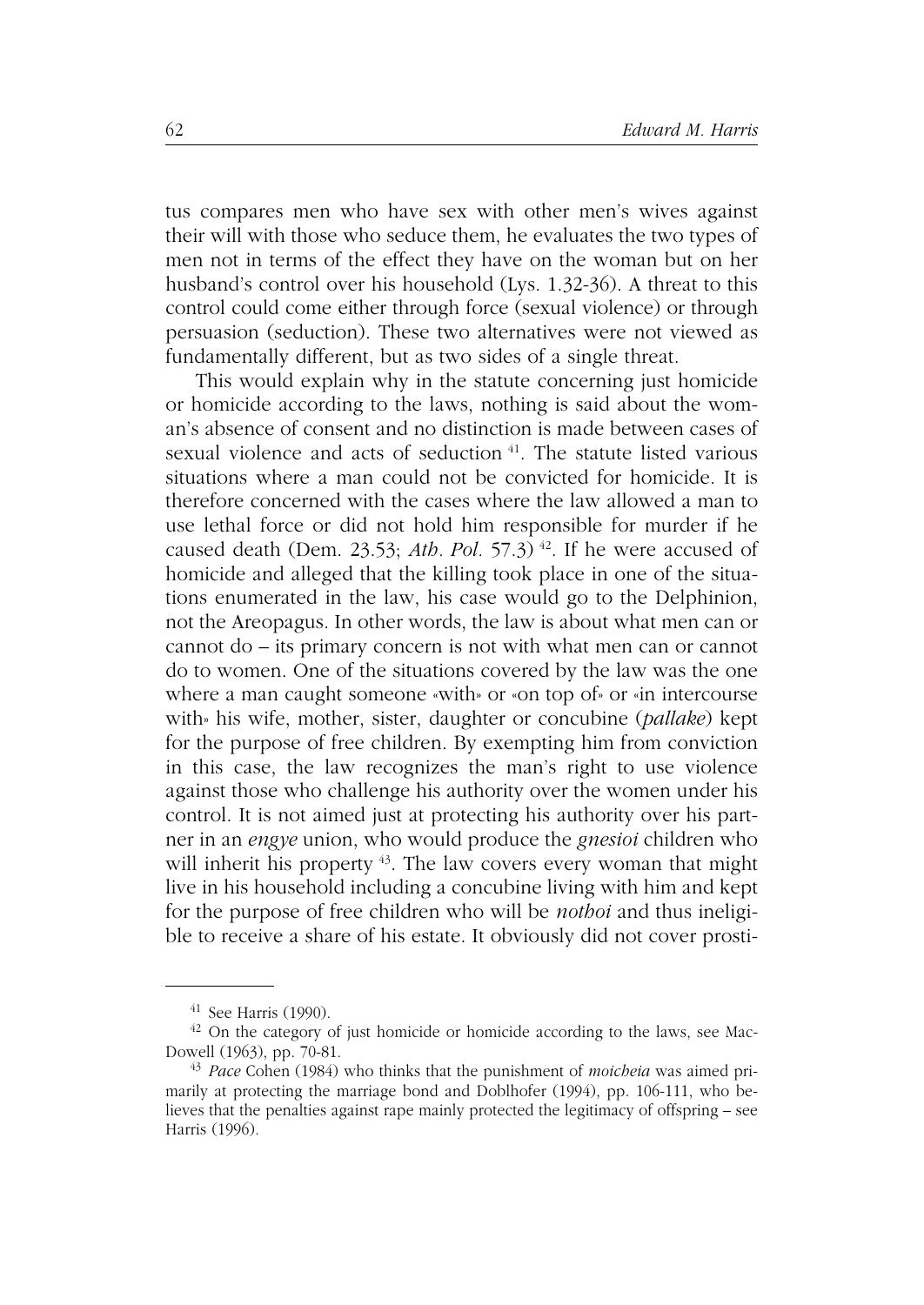tutes kept in a brothel ([Dem.] 59.66). Since it protects male control and not female autonomy, it allows males to use force against all threats to their control and makes no distinction between consensual acts and those committed by force.

The second legal procedure that could be used in cases of sexual violence is the *graphe hybreos*, the public action for *hybris* <sup>44</sup>. *Hybris* is a complex offense, which covers a wide range of actions. As with all offenses, there are two aspects to *hybris*, a subjective side and an objective side. As a state of mind, *hybris* is a disposition that causes a person to act in a certain way and is characterized by certain forms of behavior (subjective side) 45. As a wrongful action, *hybris* is a deed that affects another person and inflicts harm and suffering (objective side). When the verb *hybrizein* is used without an object in the active voice, the emphasis is clearly on the state of mind of the person who commits *hybris* (*e.g.* Homer *Od.* 1.227). When the verb is used in the passive, the emphasis shifts to the effects of *hybris* inflicted on the victim (*e.g.* Dem. 21.1, 75).

As a legal offense, *hybris* always involves a victim who suffers dishonor or shame as a result of the defendant's actions. To prove a charge of *hybris*, therefore, one had to show, first, that the offender acted in a certain state of mind, and, second, that the victim incurred shame or dishonor. As Aristotle (*Rhet*. 1374a13-15) states, «if some-

<sup>44</sup> On the *graphe hybreos* as a procedure for punishing sexual violence see Harris (1990). For successful prosecution of sexual violence on this procedure see Din. 1.23 with Doblhofer (1994), p. 52, rightly rejecting Cole (1984), p. 104. There is no need to think, as does MacDowell (1976), pp. 28-29, that prosecutions for *hybris* were difficult to prove and thus rare. On the contrary, the Old Oligarch ([Xen.] *Ath*. *Pol*. 3.5), when explaining the large number of cases in Athenian courts, lists cases of *hybris* as one reason. For an argument that Demosthenes' case against Meidias was a charge of *hybris* see Harris (1989), pp. 130-131. Omitowoju (1997) believes that one could bring a charge of *hybris* in cases of sexual assault only if the victim were respectable, but see Harris (1998). *Pace* Fisher (1992), p. 36, the text of the law about *hybris* preserved at Dem. 21.47 is a forgery – see Harris (1992), pp. 75-78.

<sup>&</sup>lt;sup>45</sup> In what follows I draw heavily on the valuable work of MacDowell (1976) and Fisher (1992). The views of the two scholars, though clashing on several points, are not incompatible. Their differences stem mainly from the fact that each emphasizes a separate side of *hybris*: MacDowell tends to stress the subjective aspect, while Fisher concentrates on the objective aspect. As a result, both scholars argue to some extent at cross-purposes.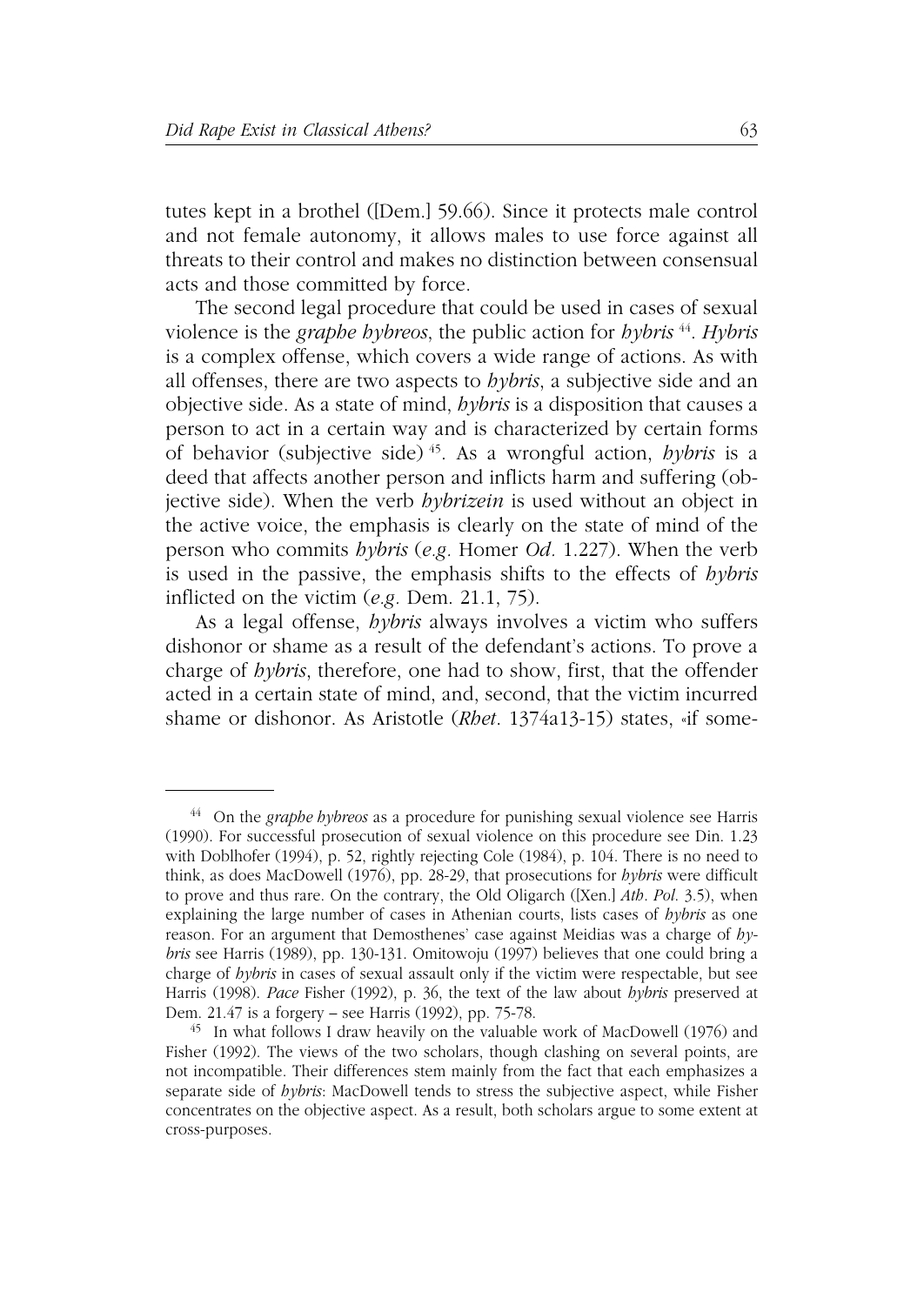one strikes another person, he does not in each case commit an act of *hybris*, but only if he does so for a certain reason such as to dishonor him or for his own pleasure». Aristotle stresses this aspect of *hybris* in Book 2 of the *Rhetoric* (1378b23-35):

The *hybrizon* also demeans: for *hybris* is doing and saying things which cause shame for the victim, not for the purpose of gaining anything beyond the action itself, but simply to experience pleasure. For those who act in retaliation do not commit *hybris* but take revenge. The reason why people who commit *hybris* feel pleasure is that they think that they are far superior by treating other people badly. Dishonor is the result of *hybris*, and one who dishonors demeans someone since what has no value has no honor either for good or for bad. That is why Achilles in his anger said: he dishonored me since he has taken my prize and keeps it [*Il*. 1.356] and he treated me as if I were some vagabond without respect [*Il*. 9.948 = 17.59] since he was angry for these reasons.

In Isocrates' speech *Against Lochites* (5-6) the plaintiff accuses the defendant not only of beating him but also committing *hybris* because he humiliated him:

If there was no *hybris* present in his actions, I would never have come before you. But as it is, I am here in front of you to obtain justice from him not for the other damage incurred from his blows, but for the mistreatment and the dishonor. These are the things that are most likely to cause men to grow angry and seek the greatest revenge.

Demosthenes (21.72) describes the devastating effects of *hybris* and the sense of humiliation felt by the victim in a passage from his *Against Meidias*:

It is not the fact of being beaten which is terrible for free men, but when it is done with the intent to insult. There are many things that a man who strikes might do, men of Athens, but the victim might not be able to describe to someone else even one of these things: the way he stands, the way he looks, his tone of voice, when he strikes to insult, or when he acts like an enemy, or when he punches, or when he hits him on the jaw. When men are not used to being insulted, this is what stirs them up, this is what drives them to distraction. No one, men of Athens, would by reporting these actions be able to convey to his audience the terrible effect of outrage in the exact way that it really and truly appears to the victim and those who witness it.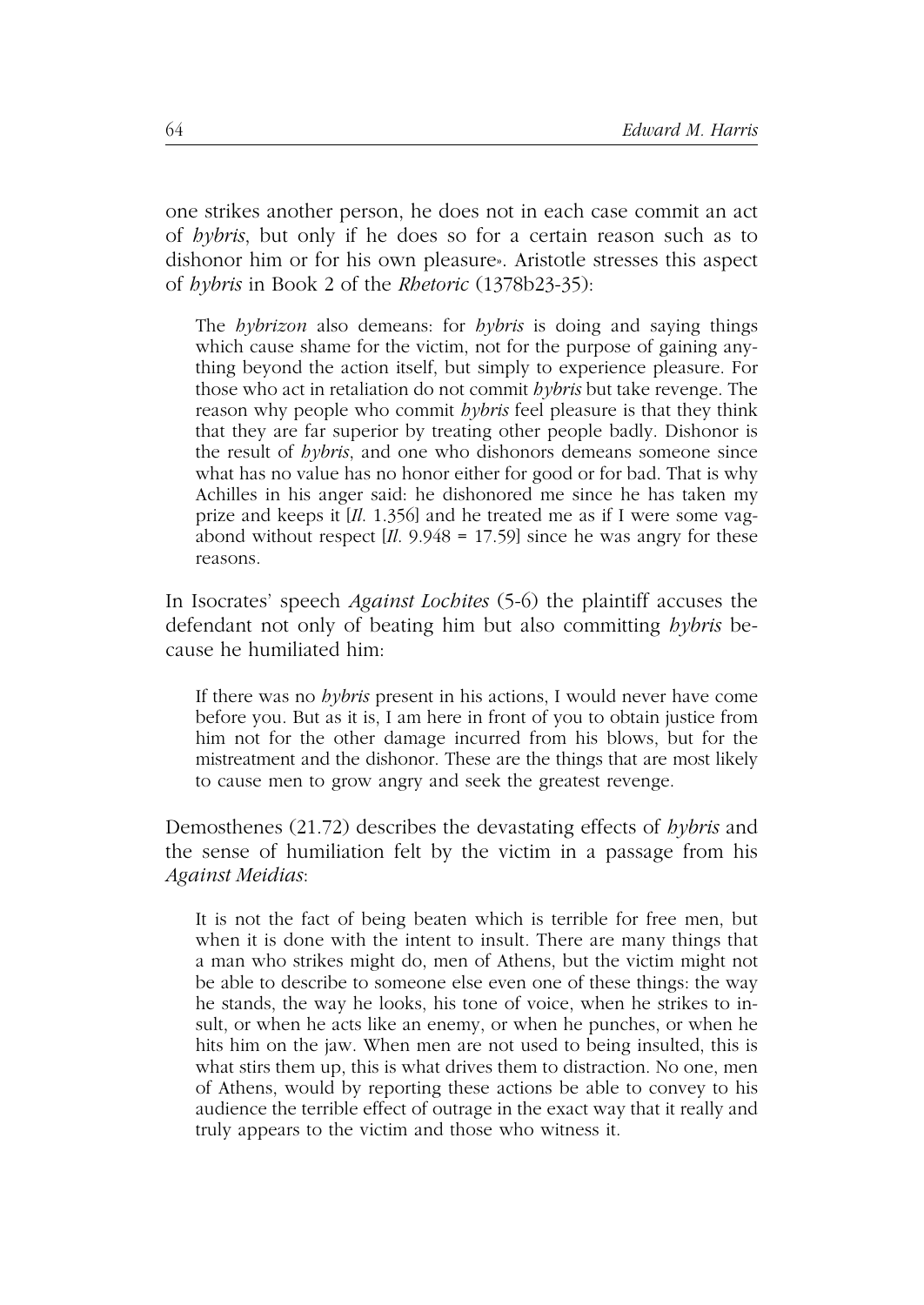What made *hybris* different from merely hitting someone was in part the intent to cause dishonor. When Ariston tries to prove that he suffered *hybris* at the hands of Conon, he lays stress on his opponent's behavior after striking him:

This man Conon here, his son and the son of Andromenes fell on and first pulled my cloak off, then tripped me and pushed me into the mud. They jumped on me and beat me so violently that they split my lip open and my eyes were closed shut. They left me in such an awful state that I could not get up nor make a sound. Lying there, I heard them say many terrible things, most of which was quite abusive (I would be reluctant to go into the details in front of you), but I will tell you about the thing that is a sign of his *hybris* and proof that the whole business was his responsibility. He started to crow, imitating a fighting cock that has won a victory; his friends asked him to beat his elbows against his sides like wings. (Dem. 54.9)

The violence is an act of *hybris* is not so much because of the physical injury but because of the assailant's attitude. Conon beats his victim for no apparent reason other than to enjoy his own sense of superiority over him. The emphasis is on his intent to humiliate and to rob his victim of his self-respect 46.

As this brief discussion should make clear, the crime of *hybris* in Classical Athens is far different from the crime of rape in modern law. In rape the emphasis is on the victim's lack of consent – the crime violates the person's right to make decisions about his or her sexuality 47. But in Classical Athens it was men who determined by and large when and with whom women could have sexual relations. In contrast to rape, *hybris* is an offense that looks partly at the intention of the aggressor, partly at the effect on the honor of the victim and her relatives. In the modern crime of rape the intent of the aggressor is irrelevant: if a man forces a woman to have sexual relations against her will, it makes no difference whether he was in love

<sup>46</sup> Fisher (1992), pp. 130, 133, 148, 173, 402, understands that *hybris* is in many cases a disposition but limits the subjective aspect of the offense to the intent to dishonor someone. But Fisher cannot explain away passages where the verb *hybrizein* is used without an object or where there is an act of *hybris* with no victim involved – see MacDowell (1990), p. 21, and Cairns (1996).

 $47$  For definitions of rape in modern statutes see the Appendix.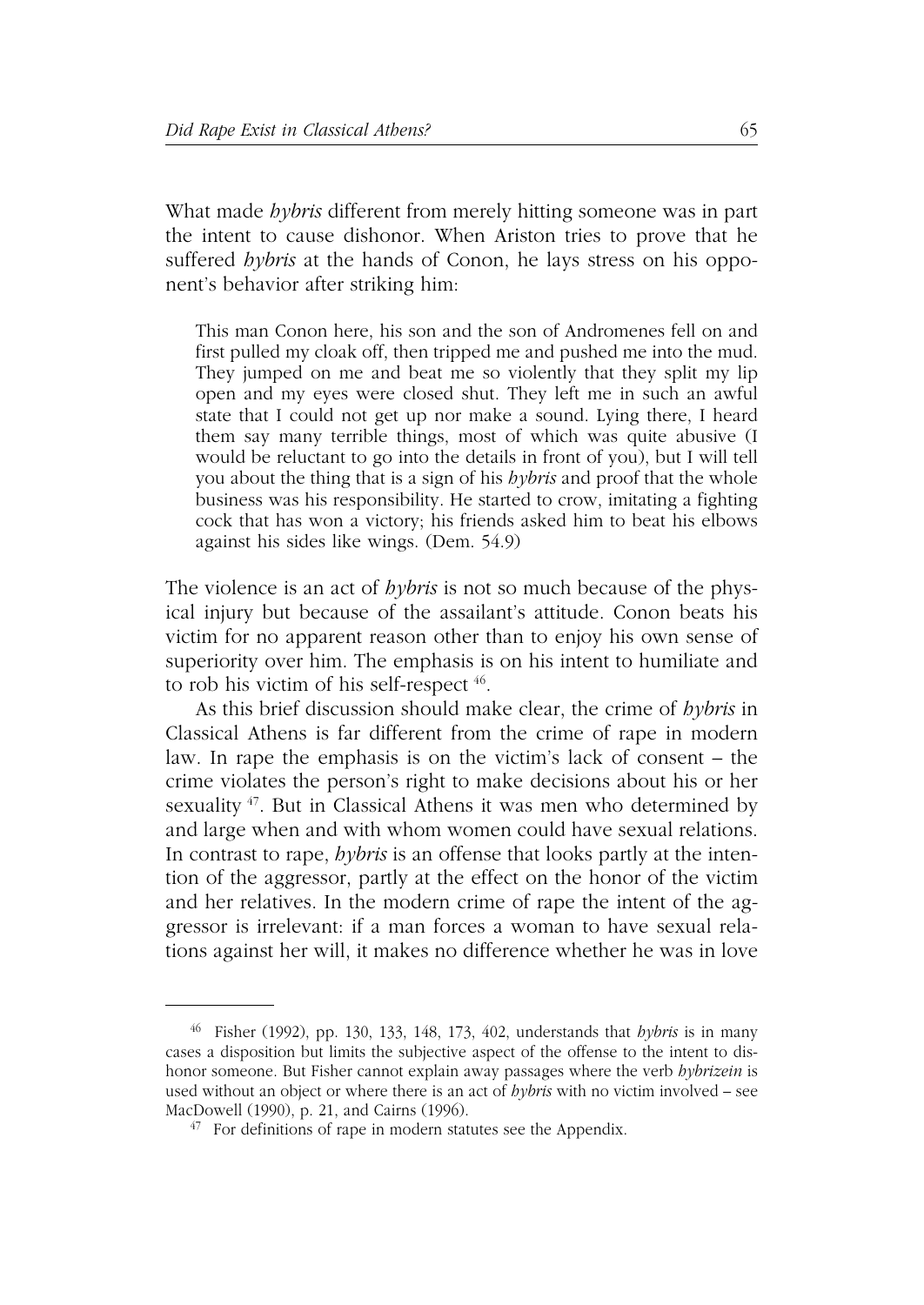with her or not. And in a modern courtroom a defendant could not try to avoid conviction on a charge of rape by claiming that he acted out of love and did not intend to humiliate his victim. One must also bear in mind that the charge of *hybris* committed against a woman would be brought by a man and was therefore as much a way of vindicating his own honor as that of the woman. As we saw in the case of Scedasos, men found it imperative to avenge the dishonor done to their daughters. When Scedasus could not do this, the sense of humiliation was too much for him to bear so he killed himself. And it was the man who decided whether to bring the charge or not. In other words, it was his conception of her honor that counted, not hers. This is consistent with what we have discerned in the passages from literature where sexual violence is described.

An understanding of the differences between the ancient idea of *hybris* and the modern concept of rape helps to explain some of the distinctive features that we have noticed in the accounts of sexual violence studied in this section. First is the emphasis on the dishonor inflicted not only on the woman but on her husband and male relatives. For Theseus Hippolytus' assault on Phaedra was an attack on his honor more than a crime against her person. The abduction of Helen was a wrong against Menelaus, not an offense against Helen. Second is the relative lack of interest in the victim's point of view. When the Persians start to fondle the Macedonian women, the story is told from the point of view of their male relatives, who feel themselves insulted. When the Gauls attack the Kallieans, the narrative looks at their intent, which had nothing to do with love, not the absence of consent on the part of the women. When Gorgias suspects Sostratus of plotting against his daughter, it makes little difference to him how he accomplishes his goal, with or without her consent.

Now that it is clear why the Athenians and other Greeks condemned some types of sexual violence, it will be possible to find out why they took different attitudes toward other forms of it.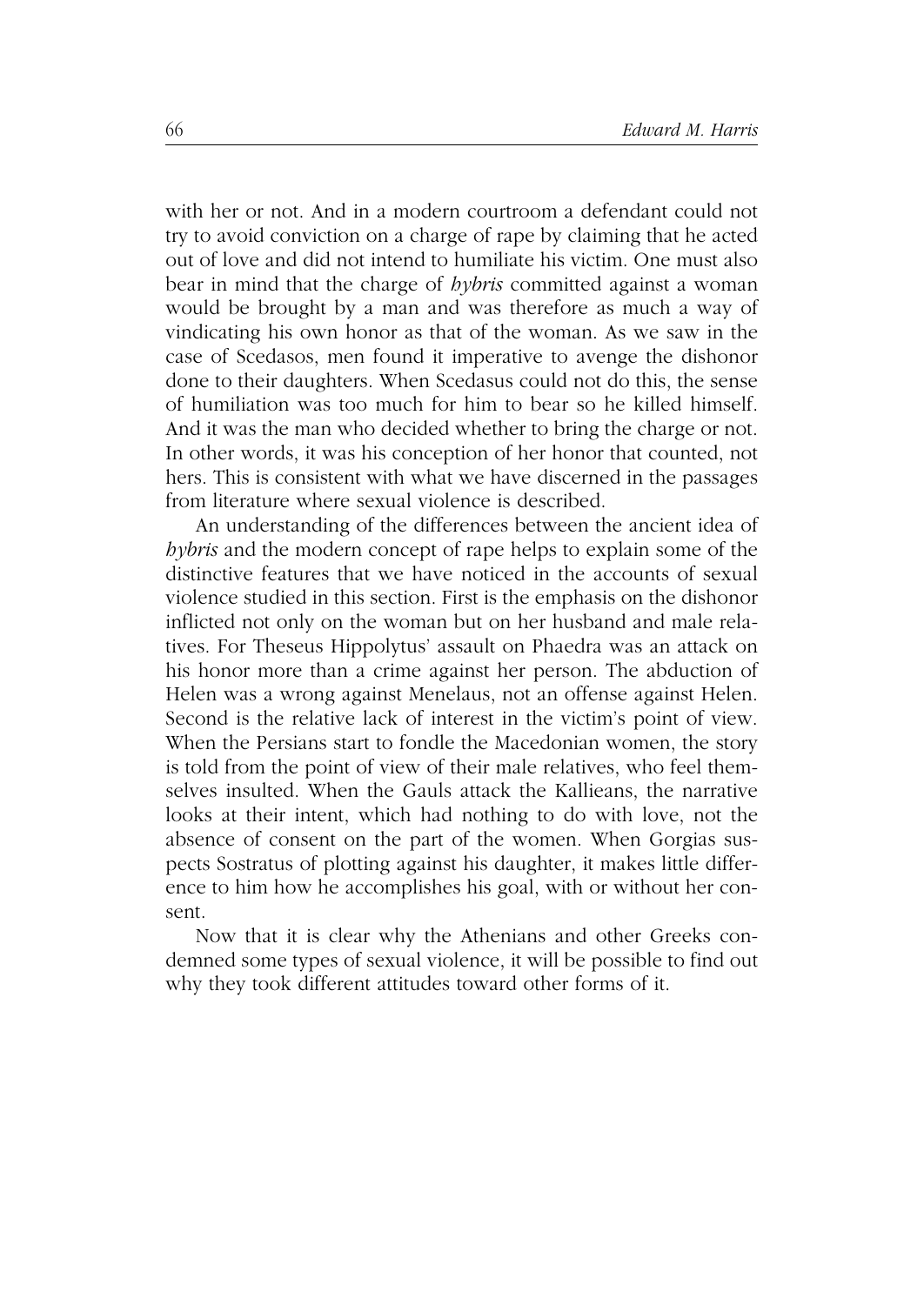#### III

This section will examine cases of sexual violence where the assailant is either treated leniently or not punished at all. In all these cases the act of sexual violence is not called *hybris*. Here it is crucial to analyze the particular features of each case to discover how it differs from the cases where sexual violence is condemned as *hybris*. This in turn will help us to understand why these cases are treated differently from those studied in Section II.

We start again with tragedy. In Euripides' *Ion* an act of sexual violence is the driving force behind the entire plot. The play begins with the prologue where the god Hermes relates how Apollo «placed the yoke of marriage on Creousa, the daughter of Erechtheus, by force» (10-11. Cf. 891-901, 941: *akousa*) 48. Creousa became pregnant and gave birth to a child, whom she exposed in the same cave where she was assaulted by Apollo (15-21). Although she expected him to die, she left certain tokens with him (26-27). Apollo ordered his brother Hermes to take the child to the steps of his temple at Delphi, where it was discovered by a priestess there (28-42). Even though the priestess assumed that the child was left there by some local girl, she did not cast it out of the precinct, but kept the child and raised him (43-51).

Years later Creusa comes to Delphi with her husband Xuthus, the king of Athens. The couple cannot have children and have come to consult Apollo in hopes of finding a solution to their problem. Creusa arrives at the temple first and meets Ion, who now serves as a slave protecting the shrine (237-251). Not knowing that he is her son, Creusa tells him that she has come to consult with Apollo on behalf of a friend whose situation is similar to her own (329-380). She claims that her friend wishes to know what has become of her child, but in reality she has come to find her own son. After telling her story, Creusa reproaches Apollo not for using force against her friend, but only because Apollo did not keep the child for her so that she could bury him, if dead, or see him again, if alive (384-389; cf. 252-254, 425-426). Ion too finds fault with the god, but his criticism is similar to Creusa's: the god is wrong not for making love to her

<sup>48</sup> I do not understand how Lefkowitz (1993), p. 27, can state that Apollo «did not use force».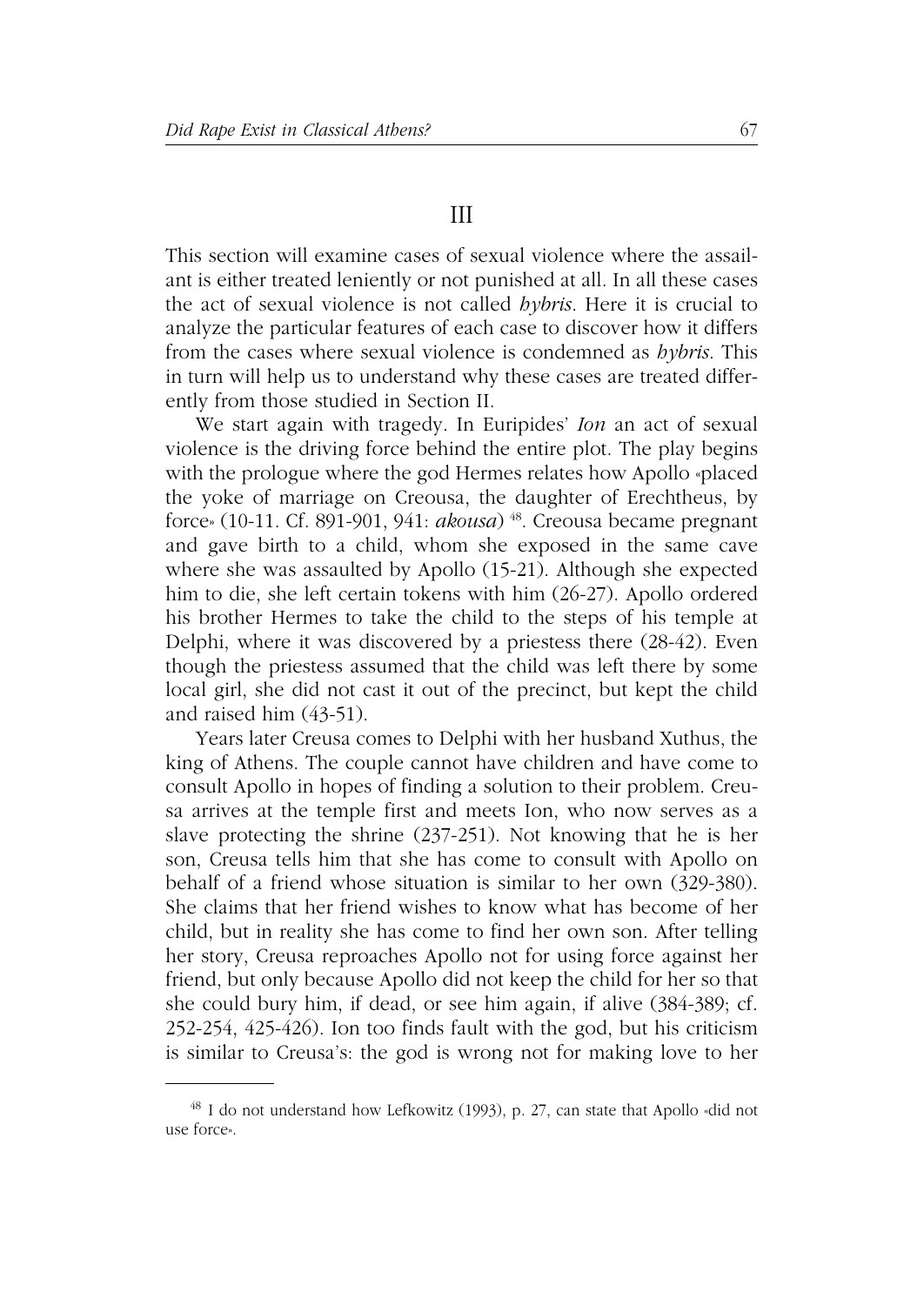against her will, but for doing so and then abandoning his child (436-439). He goes so far as to accuse Apollo, Poseidon, and Zeus of hypocrisy because they set down laws for men, then break the laws that impose penalties for using violence (440-451). Ion here alludes to the *dike biaion*, a private action for damages that could be brought in cases of sexual violence 49. In the ode that follows this scene, the chorus refers to the child born from Apollo and Creusa's friend as the «*hybris* of a bitter marriage» (505-506). Here the stress appears to be on the humiliation of bearing a child out of wedlock, which the mother exposed so as to avoid shame in the eyes of her parents and of society. Finally when Creusa tells her slave what Apollo did to her, he calls the god evil (952: *kakos*) for not protecting the child (951-966). None of these characters is reluctant to criticize the god's conduct, but his use of force is not what causes their disapproval.

When Xuthus arrives to consult the god, he is told that the first person whom he meets on leaving the temple is his son. This turns out to be Ion, who is understandably skeptical at first that Xuthus is his father, but gradually allows himself to be convinced (517-675). Creusa, still unaware that Ion is her son, becomes jealous of her husband's child by another woman and with the aid of her slave plots to kill him (747-1047). When her attempt to poison him is thwarted and exposed, she is tried and condemned to death by the Delphian authorities (1106-1228). To escape punishment, Creusa flees to the altar of Apollo and becomes the god's suppliant (1250- 1260). Ion enters and tells Creusa that she should leave the altar because she is guilty of murder (1261-1319). At this point the priestess emerges from the temple and reveals the cradle that were left with Ion when he was abandoned (1320-1368). This enables Creusa to realize that Ion is her son, and mother and child are finally reunited (1369-1509). But when Creusa tells him that Apollo is his true father, Ion is skeptical until the goddess Athena appears, reveals the truth,

<sup>49</sup> Scafuro (1997), p. 211, believes that the money paid to the victim in a *dike biaion* was used to increase the amount of the victim's dowry, but her idea is rightly rejected by Omitowoju (2002), pp. 69-70, on the grounds that a court case would have drawn attention to the victim's loss of virginity and would only have diminished her chances of finding a husband.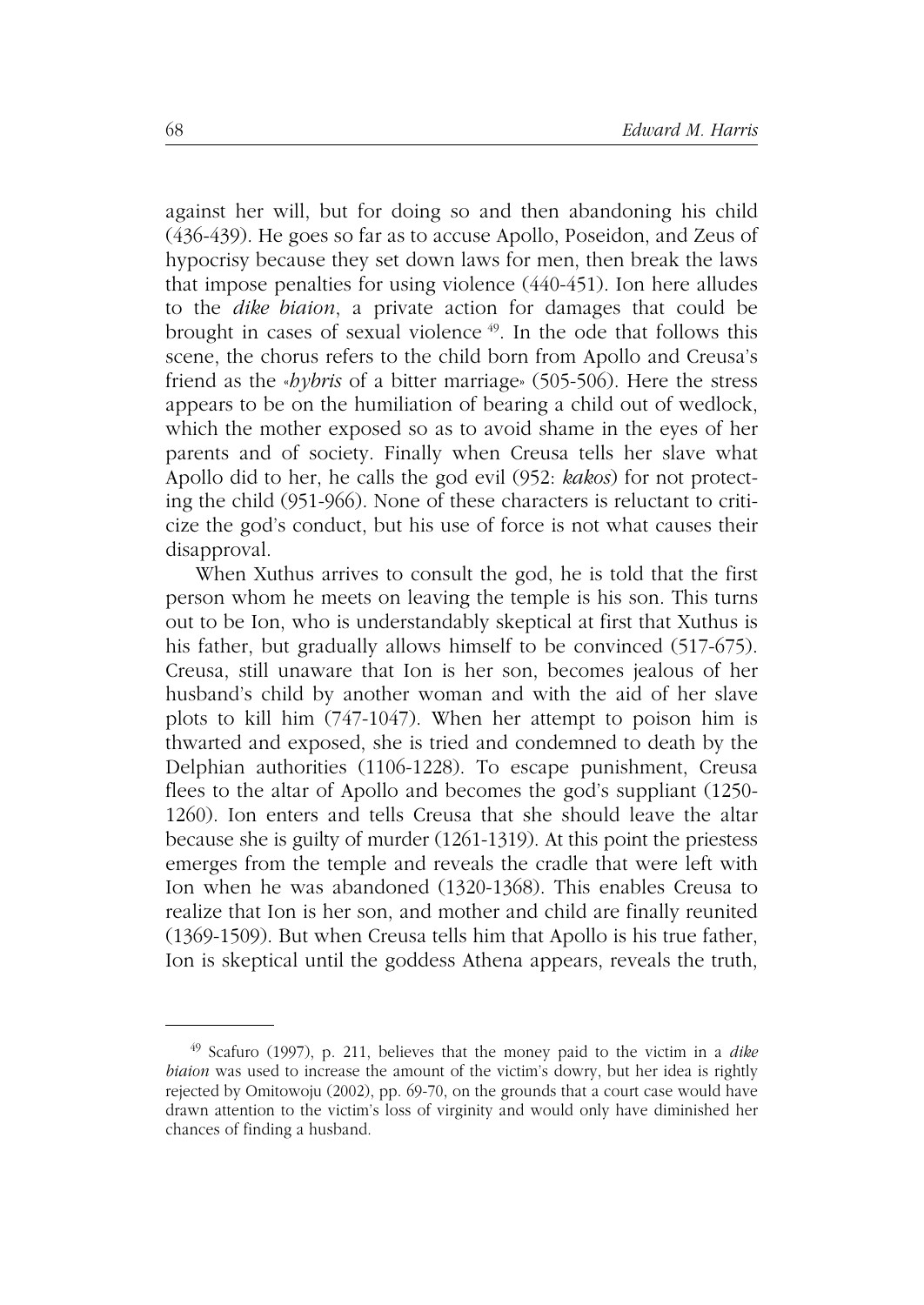and predicts a glorious future for the boy as the ancestor of the Ionian race (1512-1617).

The final scene of the play is very significant for our understanding of Athenian attitudes toward sexual violence. When Athena tells Ion and Creusa how Apollo has contrived to place Ion in the line of succession for the kingship of Athens, she states that «Apollo has done all things well» (1595). Then Creusa praises the god:

Hear now what I have to say. I praise Phoebus, though before I did not praise him, because he has given me back the son I did not take care of. Lovely now in my eyes are the gates of the god's oracular shrine, which I once hated. Now my hands cling with pleasure to the door knocker as I bid the gates farewell. (1609-1613; tr. Kovacs)

Her language is revealing. She does not see the return of Ion and his glorious future as compensation for the wrong done to her by Apollo's rape. A modern woman might have replied, «Well, Apollo, you bastard, that is the least you could do after raping me and abandoning me and my child». Creusa does not pardon Apollo, but praises him, and her praise is unqualified. What is more, she implicitly admits to being wrong for failing to praise him before (252-254). Now one might be tempted to discount this evidence since Apollo is a god and Creusa is a mortal – surely, one might object, different rules apply. But earlier in the play Ion says that gods ought to be held to the same standard of justice as mortals (440-451). Previously all that Creusa and the other characters have criticized Apollo for is abandoning his child. Now that it is clear that Apollo did not allow his child to die, he is seen as wise and just, his conduct above reproach. Once Creusa sees that the consequences of Apollo's violence are beneficial to herself and her child, she has no grounds for charging him with *hybris* because the god's intent was not to bring shame on her, but to glorify her and her descendants. This strikes a modern audience as strange: for us all sexual violence is wrong and is condemned as rape. But for the Athenians, as well as the other Greeks, attitudes toward sexual violence vary according to context. If the intent of the aggressor is to shame and humiliate his victim, to take his pleasure without a thought for her offspring, he is condemned for committing *hybris* and punished. But if the aggressor acts with good intentions and seeks to enhance the status of his child, he cannot be blamed and may even be praised.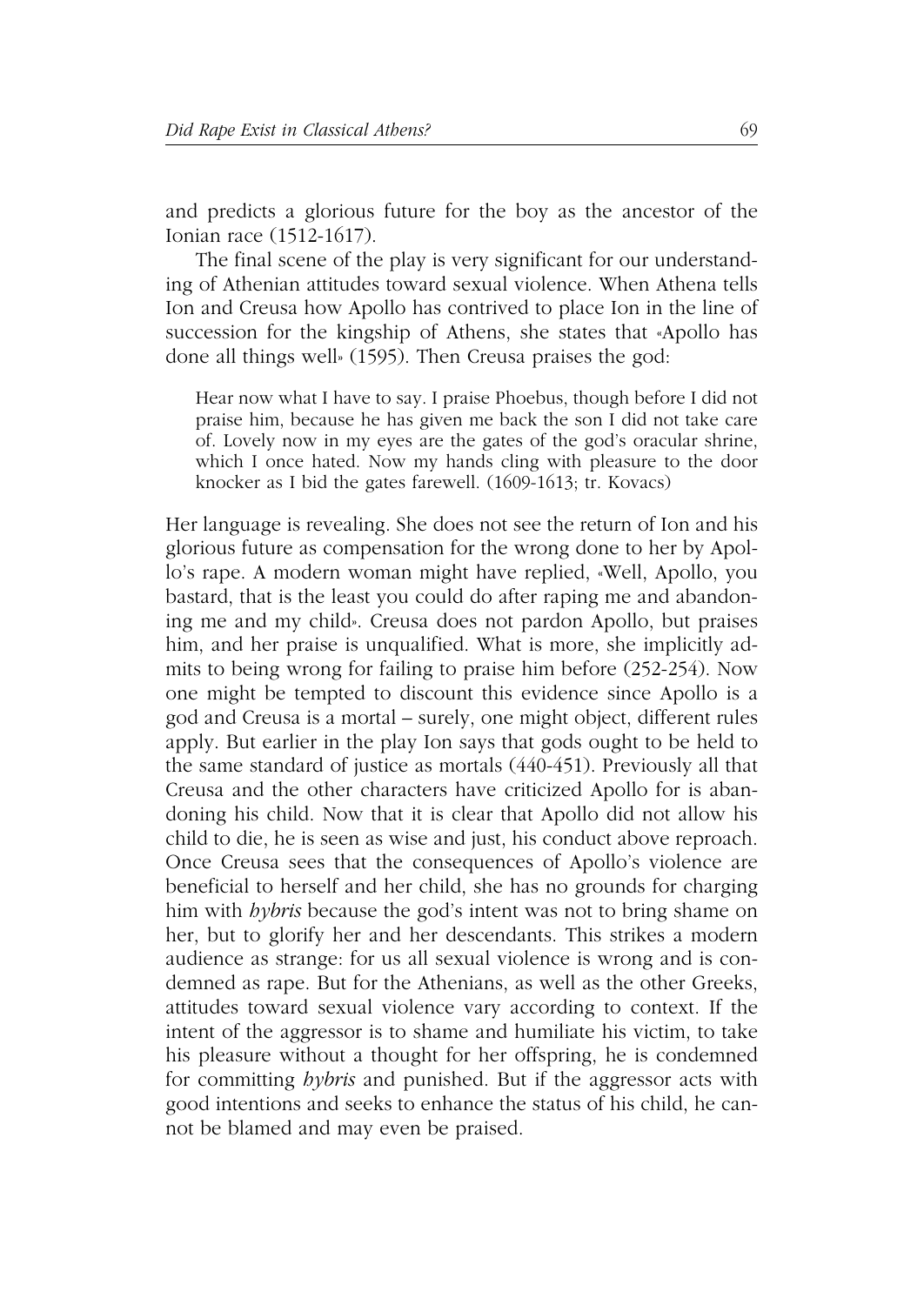This pattern – a god falls in love with a mortal woman and makes love to her against her will, followed by the birth of illustrious offspring – is found in several Greek myths. In the *Homeric Hymn to the Dioscuri* (17.4), Leda is said to have been subdued by Zeus  $(\hat{\nu}\pi_0\delta\mu\eta_0\epsilon_0\sigma\alpha)$  and gives birth to Castor and Pollux. Apollodorus (3.12.6) reports that Aeacus pursued Psamathe, the daughter of Nereus, who changed herself into a seal to avoid contact with him. Her trick seems to have failed since she gave birth to Phocus, who was the ancestor of the Phocians. One of the most famous examples of the pattern is the myth of Zeus and Europa. The most elaborate version of the myth is the one told by the Hellenistic poet Moschus <sup>50</sup>. His poem tells the story of Zeus' passion for Europa when he sees her playing in a meadow with several other young women and how he changes himself into a handsome bull (Moschus, 2.74-88). Thus transformed, Zeus approaches the girls, who are attracted by his beauty and immortal fragrance and begin to touch him (89-101). Finding him mild and gentle, Europa innocently places herself on his back to go for a ride (102-109). At this point the bull dashes toward the sea and rushes out into the waves (109-114). When the bull is so far out in the water that the shore is no longer visible, Europa starts to sense that something is amiss and grows worried (115-151). To calm her fears, Zeus speaks these words to her:

Have courage, young maid; do not fear the waves of the sea. Even though I appear close up to be a bull, I am actually Zeus himself, since I can take any shape that I like. It was desire for you that made me take on the appearance of a bull and go so a long distance out to sea. Crete, the land that bore me, will soon welcome you when your wedding will take place. From me you will bear famous sons, who will rule as scepter-bearing kings among mortals. (153-161)

Zeus neglects the fact that he has lured Europa into a position where she is powerless to resist and never asks for her consent. What counts for him is that he is acting out of love and that she will have the distinction of bearing remarkable offspring 51. Since his intent is

<sup>50</sup> For sources and representations on vases see Robertson in *LIMC* 4.1.76-92.

<sup>51</sup> In Homer, *Iliad*, 14.321-322, her offspring are Minos and Rhadamanthys. In a fragment of Aeschylus' *Carians or Europa* she bears Minos, Rhadamanthys, and Sarpedon. See Radt (1977), pp. 217-221.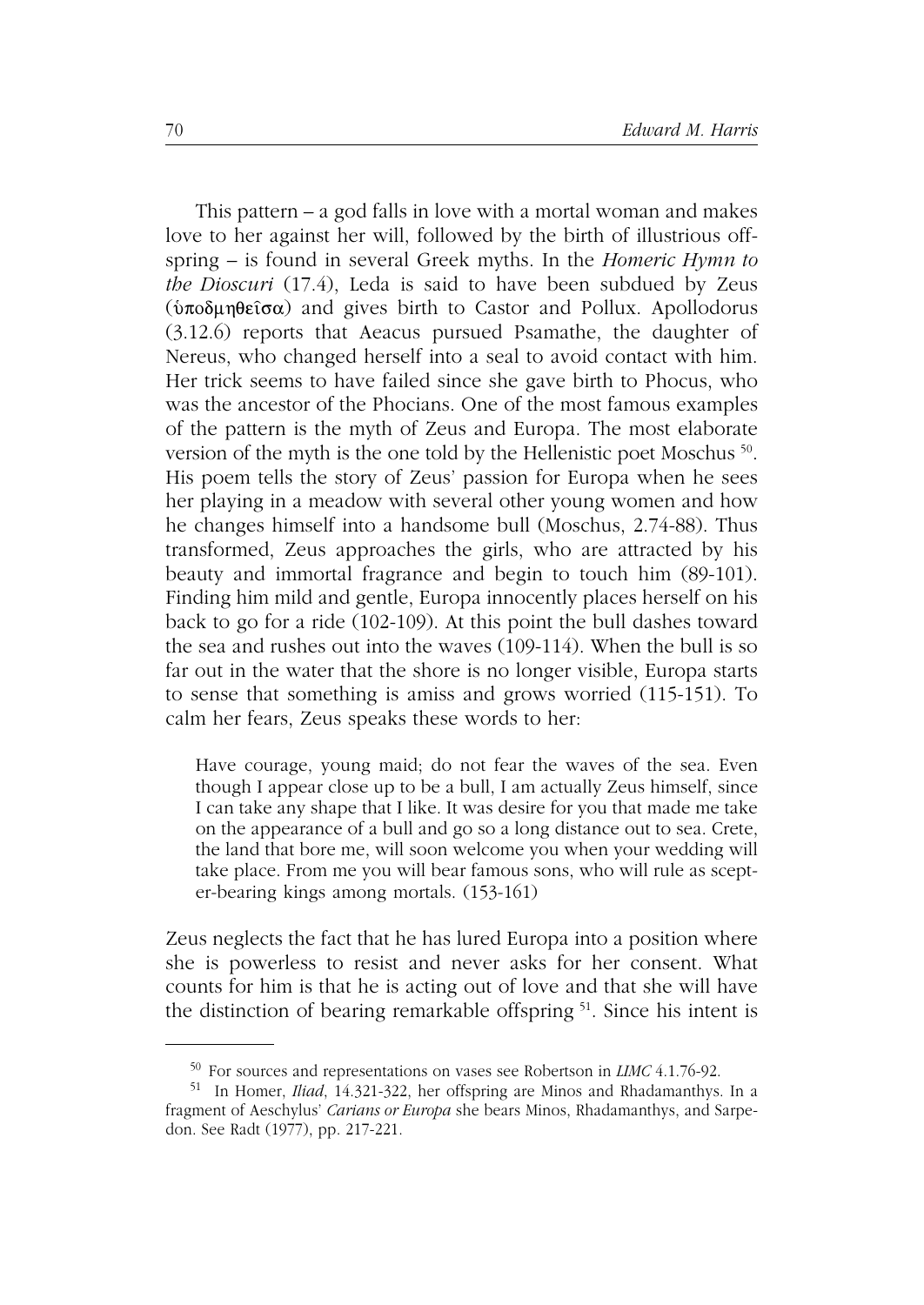not to dishonor her and the result of his action will bring her fame and glory, not shame, there is no *hybris* involved, and he is therefore doing nothing wrong. This is what distinguishes him (at least in his own eyes and those of the audience) from Nessus when he laid his hands on Deianeira and the Persians who fondled the Macedonian women; Zeus may be committing sexual violence, but he is not culpable as long as he does it for the right reasons – or what he thinks are the right reasons.

In the *Homeric Hymn to Demeter* Persephone is abducted by Hades and also receives honor even though there are no offspring of hers mentioned. Several passages in the poem stress the lack of consent on her part. In the opening verses, Hades is said to have seized her ( $\eta \rho \pi \alpha \zeta \epsilon \nu$ ). When she is snatched away against her will, she cries out and calls on Zeus to witness the injustice (19-20  $[*d*čkovov]$ ; cf. 30, 56, 405-433). But when Demeter tells Helios that her daughter has been taken away by force and without her consent (64-73), he advises her to stop lamenting and says that she should not be angry for no good reason  $(\mu \dot{\alpha} \psi)$ . After all, Hades is a quite respectable sonin-law; in fact, he is her own brother! As for honors, he has the kingdom that was allotted to him in the original threefold division of the universe. Far from causing her any shame, the abduction has elevated her to the position of the wife of the man who rules among the dead. Thus Helios implicitly argues that Demeter has no grounds for complaint because the consequences of the abduction have proved to be so advantageous for her daughter 52.

One finds a similar attitude toward sexual violence in the plays of New Comedy 53. There are two basic kinds of plots involving sexual violence. In the first, a young man assaults a young virgin, who becomes pregnant. Later, unaware of her identity, the young man marries his victim. In most cases the husband believes that the father of the child is someone else, and this leads to various complications in

<sup>&</sup>lt;sup>52</sup> What causes Demeter to grieve is not so much the violence done to her daughter as the loss of her company. Once she is promised that her daughter will dwell with her for two thirds of the year (*Homeric Hymn to Demeter*, 445-447), she consents to the arrangement and makes no further protest.

<sup>53</sup> Rosivach (1998), pp. 13-50, analyzes plots in New Comedy that contain acts of sexual violence. Even though I do not agree with some of his analysis and conclusions, I have found his collection of the evidence more valuable than that of Omitowoju (2002), pp. 169-203, whose treatment is selective and superficial.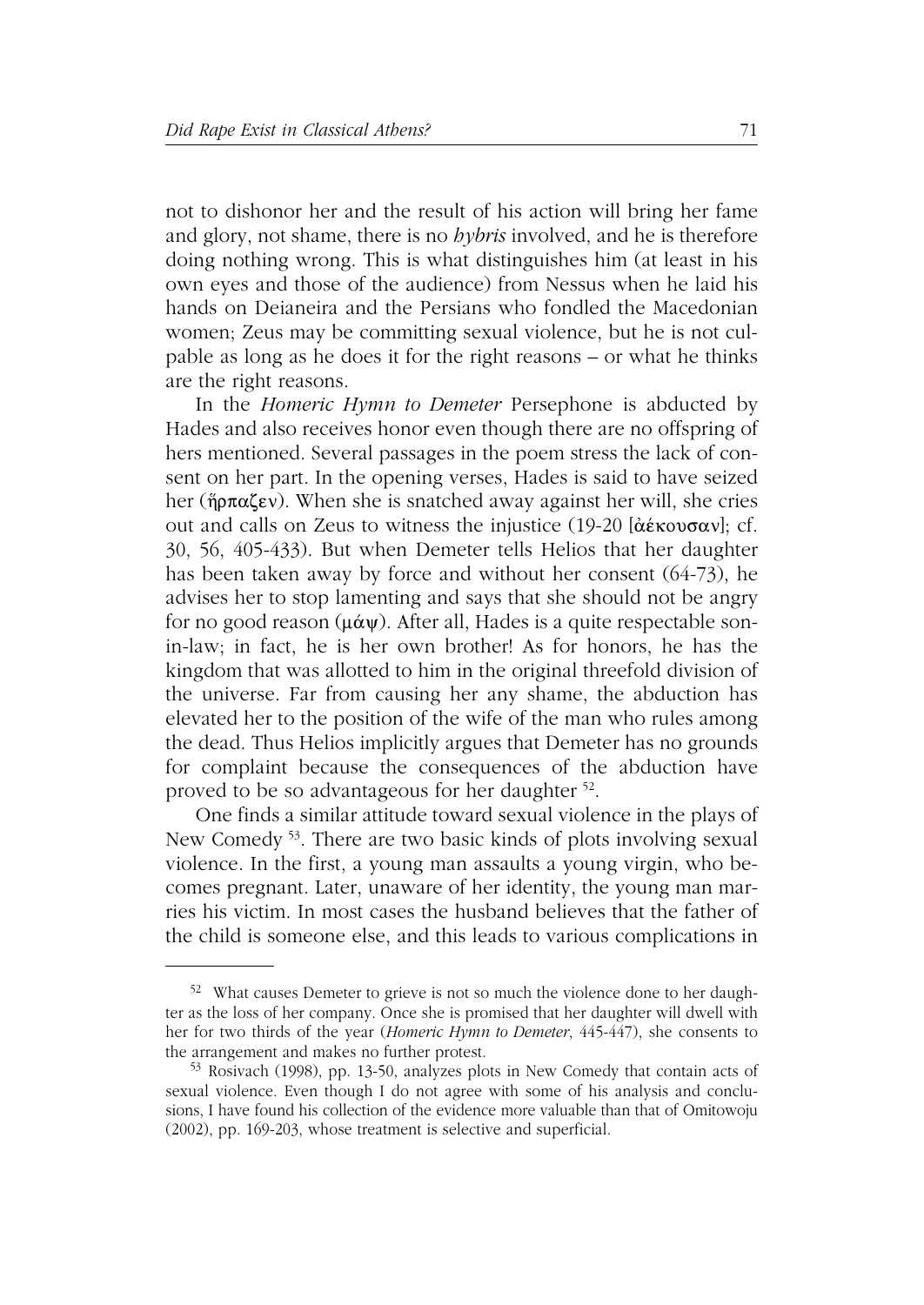the plot. After many twists and turns, the plot ends happily when the husband realizes his wife's child is his after all <sup>54</sup>.

In the second type of plot, a young man has sex with a young virgin against her will, then is allowed to marry her 55. There are several examples of the second kind of plot, but the most valuable ones for helping us to understand ancient attitudes toward sexual violence are two plays of Terence based on plays of Menander, *The Brothers* and *The Eunuch* 56.

In the *Brothers* a young man named Aeschinus has forced himself on Pamphila, the daughter of Sostrata, and made her pregnant. By the beginning of the play, Pamphila is about to give birth, but Sostrata's slave, the nurse Canthara assures her that «In the circumstances, things couldn't have turned out better than they have, mistress. I mean, given she's been the victim of an offense, that he's the person involved, such a nice young man of such good birth and from such a fine family» (295-297), and Sostrata agrees «You're right. May the gods keep him safe for us!» (298; tr. adapted from Barsby). The fact that her daughter's sexual initiation took place in less than romantic circumstances does not seem to bother her very much. The violence done to her is less important than the prospect of a marriage with a good family. When Sostrata hears from her slave Geta that Aeschinus is in love with someone else, the two worry about Sostrata's reputation (340: *tua fama*) as well as her daughter's future (330-342). Even though Aeschinus was drunk when he made her daughter pregnant, this does not stop Sostrata from thinking about taking him to court (344-350). When Demea informs his brother Micio that his adoptive son Aeschinus has debauched (467: *vitiavit*) Sostrata's daughter, he says that this is not what is most serious about her situation (468-469). The act of violence was «only human» since done under the influence of the night, love, wine, and youth (470-471). What is most shocking is that after promising to marry

<sup>54</sup> For this kind of plot see Rosivach (1998), pp. 27-35.

<sup>55</sup> For this kind of plot see Rosivach (1998), pp. 14-23.

<sup>56</sup> On Menander's *Adelphoe* as the source for Terence's *Adelphoe* see Martin (1976), pp. 19-21. On Menander's *Eunouchos* and *Kolax* as the sources for Terence's *Eunuchus* see Ludwig (1959) and Lowe (1983). For Athenian laws and legal procedures alluded to in Terence's *Eunuchus* see lines 957 and 960-961 with Barsby (1999), pp. 262-263.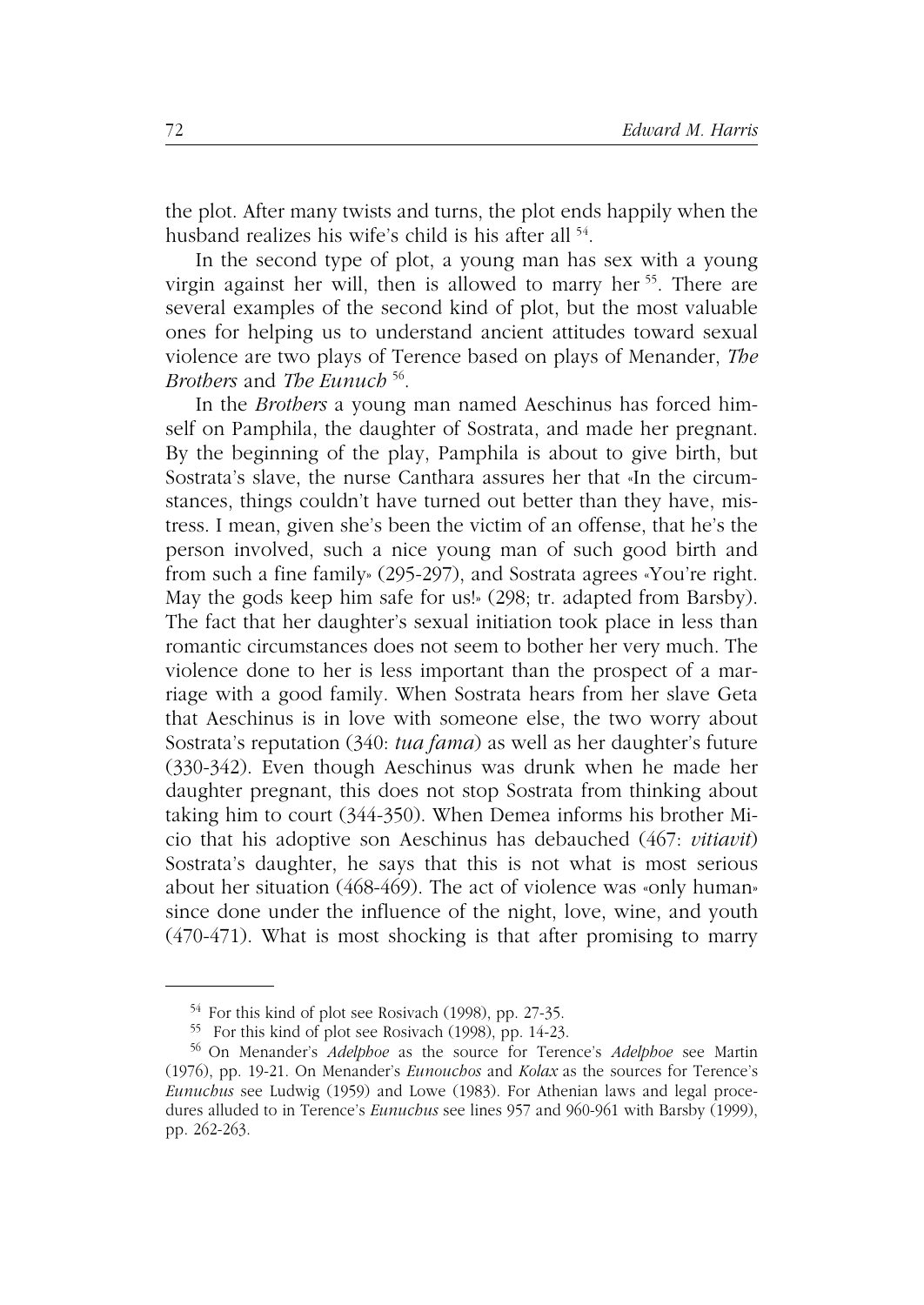her, Aeschinus has taken up with a woman of lower status and has forgotten about Pamphila  $(471-477)$ . Micio too feels that what makes his son's conduct reprehensible is not so much the violence done to Pamphila but his actions afterwards:

In what country, may I ask, do you think you are living? You ruined a girl you had no right to touch. That was your fist wrongdoing and serious enough, but it was human. Many respectable men have done the same. But after the event, tell me, did you give the matter any thought? Did you think of the future: what needed to be done and how? If you were ashamed to tell me about this yourself, how was I to find out? While you sat around doing nothing, ten months have passed. You've betrayed yourself and the poor girl and the child: you couldn't have behaved worse. (685-692; tr. adapted from Barsby)

What is striking here is the similarity with the criticism made of Apollo in Euripides' *Ion*: Aeschinus is faulted not so much for acting against the will of his victim as for neglecting his responsibilities as father. As long as he is willing to look after his child, there is nothing wrong with his conduct.

In Terence's *Eunuch* the victim is a young girl named Pamphila, who was stolen from Attica as a child by pirates. These pirates sold her to a merchant, who in turn gave her to a woman living in Samos (107-110, 114-115). The woman realized that the girl was freeborn and raised her as her own daughter (116-117). This woman also had a daughter of her own named Thais, who became a courtesan. After the woman died, her brother sold Pamphila to the soldier Thraso (130-135). The play takes places in Athens, where Thais now resides and has Phaedria as her lover. As the play begins, Thais has become the lover of Thraso in the hope of getting him to give her Pamphila as a present so she can restore her to her parents and win their friendship (137-149). To give Thraso the impression that she no longer cares for Phaedria, she asks the latter to leave for two days until he gives her Pamphila. Phaedria is naturally jealous, but consents to stay away (180-196). But not to be outdone by Thraso's generosity, Phaedria gives Thais a slave-girl from Ethiopia and a eunuch, each worth twenty *mnai* (163-169). A little later Phaedria's brother, Chaerea tells his slave Parmeno that he has seen Pamphila and fallen in love with her (292-319). At Parmeno's suggestion, Chaerea dresses up in the clothes of the eunuch that his brother has given Thais and takes his place in her household. When Chaerea is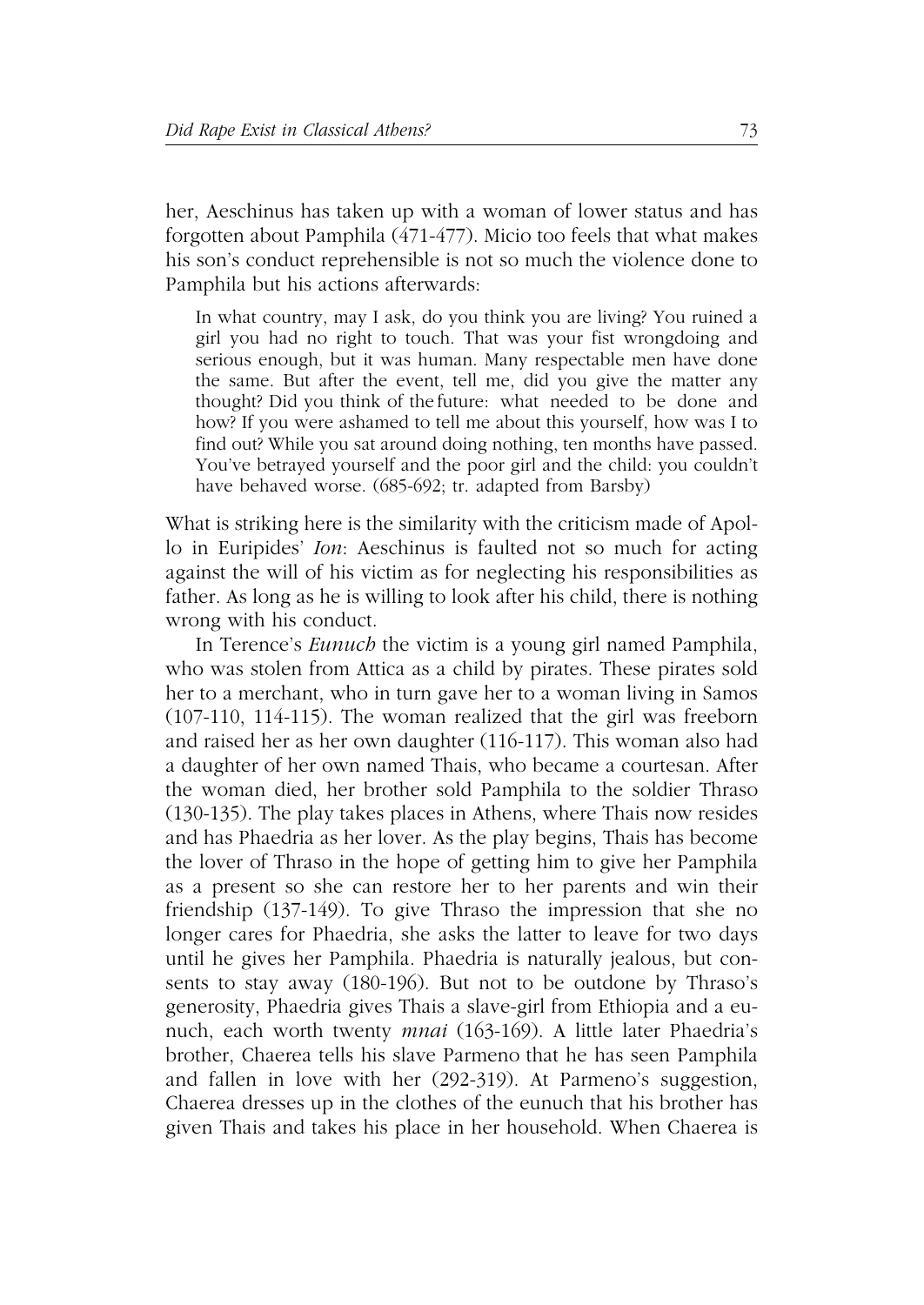left alone with Pamphila, he locks the door and takes advantage of the opportunity (*occasionem*) to have sex with her (369-390, 564- 606). There can be no question about Chaerea's use of violence: Thais' slave Pythias describes how he ripped her dress and tore her hair (645-646).

The key passage in the play for attitudes toward sexual violence is the scene where Thais confronts Chaerea 57. When she asks him what he has done, he says he did «something trivial» (*paullum quidem*). Thais responds with the indignant question: «Does it seem trivial to you to dishonor (*vitiare*) a girl who is a citizen?». Chaerea offers the excuse that he thought she was a slave like himself. But what causes Thais to worry is not the harm done to Pamphila, but the effect that it may have on her attempt to forge a social connection with her family (867-871). To console her, Chaerea offers his own friendship (872-875) and assures her that when he assaulted Pamphila, he did it not to insult but out of love (877-878: *unum hoc scito, contumeliae non me fecisse causa, sed amoris*). To our way of thinking this is irrelevant: what makes sexual violence wrong is the absence of the victim's consent. But by claiming that he acted out of love, Chaerea avoids the charge of *hybris*, which alone would have made his conduct reprehensible. To show that his words are sincere, he then offers to marry her (885-888). It is important to note that the claim to have acted out of love is not sufficient to get Chaerea out of the trouble he has caused. Even if Chaerea's motive is not completely dishonorable, the objective damage to Pamphila's reputation still remains. The only way to remove the dishonor of becoming pregnant out of wedlock is for Chaerea to marry Pamphila and restore to her the honor she otherwise would have lost. Thus the motive of love is not an «excuse» as claimed by certain scholars. The shame caused by sexual violence to a woman and her family cannot be

<sup>57</sup> Konstan (1986), p. 387, sees Chaerea as «an engaging scamp, witty, frank and ebullient» and believes «An untroubled empathy with the youth is licensed by the holiday mood of the comedy, as well as by the custom of the genre, which will require that he accept as wife the citizen whom he has violated». See, however, Smith (1994) who rightly questions Konstan's view that the audience would have been completely sympathized with Chaerea. What may have made the audience less inclined to judge Chaerea harshly was his ignorance of Pamphila's true status. For attitudes toward the use of sexual violence as a punishment for slaves and Chaerea's motivation see note 63.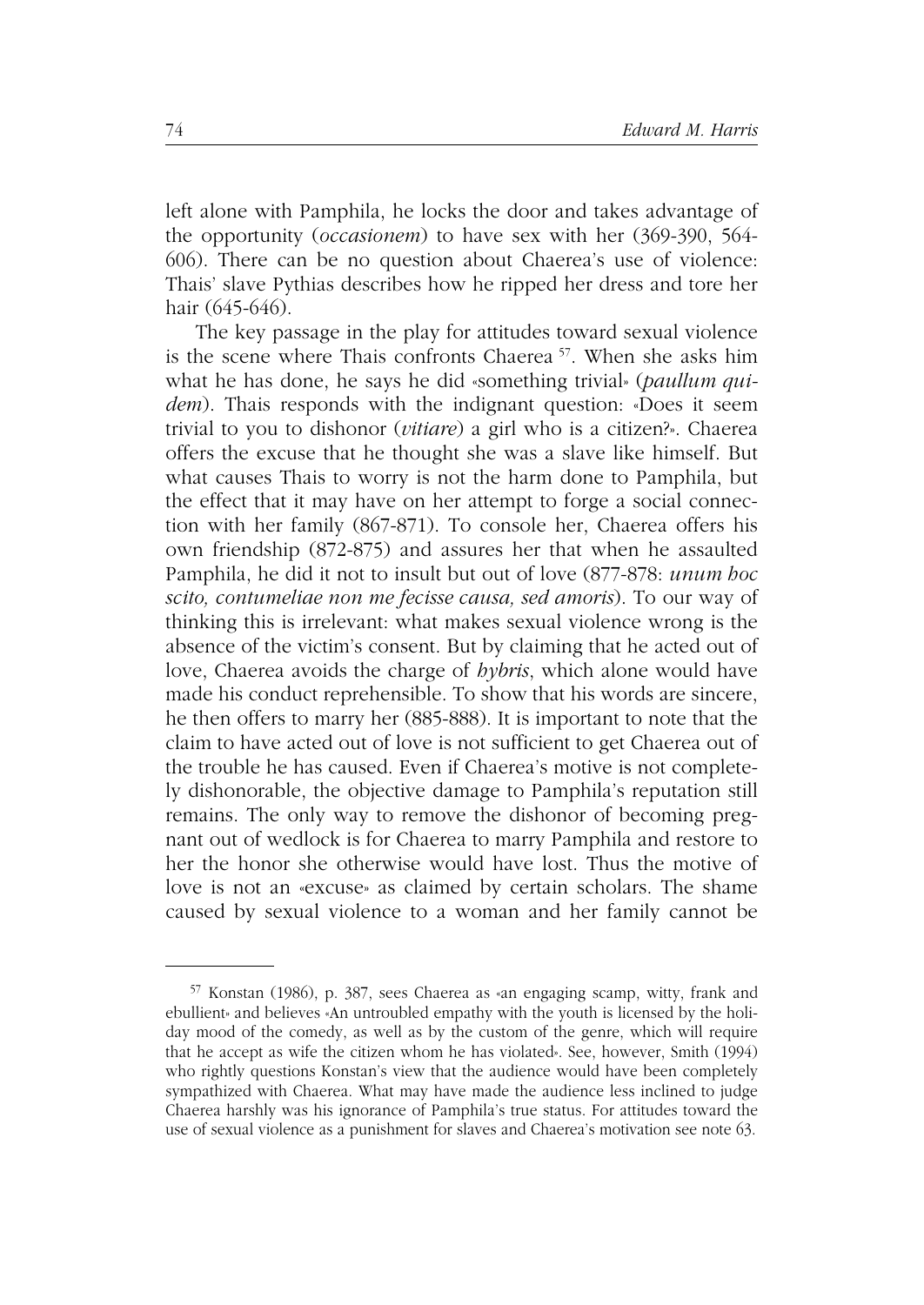explained away by citing excuses; the claims of honor must be respected by an act of marriage.

This attitude toward solving the «problem» of sexual violence finds a depressing parallel in modern Peru, where as noted earlier, a law in the penal code written in 1920, but still in effect in 1997, absolved a defendant in a rape case if he consents to marry his victim 58. Despite attempts to change the law in 1997, many Peruvians thought the law should remain in place. «"Marriage is the right and proper thing to do after a rape", said Jaime Baquero, a taxi driver. "A raped woman is a used item. No one wants her. At least with this law the woman will get a husband"». Even though the victims are often reluctant to accept these offers, it is reported that «in many poor and rural areas of Peru, relatives put pressure on rape victims to accept a rapist's offer, which the relatives believe will restore honor to the victim and her family. When the victim does not want to marry, her family often tells her incorrectly that the law requires her to do so or to withdraw the charges …». One should note that in Terence's *Eunuchus* it is Thais who decides to accept Chaerea's offer and that Pamphila is apparently not consulted, and that in other plays such as the victim is not asked whether the solution accepted by her relatives is acceptable to her. And when Thais ponders what to do, it is her own interests that guide her (865-871), not those of Pamphila, just as in modern Peru it is often the parents who decide for the victim what course of action to take.

Our analysis so far has shown that there was no single standard for judging acts of sexual violence. Attitudes toward these acts varied according to the context and to the intent of the aggressor. If the man using violence aimed at causing dishonor, he was guilty of *hybris* and deserved punishment. Absent this intent to humiliate, an aggressor would be judged more leniently provided he was willing to do something to remove the shame caused by his act of violence. But were there other situations where sexual assault was not considered a serious offense?

In the cases examined in Section II, the victims were not under the control of the aggressor, who was usually an outsider. But what about the man who used force to compel sex with his own wife?

<sup>58</sup> See note 21.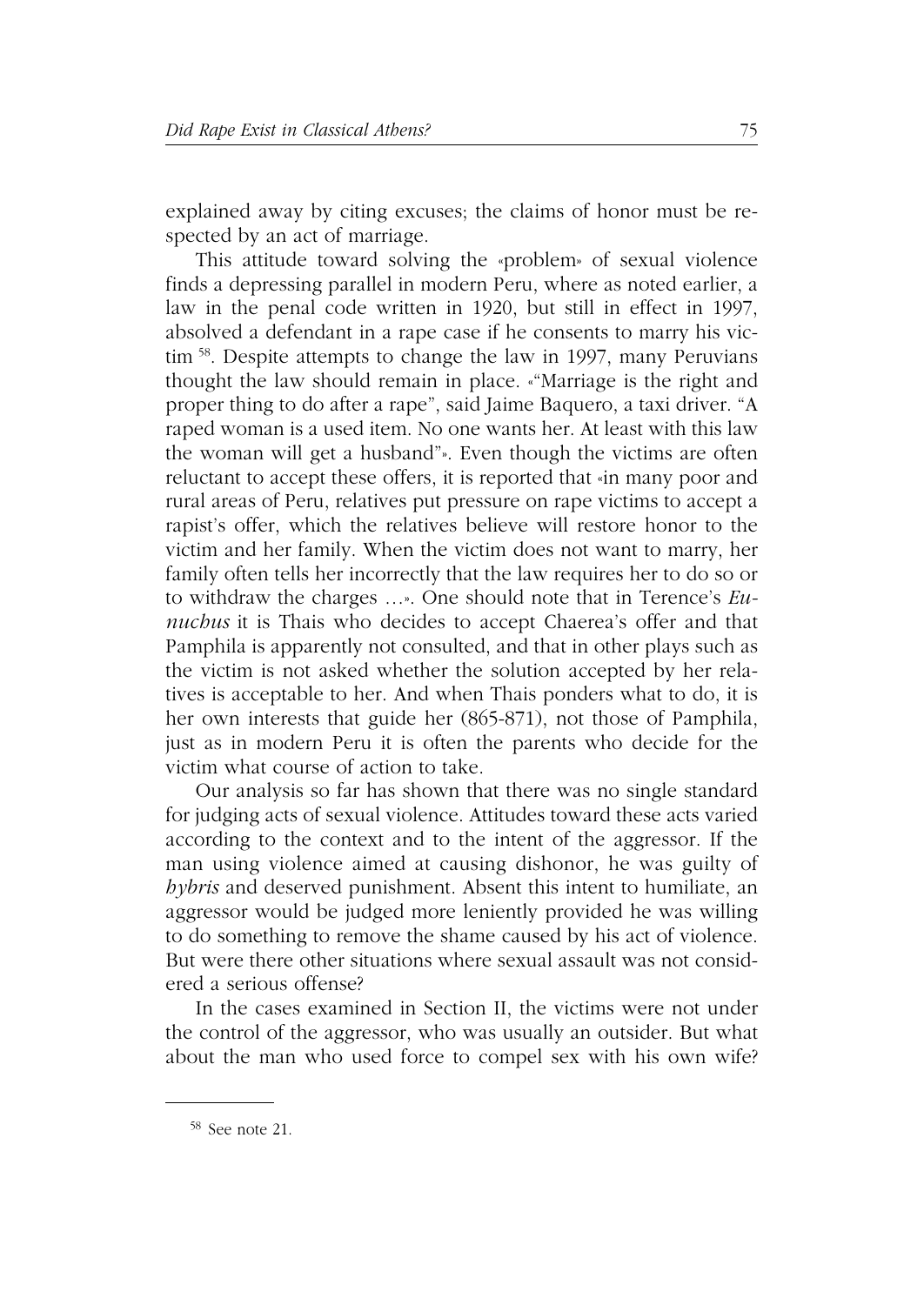Here there was no threat to the husband's control over his spouse. Besides, one would assume that no husband would intend to dishonor a woman living under his own protection. In fact, Aristophanes alludes to this kind of situation in the *Lysistrata* (160-166). When Lysistrata proposes that the women of Athens go on a sexstrike, one asks what they should do if their husbands take them into the bedroom by force  $(\beta \alpha)$ . Lysistrata advises that they grab a hold of the door. «But what if they strike us?» the woman continues. Lysistrata then proposes: «You should submit in the grudgingest way – there's no pleasure in when it's done by force – and you should vex them generally, and have no fear, they'll tire of it very quickly. For no many is ever going to get any gratification unless it suits the woman that he should». When the women swear an oath not to sleep with their husbands, they pledge «And if he force me by force against my will ( $\alpha x \in \beta(\alpha)$   $\ldots$  I will submit grudgingly and will not thrust back» (225-228; tr. Sommerstein). As Sommerstein rightly observes, «In a play which is often, and rightly, cited as evidence that the marital relationship was more important to the Athenian male than has sometimes been claimed, this is an uncomfortable indication that that relationship could include, as apparently quite a normal incident, forced sex accompanied by physical violence» 59. What is significant in the way the violence is described is that the women do not call it *hybris*. Nor could they, since the man was acting out of desire for a woman who was under his control and given to him by her relatives «for the purpose of bearing legitimate children». It would thus be no dishonor for a woman to become pregnant after having sex with her own husband – even if against her will <sup>60</sup>.

<sup>59</sup> Sommerstein (1998), p. 107. Sommerstein goes on to note that «if it were not an obvious and safe thing for the frustrated husband to attempt, it would not have been mentioned, since it has no comic point; rather it is a genuine weakness in Lysistrata's plan and has to be disposed of if that plan is to be effective».

<sup>60</sup> One should perhaps compare the thoughts of Soames in the *Forsyte Saga* on the morning after he has raped his wife: «The incident was really of no great moment; women made a fuss about it in books; but in the cool judgment of right-thinking men, of men of the world, such as he recollected often received praise in the Divorce Court, he had but done his best to sustain the sanctity of marriage, to prevent her from abandoning her duty» (quoted in Brownmiller [1975], p. 427). At the time when Brownmiller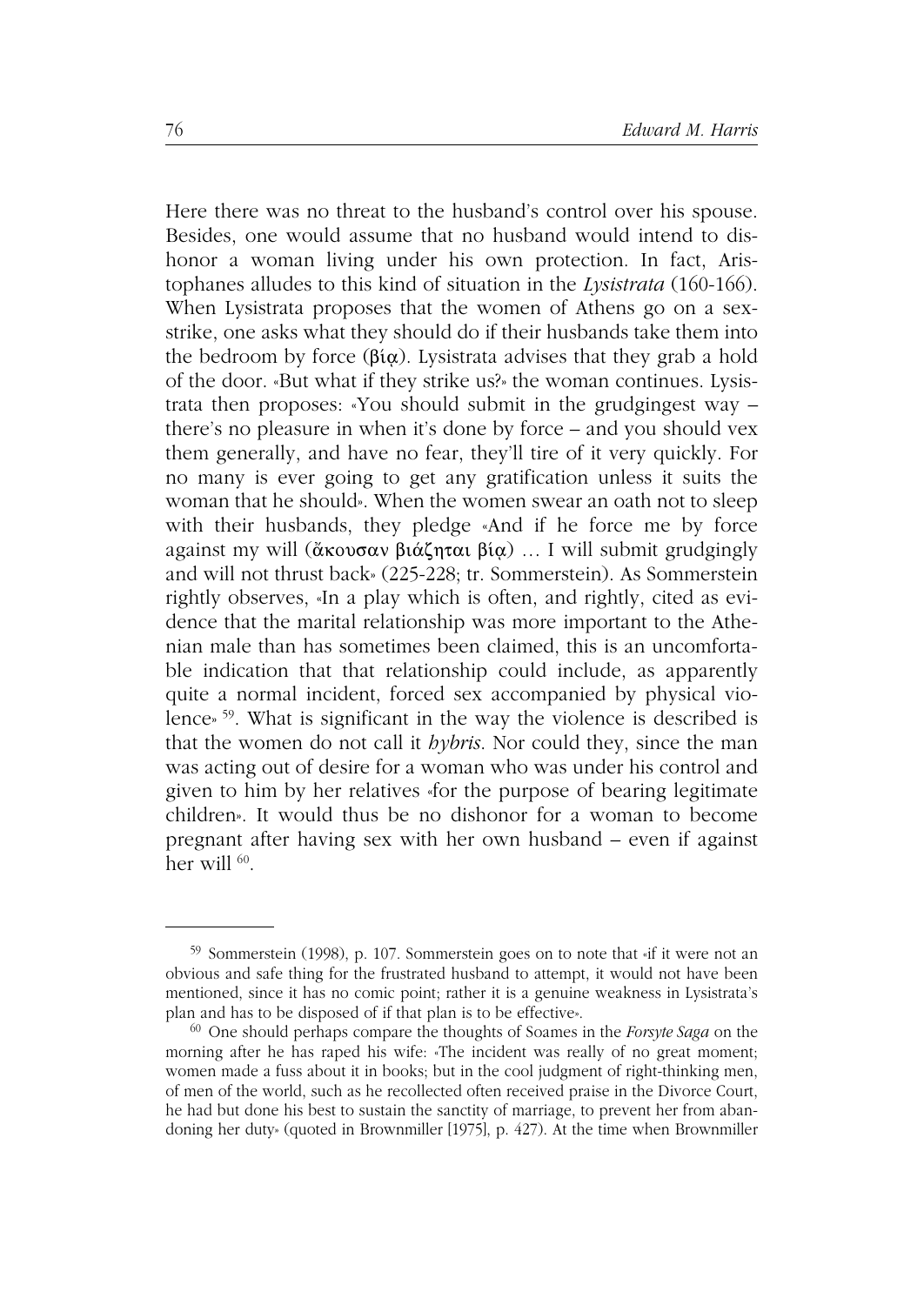Finally, sexual violence could be used as a form of punishment and not be considered *hybris* 61. Aristotle in the *Rhetoric* (1378b) observes that one who acts in retaliation for some wrong does not commit *hybris* but takes revenge. Thus when the Phoenicians took Io, Herodotus (1.1) reports that the Greeks considered themselves justified in abducting Europa. In Aristophanes *Acharnians* (271-275) Dicaeopolis catches a Thracian slave girl stealing wood and has forcible sex with her as a punishment. In these cases, however, the violence is inflicted on a foreigner and a slave, both outsiders. The abduction of Europa in retaliation is in keeping with the Greek practice of reprisals ( $s$ *ylan*) in inter-state relations  $\delta$ <sup>2</sup>. And the slave girl is not entitled to the same protections as a free person. Had she been free, Dicaeopolis would not have been able to act the same way (Dem.  $53.15$ -16)  $^{63}$ . The different standard for citizens can be seen in a story from the Macedonian court. Diodorus (16.93.3-94.4) relates that there was a Pausanias who was the favorite of King Philip II. When Philip began to transfer his affections to another Pausanias, the latter insulted his rival by calling him a hermaphrodite and accused him of being promiscuous. This caused the other Pausanias to seek death in battle. To punish the first Pausanias, Attalus invited him to dinner, made him drunk, then handed him over to his muledrivers for *hybris*, to be sexually assaulted. When Pausanias sobered up, he did not consider this justified and accused Attalus in front of the king. The king voiced his disapproval but took no steps against Attalus since he needed his services. This was too much for Pausanias, who later assassinated Philip for his failure to avenge the insult.

wrote, men could not be convicted of raping their wives in many jurisdictions in the United States.

 $61$  Doblhofer (1994), pp. 45-46, collects the evidence for the use of rape as a punishment, but does not offer much in the way of analysis and does not discuss the abduction of Europa in Herodotus. This use of sexual violence as punishment is not discussed by Cohen (1991) and (1993).

<sup>62</sup> On the practice of reprisals (*sylan*) see Bravo (1980).

<sup>63</sup> Note that Chaerea in the *Eunuchus* (382) regards his plot to have sex with Pamphila (who he thinks is a slave) as justifiable revenge on the courtesan Thais for arousing the desires of young men. As Barsby (1999), p. 247, observes, Thais at lines 864- 865 «admits the possibility that as a courtesan she has deserved such treatment». In other words, the violence done to her slave was just retaliation for the suffering caused by her seductive charms.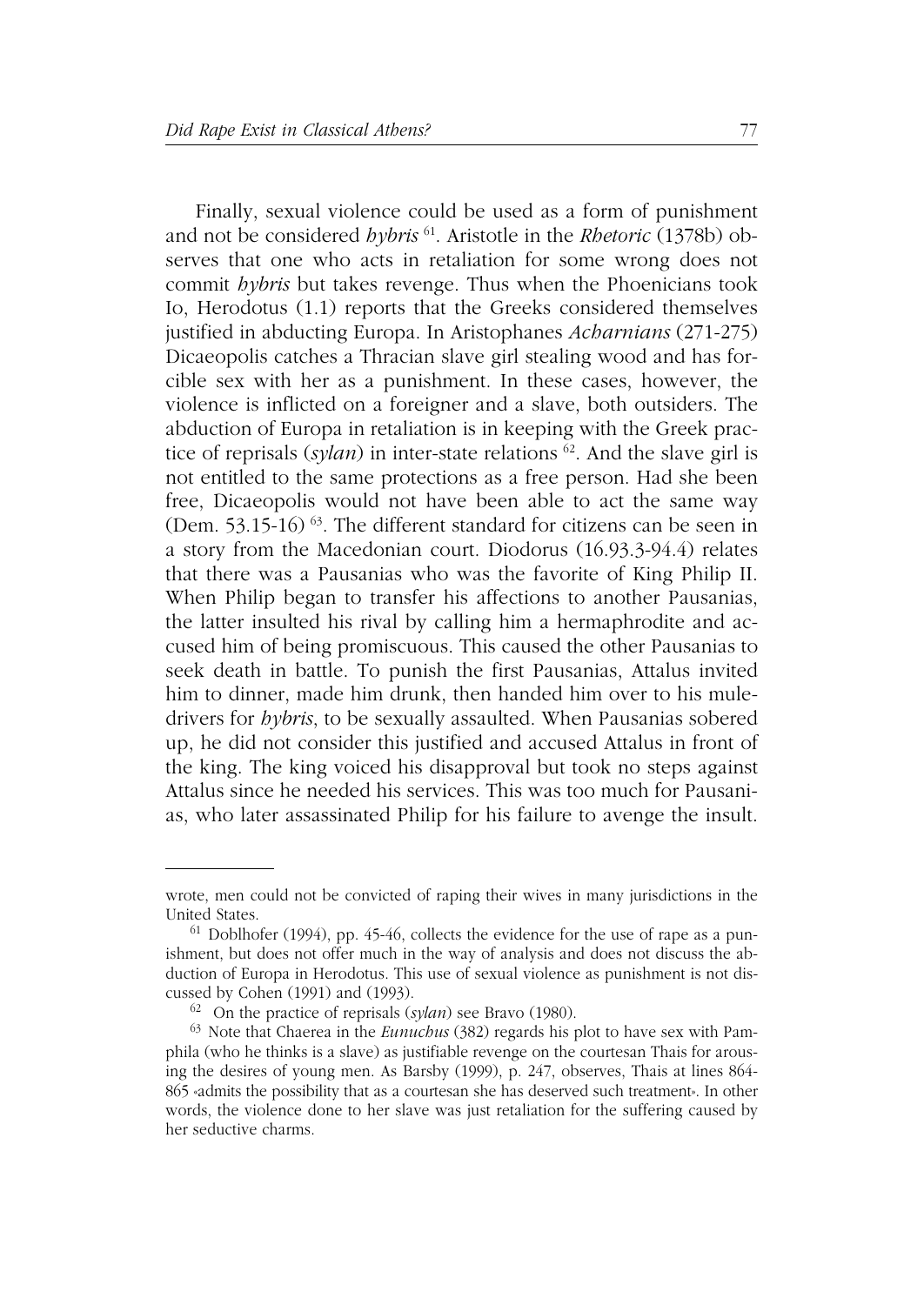What therefore may have been appropriate for a slave or a foreigner was not appropriate for a free citizen.

To sum up. In the modern United States and Europe as well as many other countries, women are recognized as full citizens with equal rights. The laws of thee countries recognize that women have the right to make decisions about all aspects of their lives and that any attempt to infringe these rights is illegal, if not a crime. Since rape violates a woman's right to make decisions about the most intimate aspect of her life and can also have devastating psychological effects, it is therefore severely punished.

In Classical Athens, women did not enjoy these rights. Decisions about women's lives lay largely (though not completely) in the hands of men, who monopolized all basic legal and political rights. Sexual violence against women was therefore evaluated not so much for its impact on the victim (though poets and artists were not indifferent to her suffering) as for its effects on men's power and honor. If sexual violence threatened a man's authority in his household, it might incur harsh penalties. If such violence served a «useful» purpose, such as fathering demigods or intimidating slaves and foreigners, the Greeks did not object to its use. And if a young man claimed that he had sexually assaulted a young woman out of desire and without intent to insult her, he was treated leniently as long as he was willing to eradicate through marriage the shame and embarrassment caused by his actions.

#### IV

If there is a larger lesson to be learned from the study of laws of Classical Athens regarding sexual violence, it is that one should not study Athenian legal procedures in isolation. If we are to understand why the Athenians dealt with sexual violence in the way that they did, one must also look at the substantive aspects of these procedures and pay close attention to the terms used to denote various offenses. And these terms cannot be fully analyzed without placing them in the context of the social relations of the society that created these laws. Sexual violence has not had one meaning throughout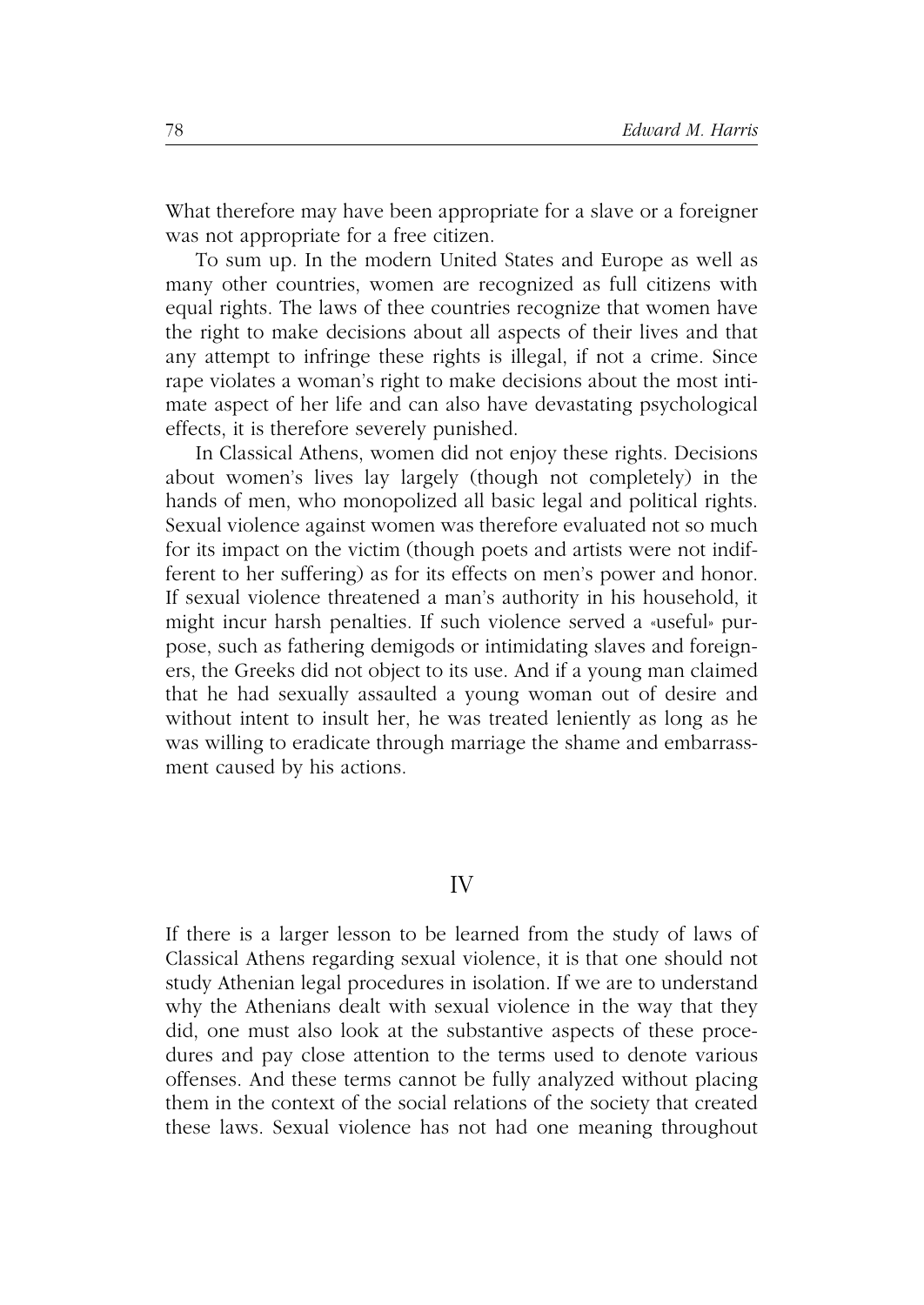time; different societies have devised different responses to the problems posed by this type of aggression, and those responses have been shaped by the interests of those holding positions of power and authority. We may not like the way that that Athenians dealt with the issue of sexual violence, but we will never make progress in our understanding of their attitudes if we are not willing to think away our own assumptions about the issue and to approach the Athenians on their own terms.

#### **APPENDIX**

#### THE DEFINITION OF RAPE IN CONTEMPORARY AMERICAN CRIMINAL CODES

#### Virginia Criminal Code § 18.2-61. Rape.

A. If any person has sexual intercourse with a complaining witness who is not his or her spouse or causes a complaining witness, whether or not his or her spouse, to engage in sexual intercourse with any other person and such act is accomplished (i) against the complaining witness's will, by force, threat or intimidation of or against the complaining witness or another person, or (ii) through the use of the complaining witness's mental incapacity or physical helplessness, or (iii) with a child under age thirteen as the victim, he or she shall be guilty of rape.

B. If any person has sexual intercourse with his or her spouse and such act is accomplished against the spouse's will by force, threat or intimidation of or against the spouse or another, he or she shall be guilty of rape.

#### South Dakota Criminal Code 22-22-1.

Rape defined – Degrees – Felony. Rape is an act of sexual penetration accomplished with any person under any of the following circumstances:

(1) If the victim is less than ten years of age; or

(2) Through the use of force, coercion, or threats of immediate and great bodily harm against the victim or other persons within the victim's presence, accompanied by apparent power of execution; or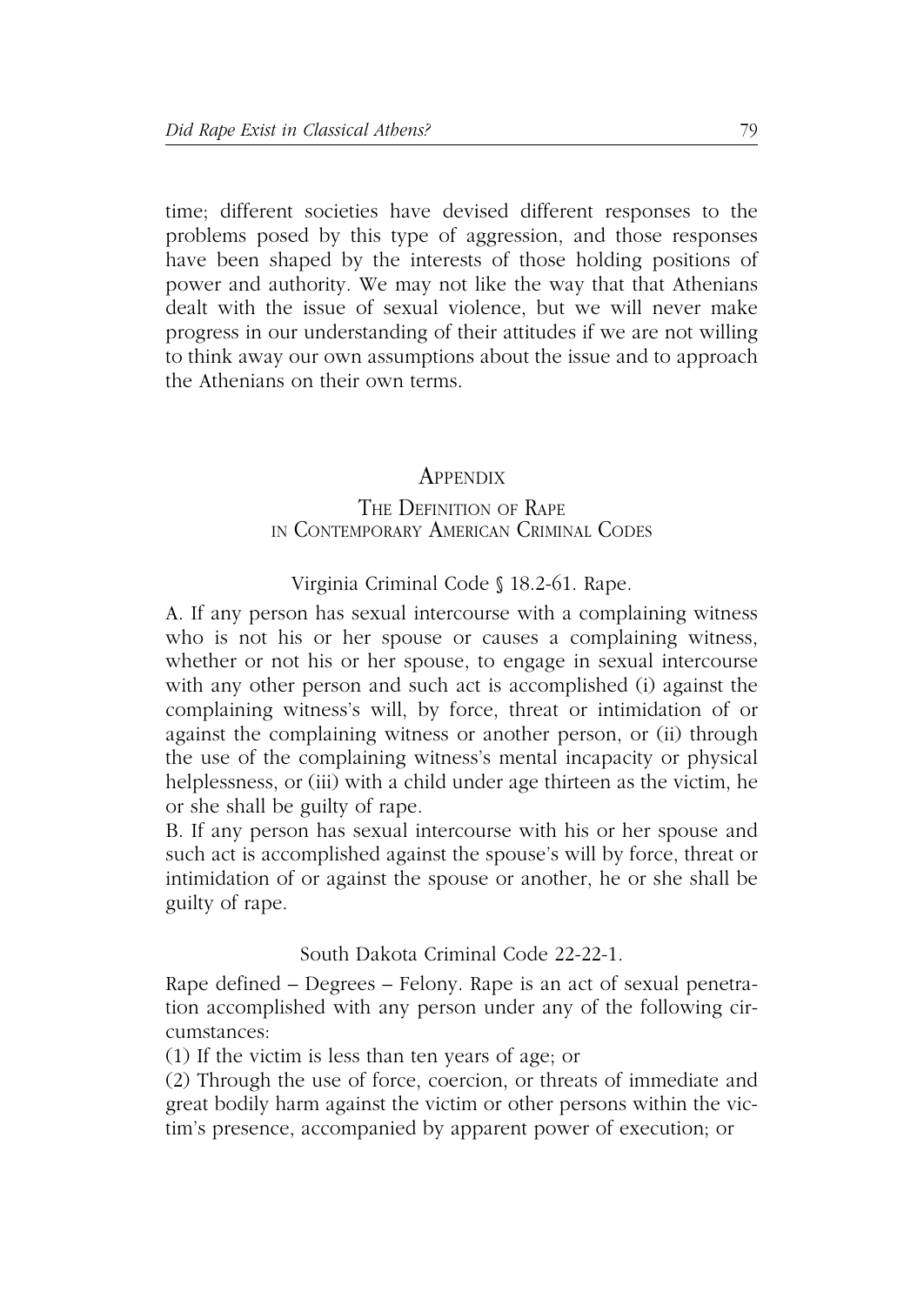(3) If the victim is incapable, because of physical or mental incapacity, of giving consent to such act; or

(4) If the victim is incapable of giving consent because of any intoxicating, narcotic, or anesthetic agent or hypnosis; or

(5) If the victim is ten years of age, but less than sixteen years of age, and the perpetrator is at least three years older than the victim; or

(6) If persons who are not legally married and who are within degrees of consanguinity within which marriages are by the laws of this state declared void pursuant to § 25-1-6, which is also defined as incest; or

(7) If the victim is ten years of age but less than eighteen years of age and is the child of a spouse or former spouse of the perpetrator.

United States Code Title 10 (Armed Forces), Section 920 (rape and carnal knowledge)

(a) Any person subject to this chapter who commits an act of sexual intercourse, by force and without consent, is guilty of rape and shall be punished by death or such other punishment as a court-martial may direct.

<sup>\*</sup> Earlier versions of this essay were presented to the Brooklyn College Classics Club, December 1994; to the Classics Department, Drew University, October 1995; Department of Classics, Fordham University, April 1997; to the Graduate Program in Classics, CUNY Graduate School, February 2000; to the Department of Classics, University of Pennsylvania, November 2000.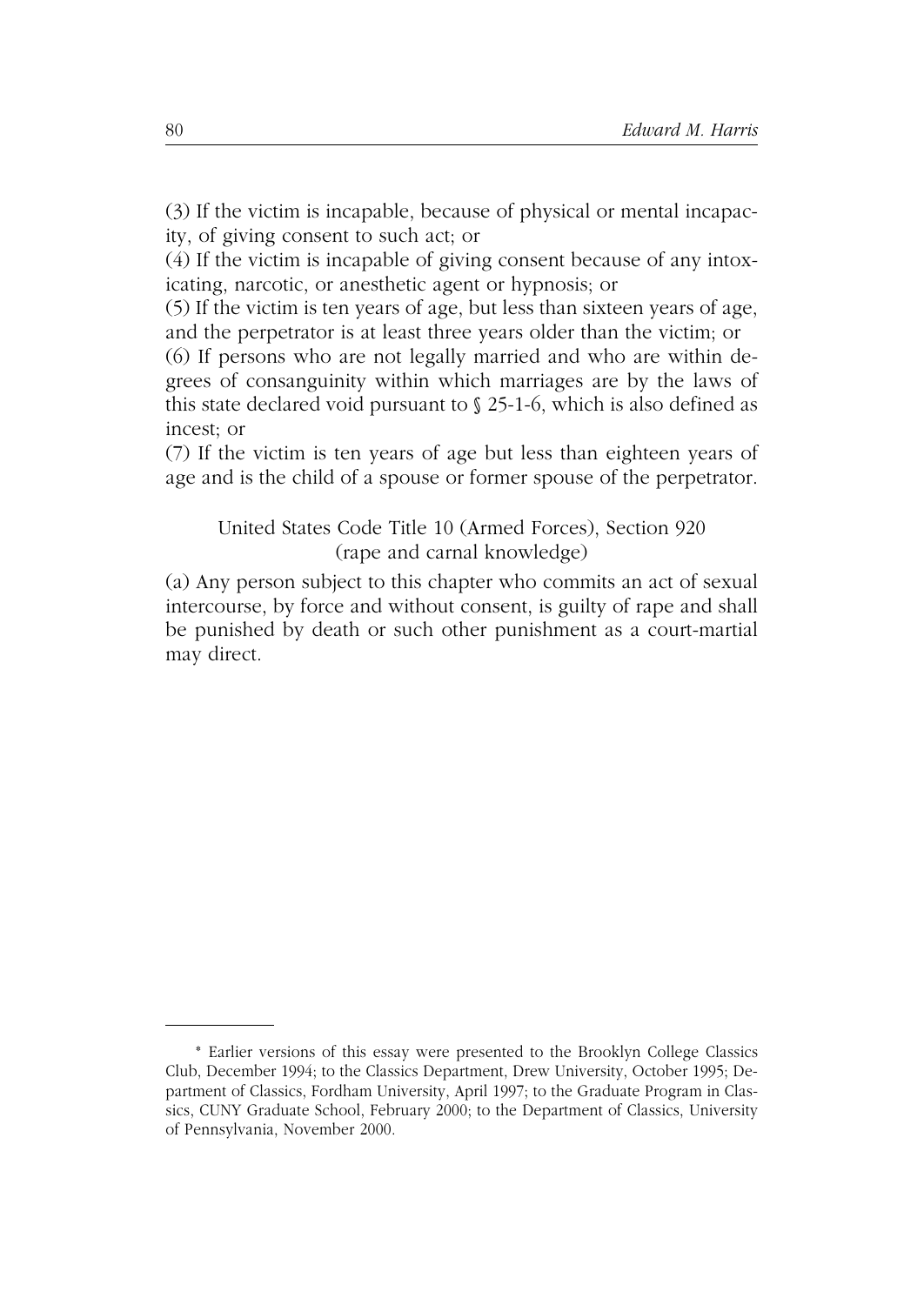#### BIBLIOGRAPHY

- *LIMC* = *Lexicon Iconographicum Mythologiae Classicae*, Zürich München 1981-1999.
- Arafat, K.W. (1997), *State of the Art Art of the State: Sexual Violence and Politics in Late Archaic and Early Classical Vase-painting*, in Deacy and Pierce (1997), pp. 97-121.
- Barsby, J., ed. (1999), *Terence: Eunuchus*, Cambridge.
- Bravo, B. (1980), *Sulân*, «Annali della Scuola Normale di Pisa», s. III, 10, 3, pp. 675-987.
- Brown, P.G. McG. (1983), *Menander's Dramatic Technique and the Law of Athens*, «CQ» 33, pp. 412-420.
- Brown, P.G. McG. (1991), *Athenian Attitudes to Rape and Seduction: the Evidence of Menander's «Dyskolos»*, «CQ» 41, pp. 533-534.
- Brown, P.G. McG. (1993), *Love and Marriage in Greek New Comedy*, «CQ» 43, pp. 189-205.
- Brownmiller, S. (1975), *Against Our Will: Men, Women, and Rape*, New York.
- Cairns, D. (1996), *Hybris, Dishonour, and Thinking Big*, «JHS» 116, pp. 1-32.
- Cohen, D. (1984), *The Athenian Law of Adultery*, «RIDA» 31, pp. 147-165.
- Cohen, D. (1991), *Sexuality, Violence, and the Athenian Law of Hybris*, «G&R» 28, pp. 171-188.
- Cohen, D. (1993), *Consent and Sexual Relations in Classical Athens*, in Laiou (1993), pp. 5-16.
- Cohn-Haft, L. (1995), *Divorce in Classical Athens*, «JHS» 115, pp. 1-15.
- Cole, S.G. (1984), *Greek Sanctions against Sexual Assault*, «CP» 79, pp. 97-113.
- Deacy, S. Pierce, K.F., eds. (1997), *Rape in Antiquity: Sexual Violence in the Greek and Roman Worlds*, London.
- Doblhofer, G. (1994), *Vergewaltigung in der Antike*, Stuttgart Leipzig.
- Fantham, E. (1975), *Sex, Status and Survival in Hellenistic Athens: A Study of Women in New Comedy*, «Phoenix» 26, pp. 44-74.
- Fisher, N.R.E. (1976), *Hybris and Dishonour I*, «GRBS» 23, pp. 177-193.

Fisher, N.R.E. (1992), *Hybris*, Warminster.

- Fisher, N.R.E. (2001), *Aeschines: Against Timarchus*, Oxford.
- Foucault, M. (1984), *Histoire de la sexualité II: L'usage des plaisirs*, Paris.
- Foxhall, L. (1991), *Response to Eva Cantarella*, in Gagarin (1991), pp. 297-304.
- Foxhall, L. Salmon, J. (1998), *Thinking Men: Masculinity and its Self-Representation in the Classical Tradition*, London - New York.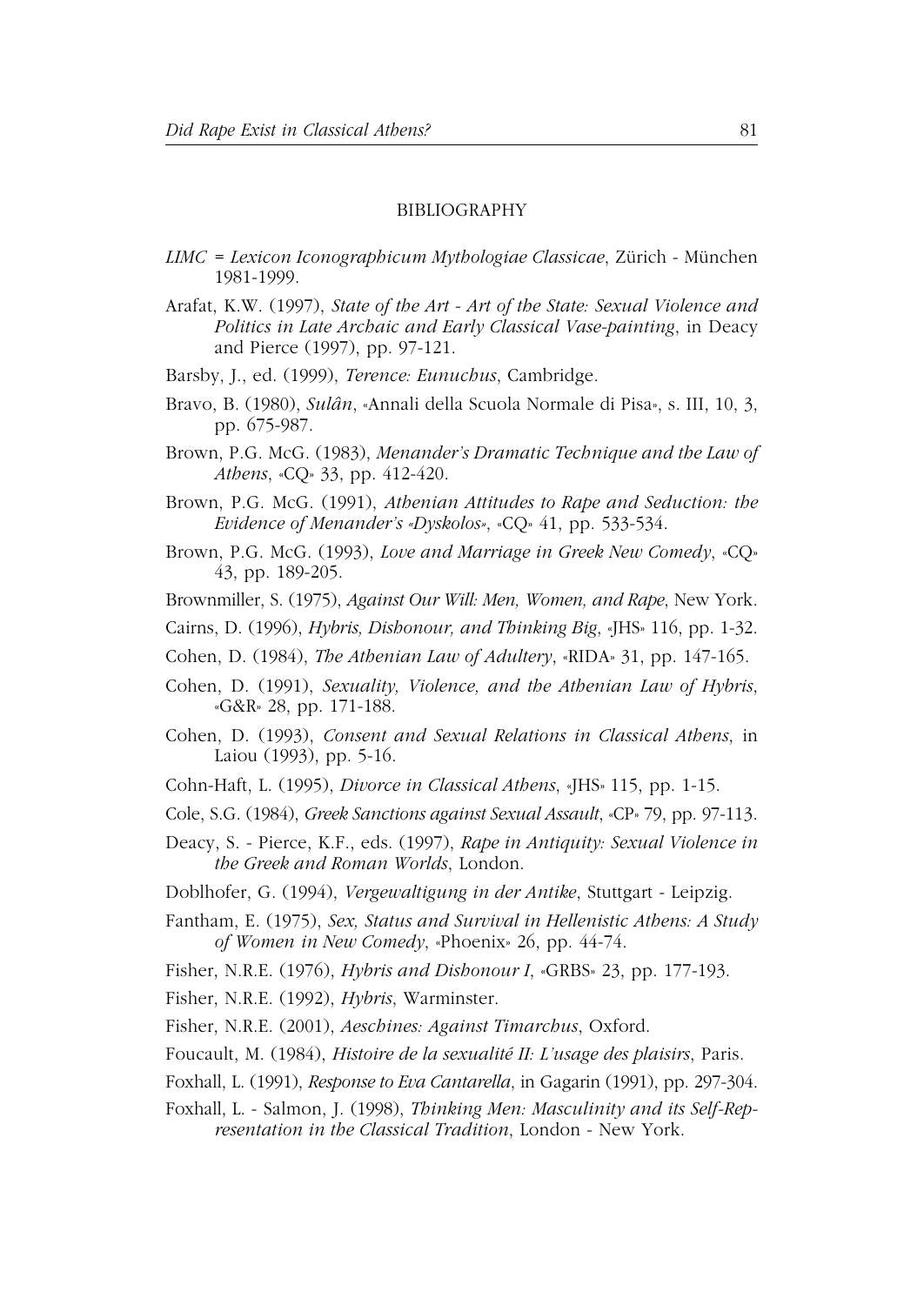- Friis Johansen, H. Whittle, E.W. (1980), *Aeschylus: The Suppliants*, Copenhagen.
- Gagarin, M., ed. (1991), *Symposion 1990*, Köln Wien.
- Gomme, A.W. Sandbach, F.H. (1973), *Menander: A Commentary*, Oxford.
- Habicht, C. (1985), *Pausanias' Guide to Ancient Greece*, Berkeley Los Angeles.
- Halperin, D.M. Winkler, J.J. Zeitlin, F.I., eds. (1990), *Before Sexuality: The Construction of Erotic Experience in the Ancient Greek World*, Princeton.
- Harris, E.M. (1989), *Demosthenes' Speech «Against Meidias»*, «HSCP», pp. 117- 136.
- Harris, E.M. (1990), *Did the Athenians Consider Seduction a Worse Crime than Rape?*, «CQ» 40, pp. 370-377.
- Harris, E.M. (1992), *Review of MacDowell (1990),* «CP» 87, pp. 71-80.
- Harris, E.M. (1996), *Review of Doblhofer (1994)*, «CR» 46, pp. 327-329.
- Harris, E.M. (1998), *Review-Discussion of Deacy and Pierce (1997)*, «EMC/ CV» 40, 16, pp. 483-496.
- Harris. E.M. (1999), *The Penalties for Frivolous Prosecution in Athenian Law*, «Dike» 2, pp. 123-142.
- Harrison, T. (1997), *Herodotus and the Ancient Greek Idea of Rape*, in Deacy and Pierce (1997), pp. 185-208.
- Haslam, M.W. (1975), *The Authenticity of Euripides' «Phoenissae» 1-2 and Sophocles' «Electra» 1*, «GRBS» 16, pp. 149-174.
- Kapparis, K.A. (1999), *Apollodorus «Against Neaira»*, Berlin New York.
- Kilmer, M. (1997), *Rape in Early Red-figure Pottery: Violence and the Threat of Violence in Homo-erotic and Hetero-erotic Contexts*, in Deacy and Pierce (1997), pp. 123-141.
- Konstan, D. (1986), *Love in Terence's Eunuchus: the Origins of Erotic Subjectivity*, «AJP» 107, pp. 369-393.
- Laiou, A., ed. (1993), *Consent and Coercion to Sex and Marriage in Ancient and Medieval Societies*, Washington (DC).
- Lape, S. (2001), *Democratic Ideology and the Poetics of Rape in Menandrian Comedy*, «CA» 20, 1, pp. 79-119.
- Larmour, D.H.J. Miller, P.A. Platter., C., eds. (1998), *Rethinking Sexuality: Foucault and Classical Antiquity*, Princeton.
- Lefkowitz, M. (1993), *Seduction and Rape in Greek Myth*, in Laiou (1993), pp. 17-37.
- Leissner-Jensen, M. (2002), *«Vis comica»: Consummated Rape in Greek and Roman New Comedy*, «C&M» 53, pp. 173-196.